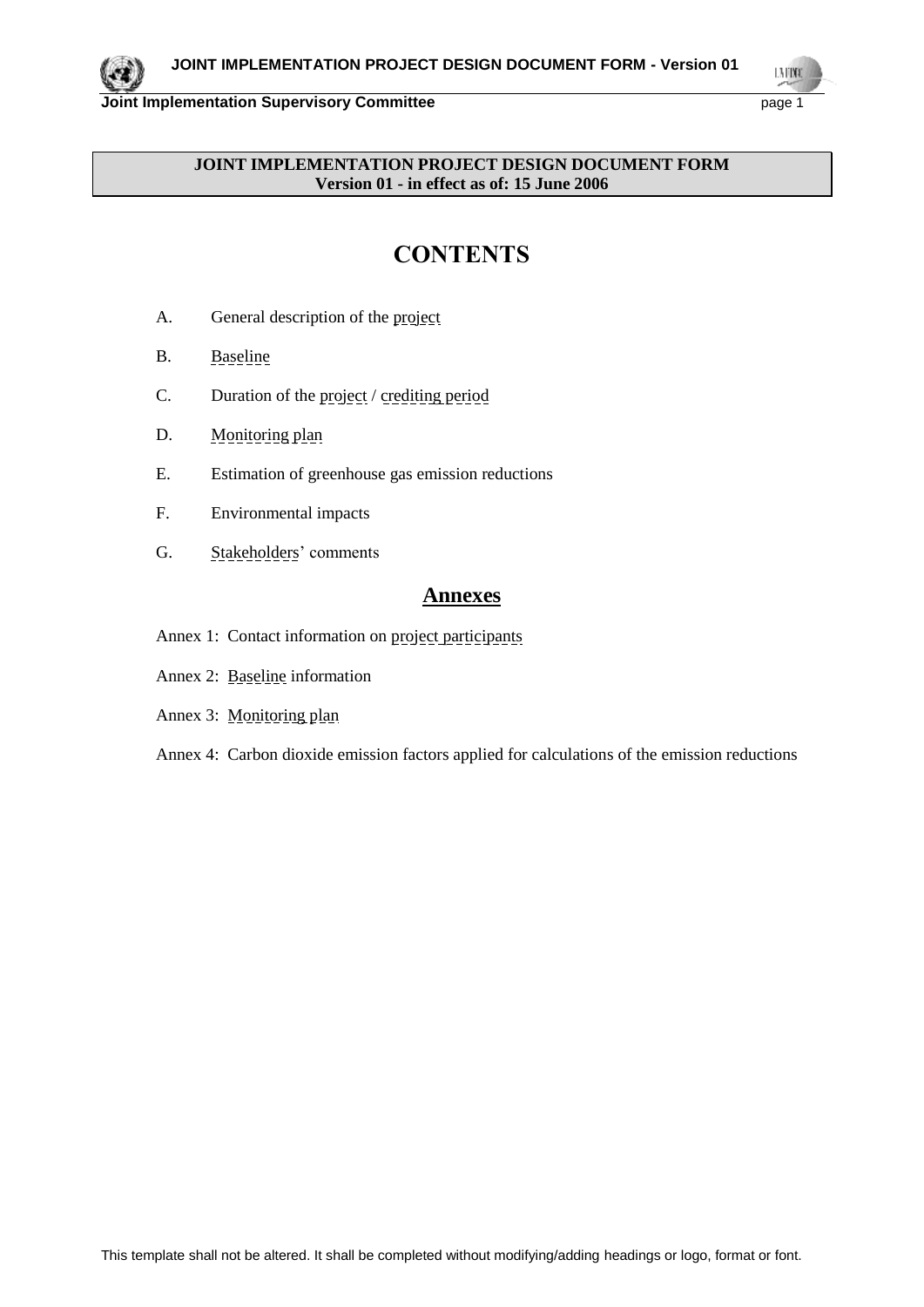**Joint Implementation Supervisory Committee Access 2 Access 2 Access 2 Access 2 Access 2 Access 2 Access 2 Access** 

## **SECTION A. General description of the project**

#### **A.1. Title of the project:**

"Fuel switch at Slavyansk Salt-Mining Company LLC, Ukraine"

The sectoral scopes:

(3) Energy demand; (8) Mining/mineral production.

The version number of the document: 3.0

The date of the document:  $12<sup>th</sup>$  of June 2012

## **A.2. Description of the project:**

Slavyansk Salt-Mining Company LLC (hereinafter referred to as "the plant") is the leading manufacturer of vacuum-evaporated salt of make "Extra" in Ukraine. Slavyansk Salt-Mining Company LLC was established at the beginning of 1999 on the basis of state enterprise "Salt Plant #2" which fell into decay and was mothballed within 6 years before due to wear-and-tear of equipment, depletion of raw material sources and economic downturn in the country. Since privatization, the manufacturing process at the plant has been rehabilitated, the market has been established and the plant has been operating in a stable way. With recognition of Kyoto Protocol and Joint Implementation mechanism, the plant acknowledged all benefits that could be achieved by introduction of emission reduction measures and decided to develop the project.

#### **Project purpose**

The project is aimed at reduction of greenhouse gas emissions into the atmosphere by switching to the fuels that have lower greenhouse potential, and through implementation of energy-efficiency modernization activities.

#### **Situation before the project implementation**

The salt manufacturing technology applied at Slavyansk Salt-Mining Company LLC required a large amount of thermal energy, mostly in the form of steam. Before the project implementation, all steam was generated by four boilers DKVR 10-13 operating on fuel oil. Further, the steam was conveyed from the boiler house to the manufacturing facilities through outworn and poorly insulated pipeline; a large amount of heat was lost during the transportation, especially in the cold period.

Technological line of salt extraction comprised outdated technology and aged equipment. Likewise, a considerable amount of thermal energy was lost, as heat of the salted condensate (waste product obtained during the salt evaporation process) was not utilized.

In summary, aggregate energy efficiency of heat generation, distribution and utilization at the enterprise was low. This resulted in increased steam demand, associated with increased fuel combustion and greenhouse gas emissions.

#### **Baseline scenario**

The baseline scenario for the project is considered to be the continuation of the existing practice of the plant operation. It is assumed that the plant will consume fuel oil for steam generation and will not run significant modernization measures in the absence of the incentives from the JI mechanism.

#### **Project scenario**

The proposed project includes implementation of two following core measures aimed at reducing greenhouse gas emissions into the atmosphere:

**1)** Switching steam generation to less carbon-intensive fuels. Fuel oil consumption was switched to natural gas and solid biomass (pellets of sunflower husks and sawdust). This activity included: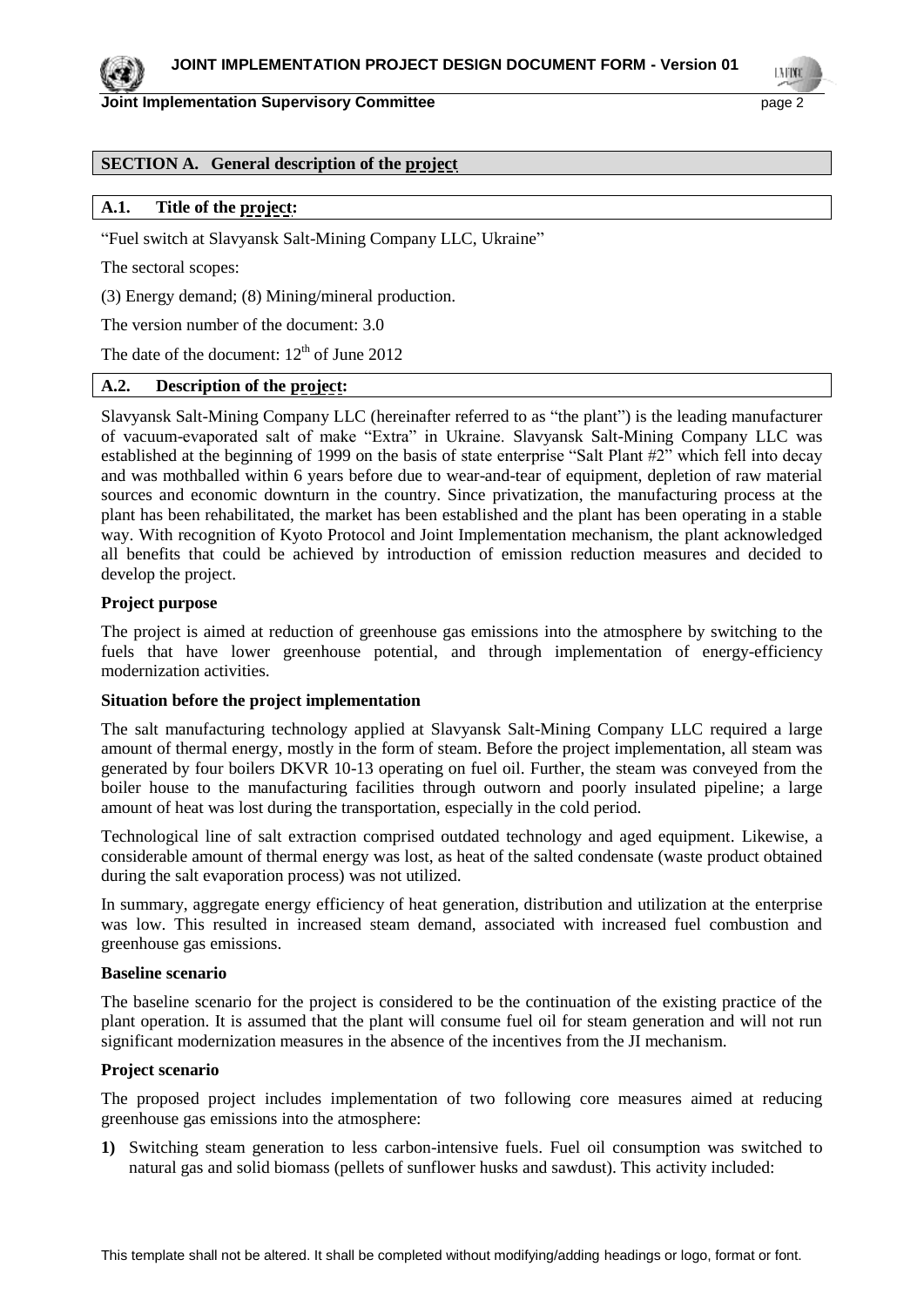#### **Joint Implementation Supervisory Committee Access 2018 12:31 20:43 Page 3**

LN FON

- Rehabilitation of previously mothballed boiler DE-25-14;
- Purchase and put into operation of new boiler DE-25-14;
- Modernization of existing boilers DKVR 10-13;
- **2)** Improving energy-efficiency of the existing scheme of heat transmission and utilization to reduce steam consumption and fuel combustion. This activity included:
	- Rehabilitation of steam pipeline;
	- Implementation of scheme enabling to utilize heat of the salt condensate;
	- Introduction of energy-efficiency measures at vacuum-evaporation section of the plant.

#### **History of the project implementation, including the JI component**

The decision on the project implementation was made on 27 September 2006 taking into account financial benefits provided by the JI mechanism. Revenues from sale of emission reduction units were considered crucial for the project.

As a part of the project activity, the plant has already implemented the following measures:

- 1. Switch from fuel oil consumption to natural gas and solid biomass (January 2008 April 2010);
- 2. Reconstruction of steam pipeline (February 2010– April 2010);
- 3. Modernization of salt producing technological line (March 2010 June 2010).

Due to the project implementation impact on the environment was significantly mitigated, including reduction of GHG emissions in the amount of approximately  $214\,000\,tCO$ , equivalent (2008-2012).

## **A.3. Project participants:**

*Table 1 Project participants*

| Party involved       | Legal entity project participant<br>(as applicable)      | Please indicate if<br>the Party involved<br>wishes to be<br>considered as<br>project participant<br>(Yes/No) |
|----------------------|----------------------------------------------------------|--------------------------------------------------------------------------------------------------------------|
| Ukraine (Host party) | <b>Slavyansk Salt-Mining</b><br>$\bullet$<br>Company LLC | N <sub>0</sub>                                                                                               |
| The Netherlands      | Global Carbon B.V.<br>$\bullet$                          | N <sub>0</sub>                                                                                               |

Slavyansk Salt-Mining Company LLC is a company where the JI project is carried out. Slavyansk Salt-Mining Company LLC is a manufacturer of highly purified salt "Extra", which is marketed in Ukraine and neighbouring countries. It invests in the JI project implementation and will own ERUs generated.

Global Carbon B.V. is the developer of the project and a prospective buyer of the emission reduction units generated under the project. Global Carbon B.V. is a multinational organization established in 2004 with the head office in the Netherlands. The company is the leader among the developers of emission reduction and energy efficiency projects in the power sector, cement industry, metallurgical industry, renewable energy, coal mine methane and coal waste heaps in Ukraine, the Russian Federation and Bulgaria. Global-Carbon B.V. provides complete package of services related to JI mechanism starting from carbon audit of the possible project and finishing by provision of the brokerage services on emission reduction units.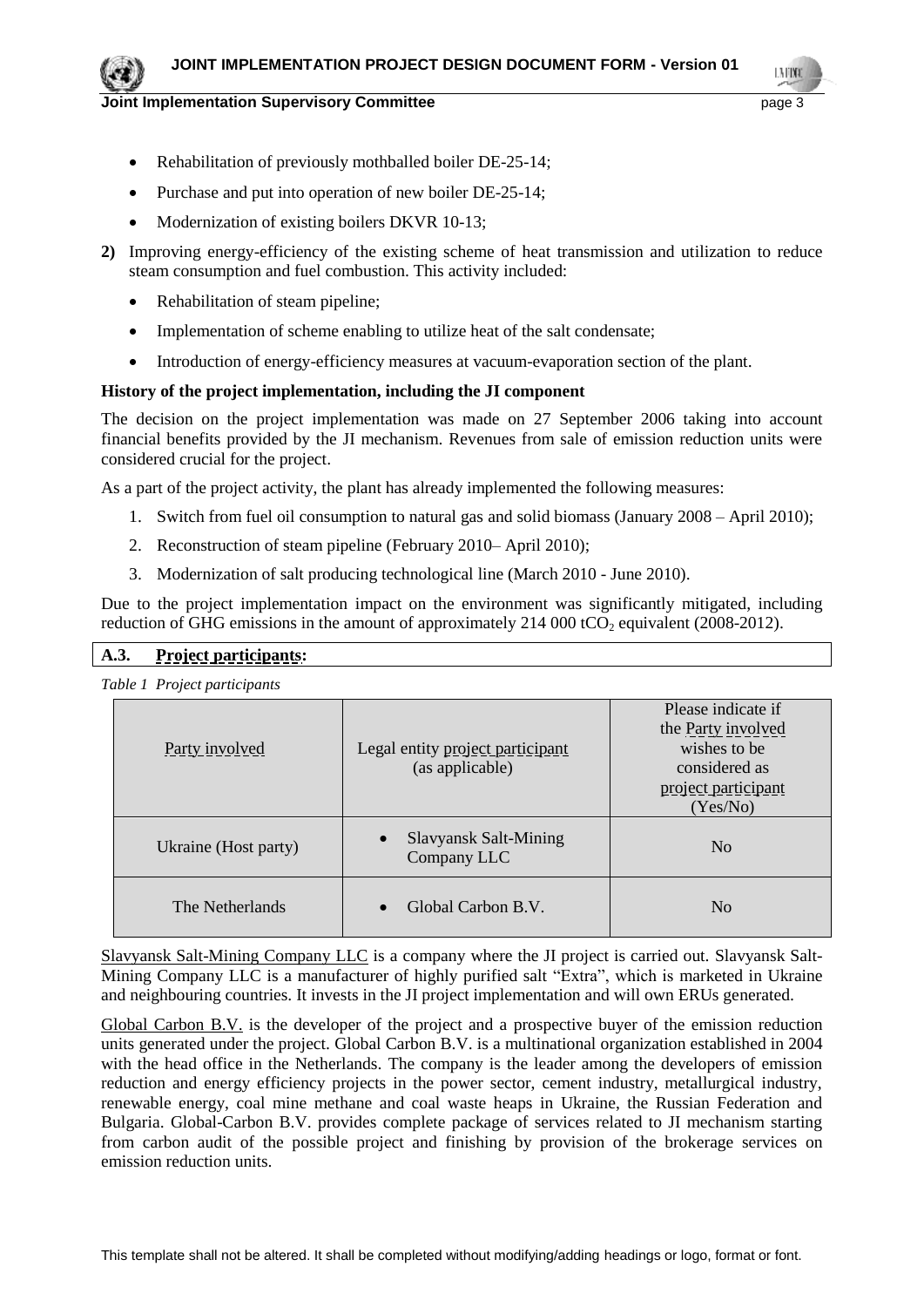#### **Joint Implementation Supervisory Committee According to the Committee of the Committee According to the Committee According to the Committee According to the Committee According to the Committee According to the Committee**

L.N FOND

#### **A.4. Technical description of the project:**

## **A.4.1. Location of the project:**

**A.4.1.1. Host Party(ies):**

Ukraine

**A.4.1.2. Region/State/Province etc.:**

Donetsk Region

**A.4.1.3. City/Town/Community etc.:**

Slavyansk

**A.4.1.4. Detail of physical location, including information allowing the unique identification of the project (maximum one page):**



*Figure 1 Map of Ukraine and location of the project site*

Slavyansk Salt-Mining Company LLC is located in the town of Slavyansk that is situated in the north of Donetsk region. Slavyansk is one of the biggest traffic centers of Donetsk region and one of the most famous mud-cure health resorts in Ukraine. In 2010 the population of Slavyansk was 117 100 people. The distance from Slavyansk to the region center, Donetsk, is 119 km.

Geographic coordinates of the object: 37°40′34″ E and 48°50′54″ N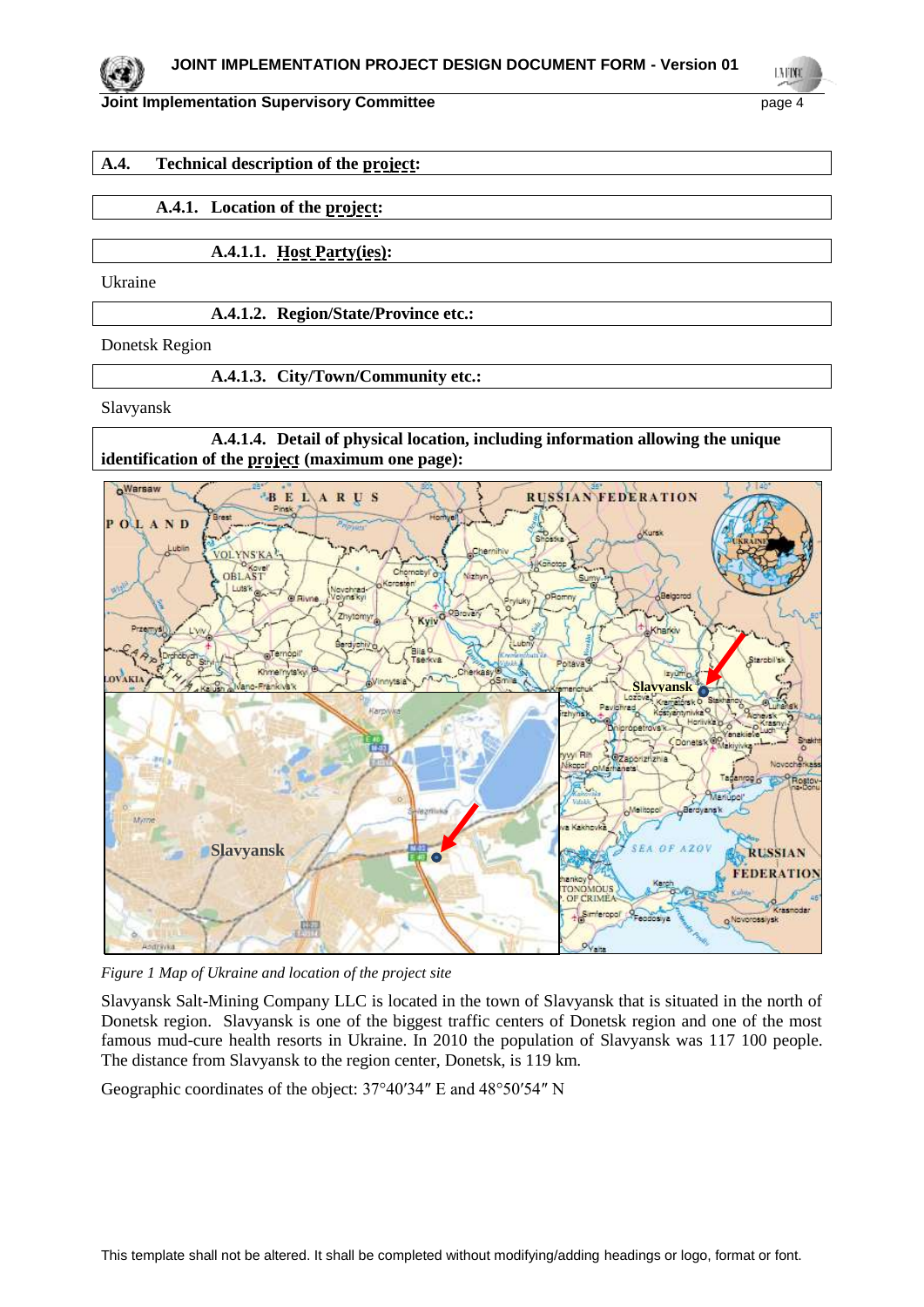LMON

#### **A.4.2. Technology(ies) to be employed, or measures, operations or actions to be implemented by the project:**

In Slavyansk minefield, salt occurs at the depth of more than 400 m below the surface, and it is extracted through the solution mining. Water is injected at high pressure through the well into the salt layer, where it dissolves the salt. Then the saturated salt brine containing about 310 g of NaCl per liter is pumped upwards to the salt-production facilities.

The produced salt brine contains not only NaCl, but also impurities of other salts, which can cause scaling of the evaporation units surface. Thereby before evaporation procedure the brine is being chemically purified from the scale-forming elements. Then the purified salt brine containing about 300 gram of NaCl and 5 gram of Na<sub>2</sub>SO<sub>4</sub> per liter is transferred to the evaporation facilities.

The evaporation facilities consist of four vacuum evaporation batteries serving for evaporation of the purified salt brine to obtain concentrated salt pulp with high content of crystallized matter. The design of vacuum evaporation batteries is almost similar, varying only in evaporation pressure and connecting pipelines. Main units of the battery are heating chamber, separator and circulation pump. The heating chamber is a tube shell heat exchanger with heating surface of  $250 \text{ m}^2$  serving for heating of the circulating brine. The separator serves for separation of vapour from liquid and for crystallization of salt from the boiling solution.

The vacuum evaporation battery operates in the following way: salt brine is boiling in the separator with crystallization of the table salt; boiled salt brine is pumped through the heating chamber where reheated to the boiling point and directed back to the separator. Then the cycle is repeated. The salt brine circulation process is maintained by circulation pumps.

Salt concentration in the brine is gradually increased by passing through the four evaporation batteries (please see the flowchart and the description below). After  $1<sup>st</sup>$  battery the brine has approximately 20% concentration of salt in a solid phase; after the second  $-30\%$ ; after the third  $-45\%$ ; after the fourth  $-$ 55%. After evaporation of the salt brine and receiving salt pulp with around 55% share of salt in a solid phase, the pulp is additionally concentrated in clarification and settling tanks and supplied to the horizontal mixer where the fine salt is being separated. After separation, salt is being dried to the required moisture content, and stored as a final product; the settled salt brine from the upper layers of the salt pulp is directed from the settling tank to the brine storage tank.



*Figure 2 Simplified salt manufacturing process at Slavyansk Salt-Mining Company LLC*

The first evaporation battery receives steam from the boiler house at 150  $^{\circ}$ C; the steam passes through the heating chamber where exchanges heat with salt brine to enable the evaporation process. After the heating chamber, the steam is condensed and the generated fine condensate is directed back to the boiler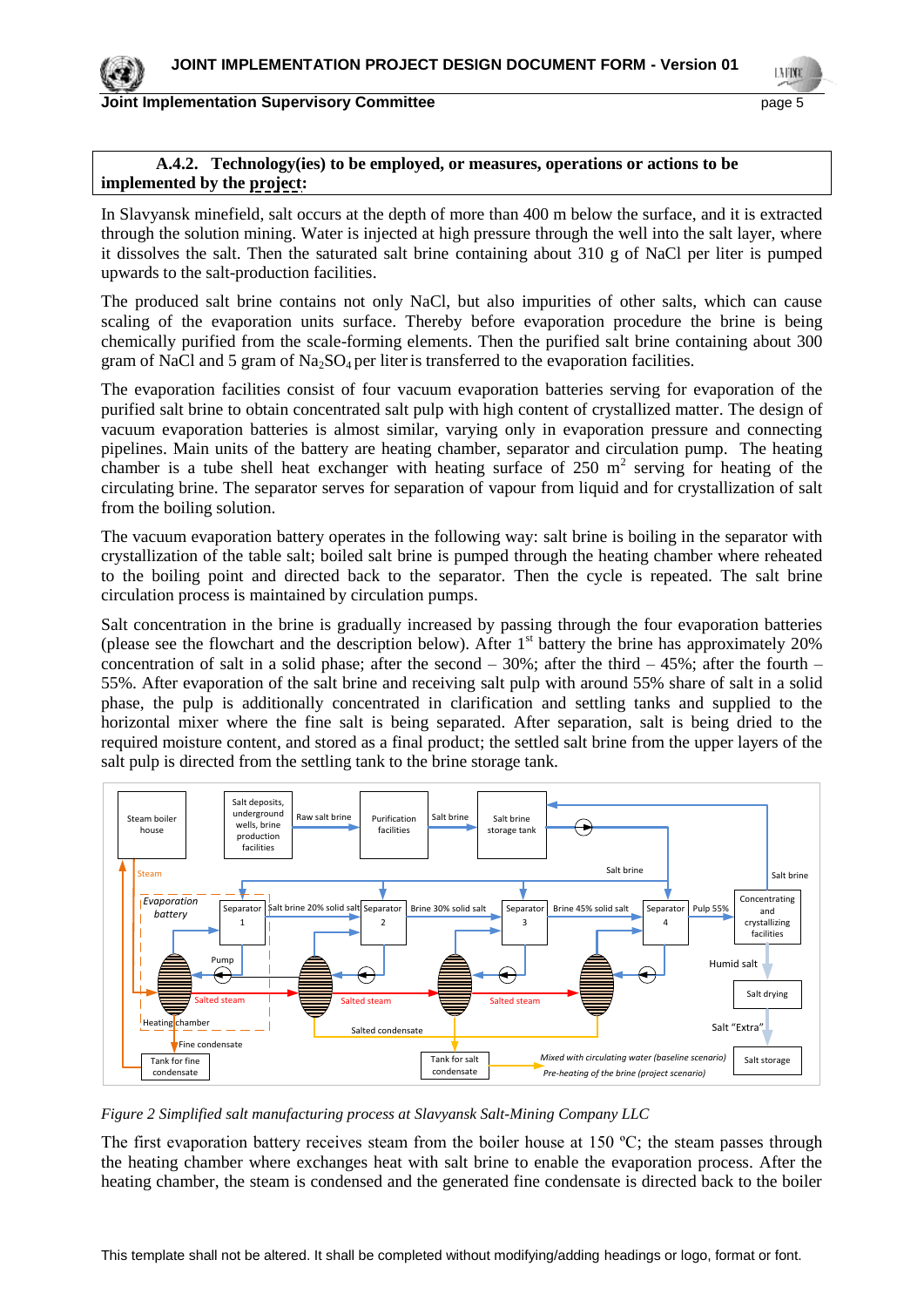

#### **Joint Implementation Supervisory Committee According to the Control of the Control of the Control of the Control of the Control of the Control of the Control of the Control of the Control of the Control of the Control of**

house to produce steam. The heating chamber of the second battery receives salted steam of 90 ºC generated during boiling of the salt brine in the first evaporation unit; after heat exchanging, the steam condenses and the generated salt condensate flows to the salt condensate tank. Likewise, the third evaporation battery receives the salted steam of 76 °C, the fourth – of 56 °C. To reduce boiling point temperature of the brine, the evaporation is performed under the pressure lower than atmospheric. The first evaporation unit operates under positive pressure of +1 bar; the second unit operates under the vacuum -0.5 bar; the third and fourth units operate under the vacuum of -0.7 and -0.95 bar.

The applied technology of salt production requires large amount of steam used mainly for heating and evaporation of the salt brine. All steam produced in the steam boiler house of the plant is consumed for salt manufacturing purposes. Heating of the plant and drying of the salt are beyond the project boundaries and are maintained separately by other boilers.

Before the project implementation steam production at the plant was maintained by four steam boilers DKVR 10-13 designed for operation on fuel oil. Due to worn components and bad thermal insulation, the boilers consumed increased amount of fuel to produce useful steam for the plant's needs. Additional heat was spent for heating of fuel oil during cold periods. The generated steam was transferred through the old steam pipeline to the salt extraction facilities. The steam pipeline was in bad conditions because tubes were worn out, and poorly insulated, thereby high heat losses occurred during the steam transportation. In aggregate, the heat generation and distribution scheme at the plant was outdated and inefficient.

As well, steam consumption system of the plant, mainly presented by vacuum evaporation facilities, was not efficient. A considerable amount of thermal energy could be saved if the pressure in the evaporation batteries would be decreased, but the existing capacities could not provide its minimal level.

Evaporation process is followed by the generation of steam condensate having high temperature. Fine condensate, which was forming in evaporation battery #1, was directed to the steam boiler house for steam production purposes.

Salted condensate is similar to the fine condensate, but it contains minimal fraction of salt, and can't be used for steam production without purification. Previously to the project activities, technological scheme of the plant was designed in such a way that salted condensate was mixed with circulating water and used for underground solution of salt, and its thermal energy was wasted.

All this resulted in increased consumption of steam and increased combustion of fuel oil at the plant.

**The baseline scenario** was chosen as continuation of the business practice existing before the project implementation. It is considered that no substantial modernization would be carried out without the JI mechanism benefits.

**The project scenario** envisaged to decrease fuel consumption and greenhouse gas emissions into the atmosphere by use of next main activities:

- 1) Fuel switch: from carbon-intensive fuel oil to less carbon-intensive natural gas and climateneutral solid biomass;
- 2) Reconstruction of the steam pipeline to reduce heat losses during the steam transportation;
- 3) Modernization of salt-producing facilities in order to increase efficiency of heat consumption.

#### **Rehabilitation of old boiler DE-25-14**

Before the project implementation, the plant applied 4 boilers DKVR 10-13 adopted for operation only on fuel oil. Also, there was a mothballed natural gas-fired boiler DE-25-14 removed from service due to physical wearing. In order to make the first step towards reduction of greenhouse gas emissions into the atmosphere, the plant decided to rehabilitate old boiler DE-25-14 and partially switch steam production from fuel oil to natural gas. The rehabilitation included repairment and replacement of worn components, inspection and reconstruction of auxiliary equipment (burners, heat exchanging components, and equipment for water preparation and steam distribution). Ultimately, the boiler was rehabilitated and put into operation in January 2008.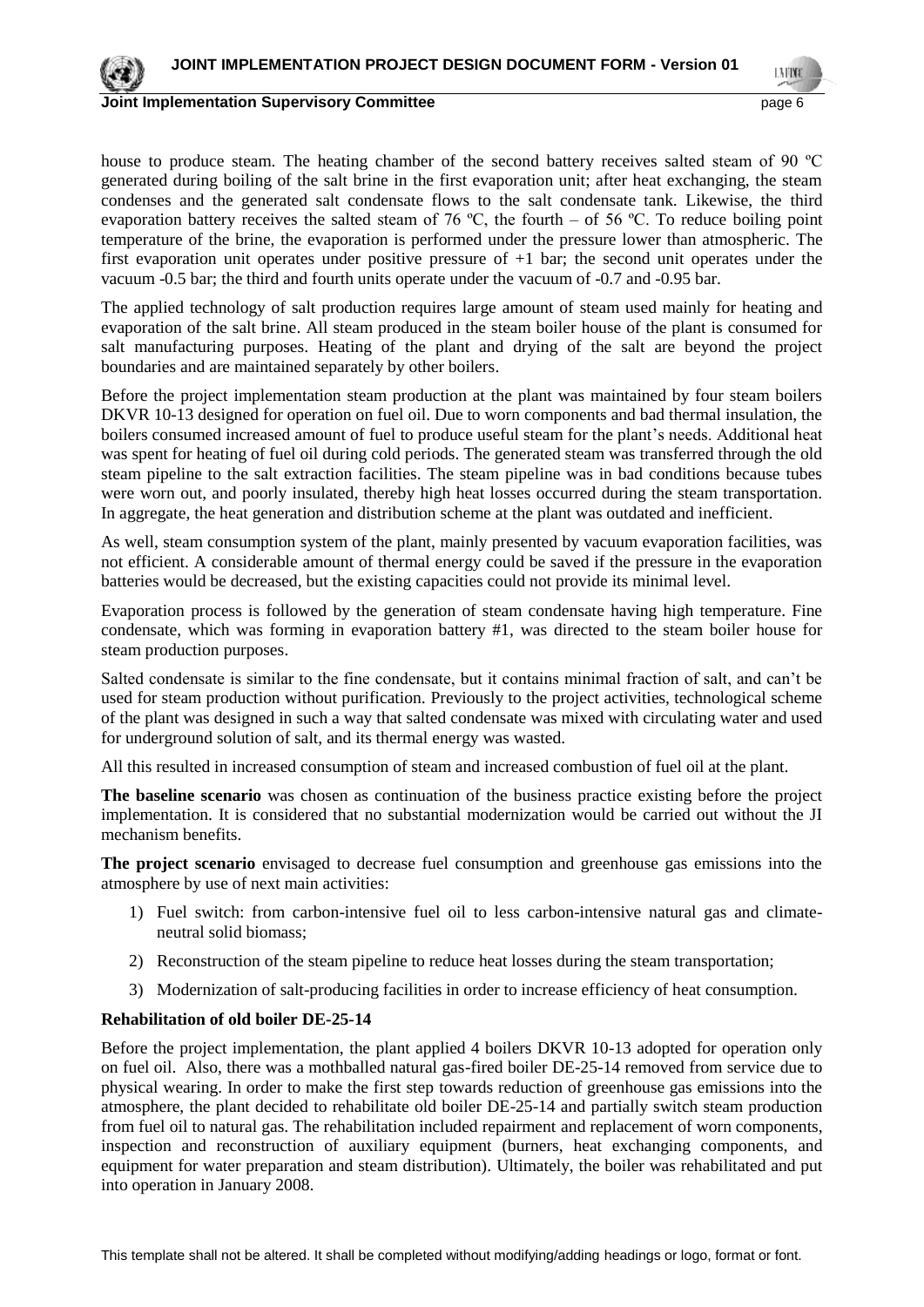

LN FON

#### **Installation of new boiler DE-25-14**

The plant continued fuel switching program by implementing new boiler DE-25-14. The boiler was installed in the steam boiler house on a place of decommissioned old boiler DKVR 10-13. The new boiler DE-25-14 operates on natural gas and has the efficiency about 91%. The essential characteristics of the boiler are strong lining, increased productivity and efficiency, simplified thermal scheme, decreased auxiliary power and water consumption. The automatics of the boiler ensure its securable operation and efficiency. Auxiliary electrical equipment to the boiler is smoke exhauster, blow fan and supply pump.

The installation of the boiler DE-25-14 took place in October 2009. Since the implementation, two gasfired boilers DE-25-14 generated sufficient steam for maintaining salt-production process. This allowed the plant completely cease the consumption of fuel oil for steam generation, reducing greenhouse gas emissions and saving thermal energy previously used for fuel oil reheating during cold periods.

#### **Reconstruction of DKVR 10-13**

The next step of the fuel switch program was modernization of boilers DKVR 10-13, which were outdated and designed for operation on fuel oil. The modernization included adjustment of the boilers for solid biomass combustion, and complete rehabilitation to increase energy efficiency. Within the reconstruction measures next activities were performed:

- The boilers were equipped with new efficient biomass burners and special biomass-adopted water economizers to utilize thermal energy of the flue gases;
- Biomass feeding equipment, and ash screens were installed;
- Heat-exchanging surface and convection bunch were replaced to new more efficient;
- Insulation of the boilers was reinforced with new refractory bricks lining;
- All worn and damaged components and auxiliary equipment were repaired and replaced;
- Water purification and preparation scheme was reconstructed;
- The battery cyclones were installed in order to maintain cleaning of the flue gases from chemical pollutants and solid particles.

The boilers DKVR 10-13 are equipped with special automatics system, which is responsible for operation, control, monitoring and protection. It is particularly important, as the technological line requires steam of reduced pressure and temperature.

Ultimately, three modernized boilers DKVR 10-13 operating on solid biomass were put into operation in April 2010. After this event, old boiler DE-25-14 ceased operation and has been kept in reserve.

| Parameter                 | Unit           | Value             |             |  |
|---------------------------|----------------|-------------------|-------------|--|
|                           |                | <b>DKVR</b> 10-13 | DE-25-14    |  |
| Quantity                  | Pcs.           | 3                 |             |  |
| Fuels                     | Type           | solid biomass     | natural gas |  |
| Maximal steam production  | t/h            | 10                | 25          |  |
| Maximal steam temperature | $\rm ^{o}C$    | 194               | 194         |  |
| Maximal steam pressure    | bar            | 13                | 13          |  |
| Heating surface of boiler | m <sup>2</sup> | 229.1             | 260.44      |  |
| Heating surface of screen | m <sup>2</sup> | 47.9              | 808.2       |  |
| Boiler capacity, water    | m <sup>3</sup> | 9.04              | 16.5        |  |
| Boiler capacity, steam    | m <sup>3</sup> | 2.56              | 2.61        |  |
| Boiler capacity, feed     | m <sup>3</sup> | 1.36              |             |  |

*Table 2 Steam boilers operating at the plant after the project implementation*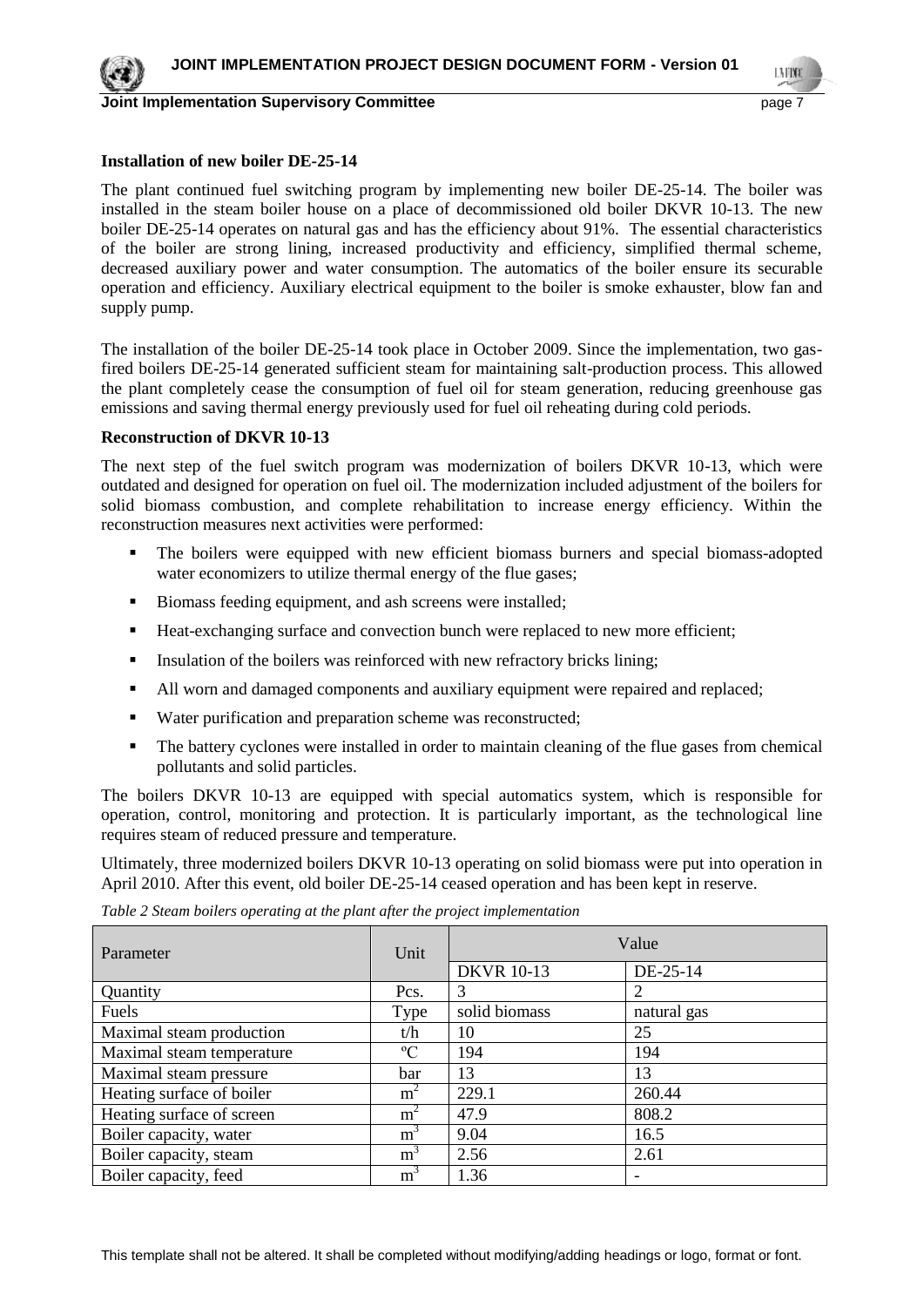LN FON

#### **Joint Implementation Supervisory Committee Access 2018 12:30 Page 8 Access 2018**

| Overall dimensions, LxWxH | mm | 8850x5830x7100 | 10195x5315x6095 |  |
|---------------------------|----|----------------|-----------------|--|

Switching to biomass combustion required not only modernization of boilers, but also development of the supporting infrastructure. The solid biomass storage, handling and transfer infrastructure developed at the plant includes:

- 1) Straddle truck loader HMT D 250. Serves for unloading packed pellets from a truck and supplying them to the measuring bunker;
- 2) Front truck loader UN053. Serves for supplying piped pellets to the measuring bunker;
- 3) Pneumatic transport facilities PTZ-25. Serves for transferring pellets from measuring bunker to the level-triggered supply bunker;
- 4) Pneumatic pipeline of 255 meters in length and 160 mm in diameter;
- 5) Level-triggered supply bunker 55 m<sup>3</sup>. The bunker is equipped with low and high-level sensors to be maintain automatic refilling with pellets.
- 6) Screw conveyors for supplying pellets to the boilers;
- 7) Crushers DKU for preparation of the pellets;
- 8) Locking for dosing biomass supply to the boilers;
- 9) Air blower for supplying milled pellets to the boiler's nozzles.

## **Reconstruction of steam pipeline**

The steam pipeline connecting steam boiler house and salt extraction facilities was worn and poorly insulated; thereby during the transportation, steam was losing a significant amount of thermal energy, especially during cold periods. The project activity included reconstruction of the pipeline through replacement of pipes by new ones with bigger diameter (to reduce the flow resistance), and sealing them with an efficient insulating material. Thereby the reconstructed pipeline enables the plant to transfer steam efficiently with minimal losses. Reconstruction of the pipeline was finished in April 2010, since then transmission loses of thermal energy have been minimized, saving a considerable amount of steam and consequently, combusted fuel.

## **Modernization of salt extraction facilities**

The salt evaporation process includes generation of such waste product as salt condensate, which is a mixture of salt vapor and steam condensate, having temperature about 90 ºC. Previously, design of equipment and pipelines didn't allow utilizing heat of the salt condensate, and it was mixed with water and sent underground to the salt deposits to produce brine.

The plant introduced special heat exchanging scheme to utilize heat of the salt condensate. The measure consisted in reengineering of salted condensate flow pipelines, replacement of circulation pumps with more productive ones, installation of temperature sensors and heat exchanging facilities. Thus the flow direction of the salted condensate was changed and its waste heat replaced steam in pre-heating of the brine, previously performed using steam. Due to implementation of this measure, less steam is needed for salt production process, thus less fuel is combusted by the plant. The waste heat utilization scheme was implemented in June 2010.

Another measure of increasing the efficiency of steam utilization will be upgrade of the vacuum evaporation system. Previously, magnitude of vacuum in the evaporation units varied from 1 bar in the first unit to -0.9 bar in the fourth one. The temperatures of steam there were from 150 ºC to 55 ºC correspondingly. The project idea is to take under strong vacuum all 4 vacuum evaporation units to decrease brine boiling temperature, and hence decrease consumption of thermal energy. The modernization was commenced in October 2011 and is planned for implementation in April 2012 to bring additional reduction of fuel consumption.

Schedule of the project implementation is shown in a table below: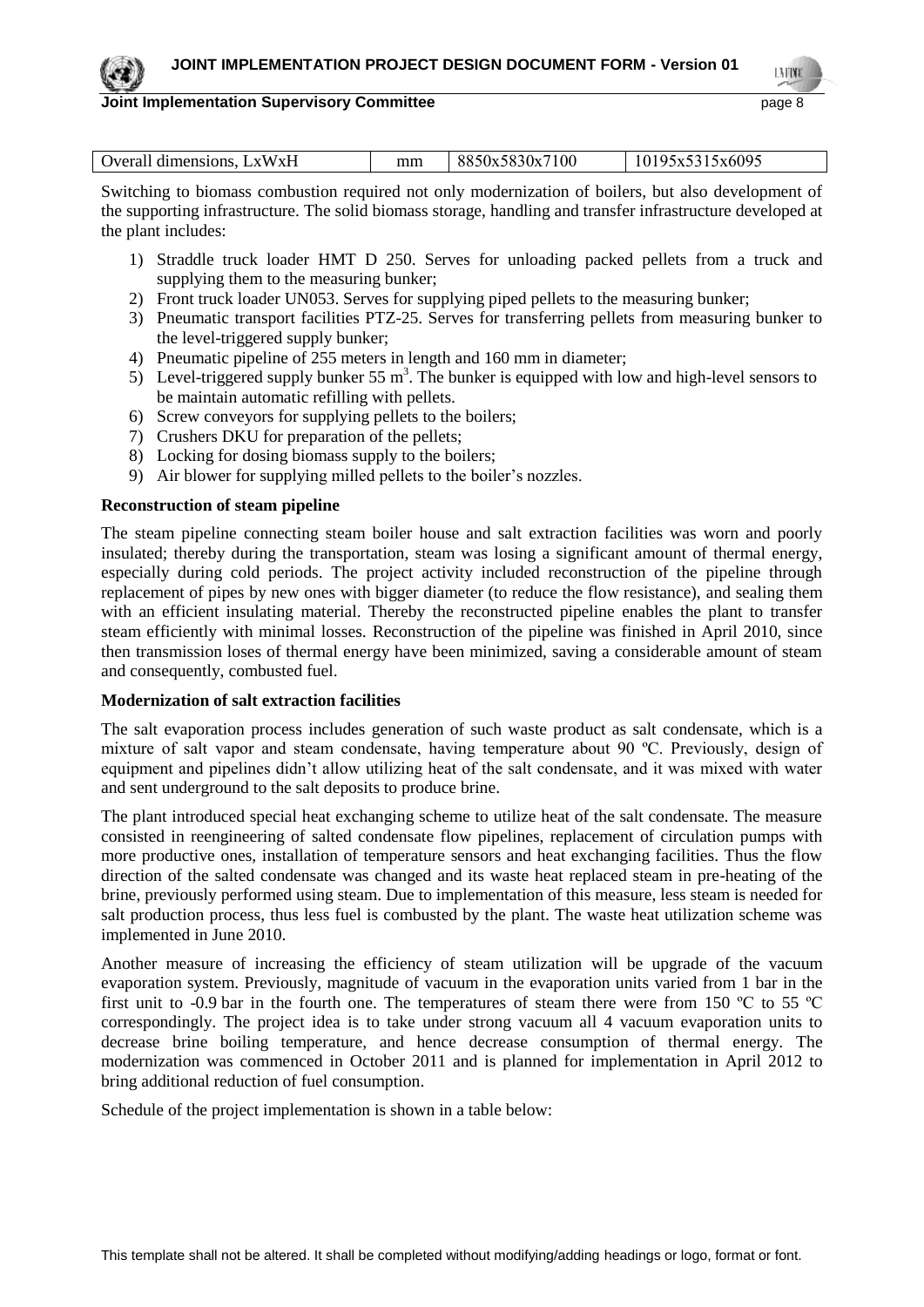#### **Joint Implementation Supervisory Committee According to the Control of the Control of the Control of the Control of the Page 9**

LMON

| Activity                                                                    | Start date       | End date     |
|-----------------------------------------------------------------------------|------------------|--------------|
| Decision on the project implementation                                      | September 2006   |              |
| Rehabilitation of the old boiler DE-25-14                                   | November 2007    | January 2008 |
| Implementation of new boiler DE-25-14                                       | <b>July 2008</b> | October 2009 |
| Modernization of the boilers DKVR 10-13 for operation on<br>solid biomass   | December 2008    | April 2010   |
| Reconstruction of the steam pipeline                                        | February 2010    | April 2010   |
| Implementation of utilization scheme of salted condensate<br>thermal energy | April 2010       | June $2010$  |
| Modernization of vacuum evaporation batteries                               | October 2011     | April 2012   |

*Table 3 Schedule of the project implementation*

**A.4.3. Brief explanation of how the anthropogenic emissions of greenhouse gases by sources are to be reduced by the proposed JI project, including why the emission reductions would not occur in the absence of the proposed project, taking into account national and/or sectoral policies and circumstances:**

The proposed JI project is aimed at reduction of greenhouse gas emissions by switching to less carbon intensive fuel and decreasing fuel consumption by implementing energy efficiency measures.

Prior to the project implementation, the plant produced salt consuming a lot of fuel oil, which is carbonintensive fossil fuel. Four boilers DKVR 10-13 operating on fuel oil generated steam mainly used for heating and evaporation purposes. The produced steam was transferred to the manufacturing facilities through the outdated pipeline, where high thermal energy losses occurred.

Within the project activity, the plant implemented measures aimed at reduction of greenhouse gas emissions:

- Switching from fuel oil to natural gas and solid biomass, which are less carbon-intensive fuels;
- Reconstruction of the steam pipeline to decrease transmission losses of thermal energy;
- Modernization of salt-producing facilities to improve heat consumption scheme.

Greenhouse gas emission reduction will be achieved by the project by decreasing fuel consumption and switching to less carbon-intensive fuels.

The emission reductions would not occur in the absence of the proposed project, because modernization required significant investment and was financially unattractive for the project owner. For more detail please see Section B.

#### **A.4.3.1. Estimated amount of emission reductions over the crediting period:**

*Table 4 Estimated amount of emission reductions over the period 2008-2012*

|                                | Years                                                                   |
|--------------------------------|-------------------------------------------------------------------------|
| Length of the crediting period |                                                                         |
| Year                           | Estimate of annual emission reductions<br>in tonnes of $CO2$ equivalent |
| <b>Year 2008</b>               | 9 0 8 3                                                                 |
| Year 2009                      | 29 143                                                                  |
| <b>Year 2010</b>               | 55 568                                                                  |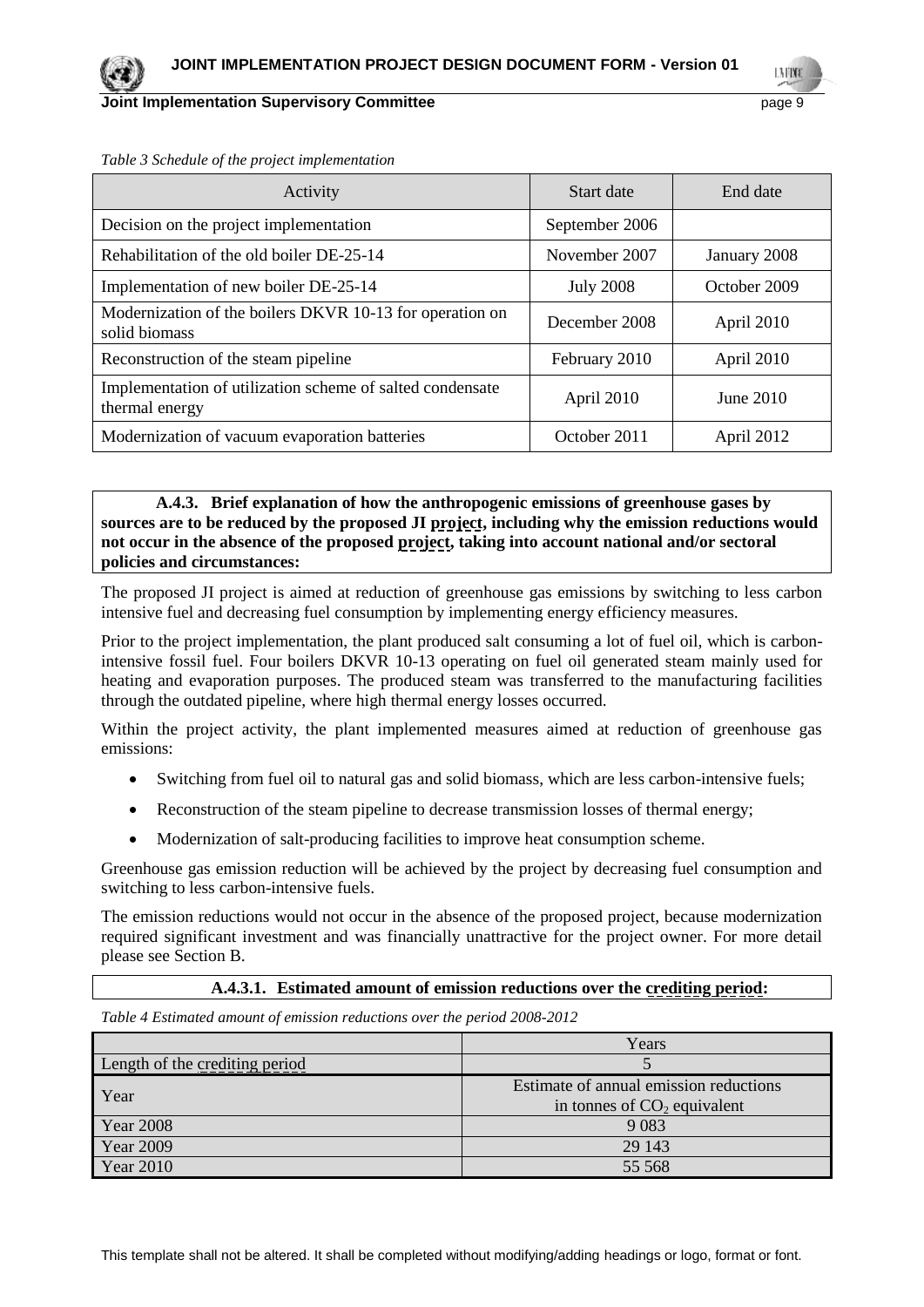LMON

| <b>Year 2011</b>                                | 58 900  |
|-------------------------------------------------|---------|
| Year 2012                                       | 59 814  |
| Total estimated emission reductions over the    |         |
| crediting period                                | 212 508 |
| (tonnes of $CO2$ equivalent)                    |         |
| Annual average of estimated emission reductions |         |
| over the crediting period                       | 42 502  |
| (tonnes of $CO2$ equivalent)                    |         |

*Table 5 Estimated amount of emission reductions over the period 2013-2019*

|                                                 | Years                                  |
|-------------------------------------------------|----------------------------------------|
| Length of the crediting period                  |                                        |
| Year                                            | Estimate of annual emission reductions |
|                                                 | in tonnes of $CO2$ equivalent          |
| <b>Year 2013</b>                                | 59 814                                 |
| <b>Year 2014</b>                                | 59 814                                 |
| <b>Year 2015</b>                                | 59 814                                 |
| <b>Year 2016</b>                                | 59 814                                 |
| Year 2017                                       | 59 814                                 |
| <b>Year 2018</b>                                | 59 814                                 |
| <b>Year 2019</b>                                | 59 814                                 |
| Total estimated emission reductions over the    |                                        |
| crediting period                                | 418 698                                |
| (tonnes of $CO2$ equivalent)                    |                                        |
| Annual average of estimated emission reductions |                                        |
| over the crediting period                       | 59 814                                 |
| (tonnes of $CO2$ equivalent)                    |                                        |

## **A.5. Project approval by the Parties involved:**

The project has been officially presented for endorsement to the Ukrainian authorities. With regard to the Netherlands' legislation, no LoE from the Netherlands is needed.

After AIE has completed the determination report, the PDD and the Determination Report will be presented to the State Environmental Investment Agency of Ukraine to obtain a Letter of Approval from Ukraine. LoA from the Netherlands will be obtained after publication of PDD on www.ji.unfccc.int.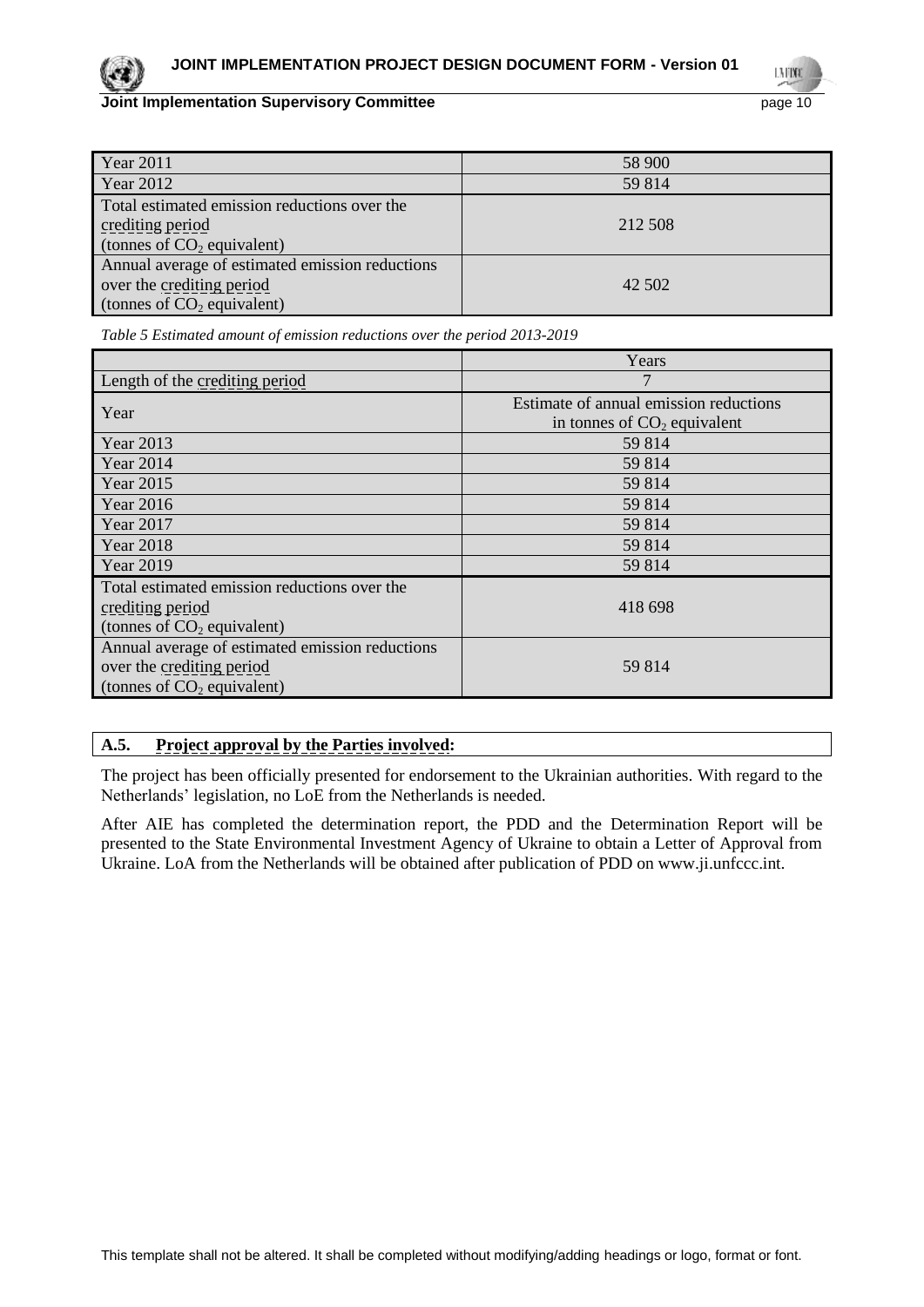

LMON

## **SECTION B. Baseline**

#### **B.1. Description and justification of the baseline chosen:**

A baseline for the JI project has to be set in accordance with Appendix B to decision 9/CMP.1 (JI guidelines)<sup>1</sup>, and with further guidance on baseline setting and monitoring developed by the Joint Implementation Supervisory Committee (JISC). In accordance with the "Guidance on Criteria for Baseline Setting and Monitoring" version  $03<sup>2</sup>$  (hereinafter referred to as Guidance), the baseline for a JI project is the scenario that reasonably represents the anthropogenic emissions by sources or anthropogenic removals by sinks of GHGs that would **occur in the absence of the proposed project**. In accordance with the Paragraph 9 of the Guidance the project participants may select either: an approach for baseline setting and monitoring developed in accordance with appendix B of the JI guidelines (JI specific approach); or a methodology for baseline setting and monitoring approved by the Executive Board of the clean development mechanism (CDM), including methodologies for small-scale project activities, as appropriate, in accordance with paragraph 4(a) of decision 10/CMP.1, as well as methodologies for afforestation/reforestation project activities. Paragraph 11 of the Guidance allows project participants that select a JI specific approach to use selected elements or combinations of approved CDM baseline and monitoring methodologies or approved CDM methodological tools, as appropriate.

Description and justification of the baseline chosen is provided below in accordance with the "Guidelines for users of the Joint Implementation Project Design Document Form", version  $04^3$ , using the following step-wise approach:

#### **Step 1. Indication and description of the theoretical approach chosen regarding baseline setting**

Project participants have chosen the following approach regarding baseline setting, defined in the Guidance (Paragraph 9):

 An approach for baseline setting and monitoring developed in accordance with appendix B of the JI guidelines (JI specific approach).

The Guidance applies to this project as the above indicated approach is selected as mentioned in the Paragraph 12 of the Guidance. The detailed theoretical description of the baseline in a complete and transparent manner, as well as a justification in accordance with Paragraph 23 through 29 of the Guidance should be provided by the project participants.

The baseline for this project shall be established in accordance with appendix B of the JI guidelines. Furthermore, the baseline shall be identified by listing and describing plausible future scenarios on the basis of conservative assumptions and selecting the most plausible one.

The most plausible future scenario will be identified by performing a barrier analysis. Should only two alternatives remain, of which one alternative should represent the project scenario with the JI incentive, the CDM Tool "Tool for the demonstration and assessment of additionality" shall be used to prove that the project scenario cannot be regarded at the most plausible one. Key factors that affect the baseline such as sectoral reform policies and legislation, economic situation/growth and socio-demographic factors in the relevant sector as well as resulting predicted demand, suppressed and/or increasing demand that will be met by the project, availability of capital, local availability of technologies/techniques, skills and know-how and availability of best available technologies/techniques in the future, fuel prices and availability, national and/or subnational expansion plans for the energy sector, will be taken into account while formulating the plausible feature scenarios.

 $\overline{a}$ 

<sup>&</sup>lt;sup>1</sup> <http://unfccc.int/resource/docs/2005/cmp1/eng/08a02.pdf#page=2>

<sup>&</sup>lt;sup>2</sup> http://ji.unfccc.int/Ref/Documents/Baseline setting and monitoring.pdf

<sup>&</sup>lt;sup>3</sup> <http://ji.unfccc.int/Ref/Documents/Guidelines.pdf>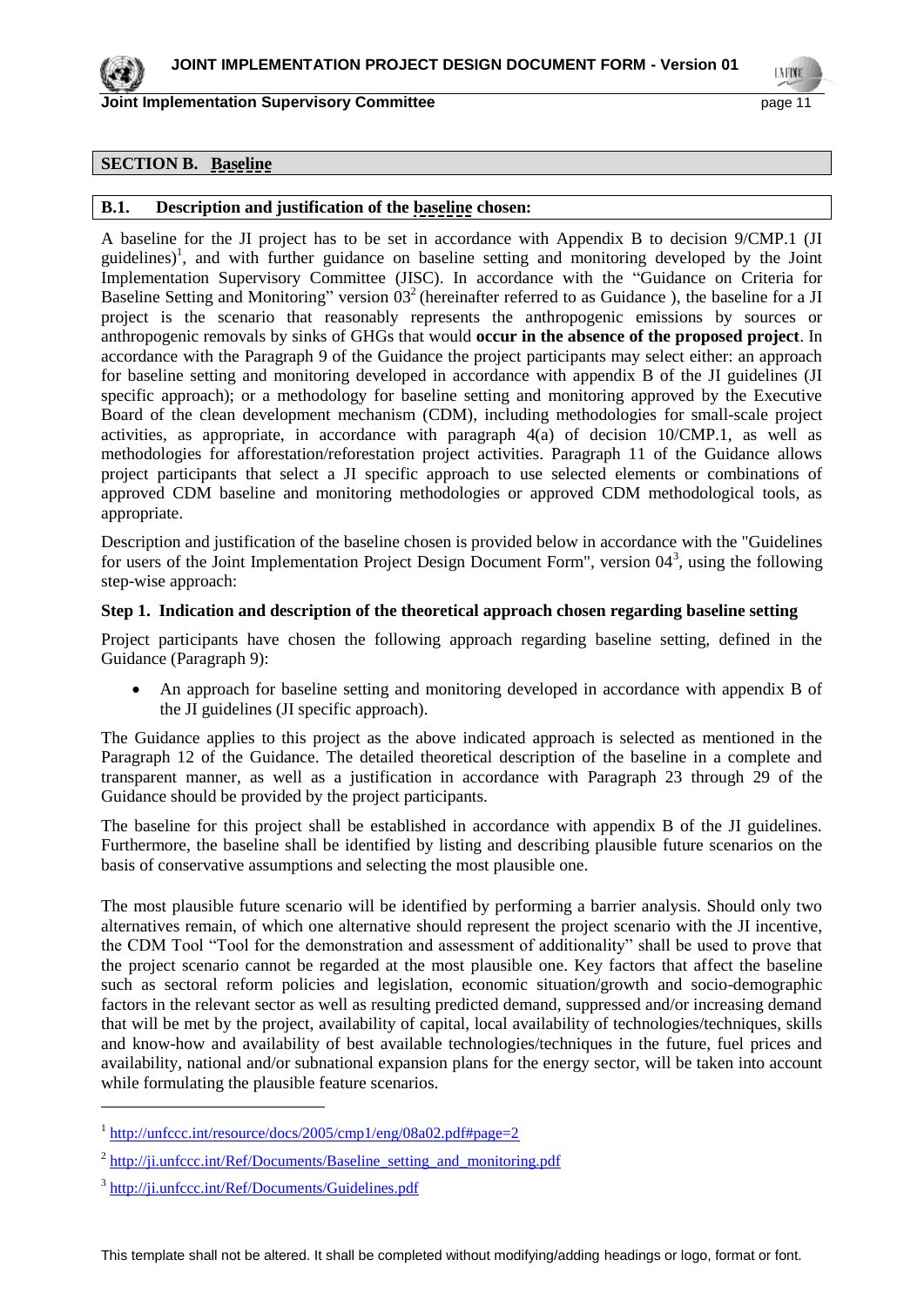#### **Driver Implementation Supervisory Committee and Committee and Committee of the Committee of the Committee of the Committee of the Committee of the Committee of the Committee of the Committee of the Committee of the Commit**

#### **Step 2. Application of the approach chosen**

Plausible future scenarios will be identified in order to establish a baseline.

#### *Sub step 2a. Identifying and listing plausible future scenarios.*

#### Scenario 1. Continuation of the existing situation

In the current situation Slavyansk Salt-Mining Company LLC produces salt by use of existing equipment and technology. The manufacturing cycle and existing equipment are not subjected to substantial modernization activities and don't provide considerable saves in energy consumption. The old pipeline system operates without rehabilitation causing high heat loses during the steam transportation. As the burners of existing boilers DKVR 10-13 are designed for operation only on fuel oil, the plant continues to utilize this carbon-intensive fuel. In this scenario, level of greenhouse gas emissions at the plant remains constant as the emissions are not mitigated.

#### Scenario 2. Implementation of modernization activities (the proposed project without JI benefits)

In this scenario, the plant implements several measures aimed at increasing energy-efficiency and decreasing greenhouse gas emissions. Firstly, the plant introduces natural gas boilers, switching part of the steam production from fuel oil to natural gas. Secondly, existing steam boilers DKVR 10-13 are reconstructed for operation on biomass. Thirdly, steam pipeline is rehabilitated. And fourthly, existing technologies of salt production and steam utilization undergo modernization enabling to save a significant amount of thermal energy. Thus the amount of greenhouse gas emissions into the atmosphere under this scenario is considerably lower than in the previous one.

#### Scenario 3. Reconstruction of only steam pipeline without other modernization activities

In this scenario, the plant would initiate reconstruction of only steam pipeline. Steam boilers and equipment for salt production remain without modernization or reconstruction and are only subjected to regular maintenance. The pipeline reconstruction would allow plant prevent heat loses, save a big amount of thermal energy and consequently reduce consumption of fossil fuels. However, implementation of only this one activity would not provide that considerable effect of emission reductions, which could be obtained by realization of the whole complex of project measures. In addition the scenario faces financial barriers due to high cost of the pipeline reconstruction.

#### Scenario 4. Switching from fuel oil to natural gas and biomass without other modernization activities

In this scenario, steam pipeline and equipment for salt production remain without modernization or reconstruction and are only subjected to regular maintenance. The plant would carried out only switching from fuel oil to natural gas and biomass consumption. This measure would allow the plant reduce emissions of greenhouse gases into the atmosphere by switching to less carbon-intensive fuel. However, implementation of only this one activity would not provide that considerable effect of emission reductions, which could be obtained by realization of the whole complex of project measures. In addition the scenario faces financial barriers due to high cost of the new boiler and reconstruction of the old boilers from fuel oil to biomass.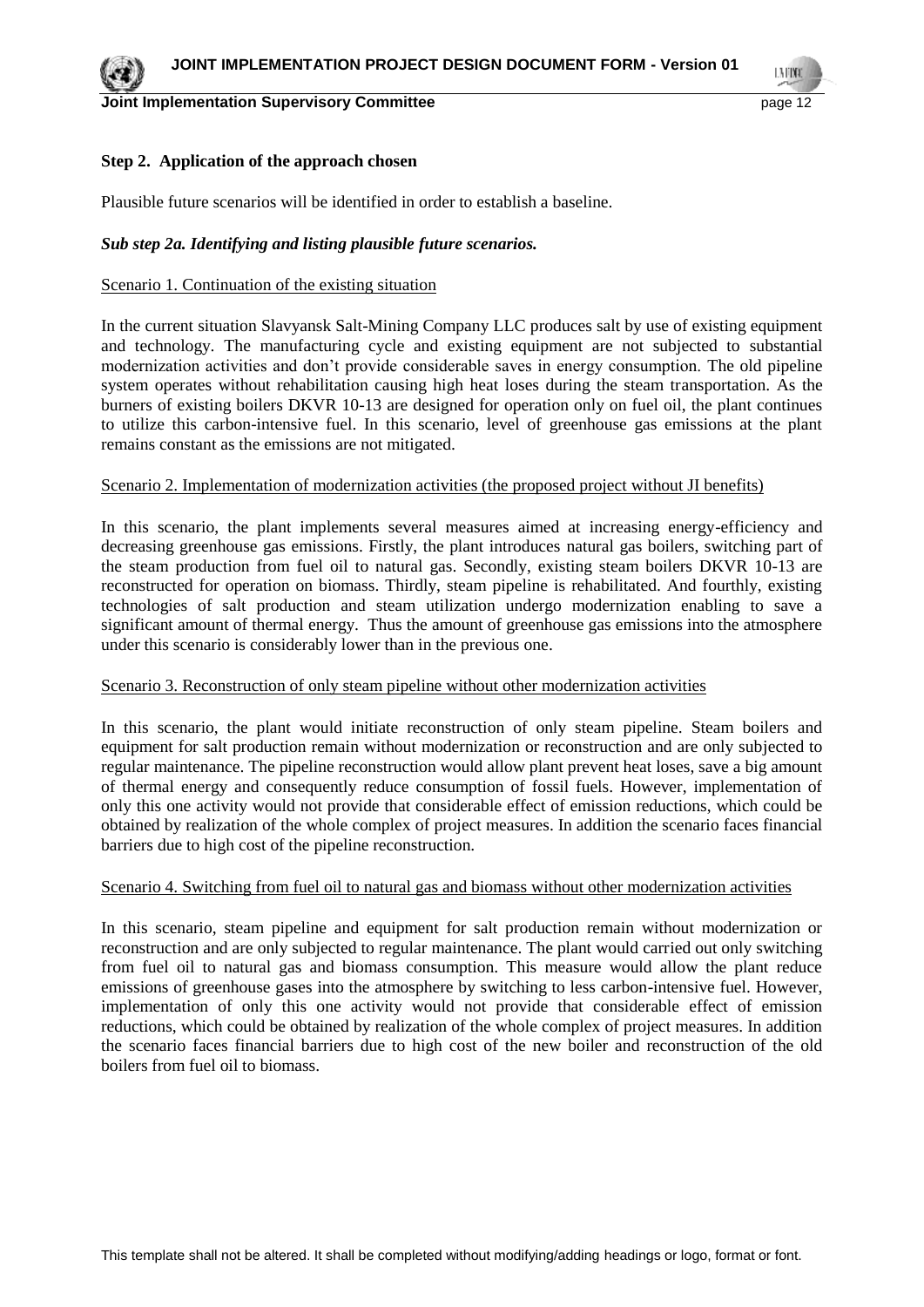

LA FINA

#### Scenario 5. Modernization of salt producing equipment without other reconstruction or modernization activities

In this scenario, the plant would implement modernization of the salt producing equipment is order to increase efficiency of energy consumption. The modernized equipment allow the plant reduce fuel consumption and greenhouse gas emissions, however, implementation of only this one activity would not provide that considerable effect of emission reductions, which could be obtained by realization of the whole complex of project measures. In addition the scenario faces financial barriers due to high cost of the modernization.

#### Scenario 6. Installation of new coal-fired boilers for steam generation

In this scenario, the plant would cease exploitation of existing fuel oil boilers and purchase and install new coal-fired boilers, designated for steam generation. New boiler house are erected to accommodate the boilers. The boiler house are located adjacent to the shop in order to minimize transmission heat loses. With this measure, the plant will obtain sufficient steam for salt production process. Greenhouse gas emissions, associated with this scenario, will be high due to combustion of such carbon-intensive fuel as coal.

## *Sub step 2b. Barrier analysis*

## Scenario 1. Continuation of the existing situation

This scenario does not anticipate any activities and therefore does not face any barriers.

#### Scenario 2. Implementation of modernization activities (the proposed project without JI benefits)

*Investment barrier*: This scenario is financially unattractive and faces barriers. Please refer to section B.2 for details.

#### Scenario 3, Scenario 4 and Scenario 5

*Investment barrier*: These scenarios imply that the plant implements one of the energy efficiency or fuel switch measures separately, without introducing the others. Here, the plant would be able to increase overall energy-efficiency of the manufacturing process, or switch to less carbon-intensive fuels, however should such activities as reconstruction of the steam pipeline, switching from fuel oil to natural gas and biomass or modernization of salt producing equipment be implemented separately, the plant would neither receive considerable reduction in energy consumption, nor generate sufficient amount of emission reduction units to develop the project as a JI one. Taking into account high implementation cost of the mentioned activities, and reduced energy efficiency and emission reduction effects in case of the separate implementation, the Scenarios 3, 4 and 5 face financial barriers.

#### Scenario 6. Installation of new coal-fired boilers for steam generation

*Investment barrier*: Installation of new coal-fired boilers requires significant capital investment into equipment purchase, and building, projecting, mounting and commissioning works. Additionally all communications and pipelines shall be installed from the very beginning. Comparing to the others scenarios, this one requires the most investments and moreover causes higher GHG emissions, thereby, it is unfavourable for implementation

#### *Sub step 2c. Baseline identification*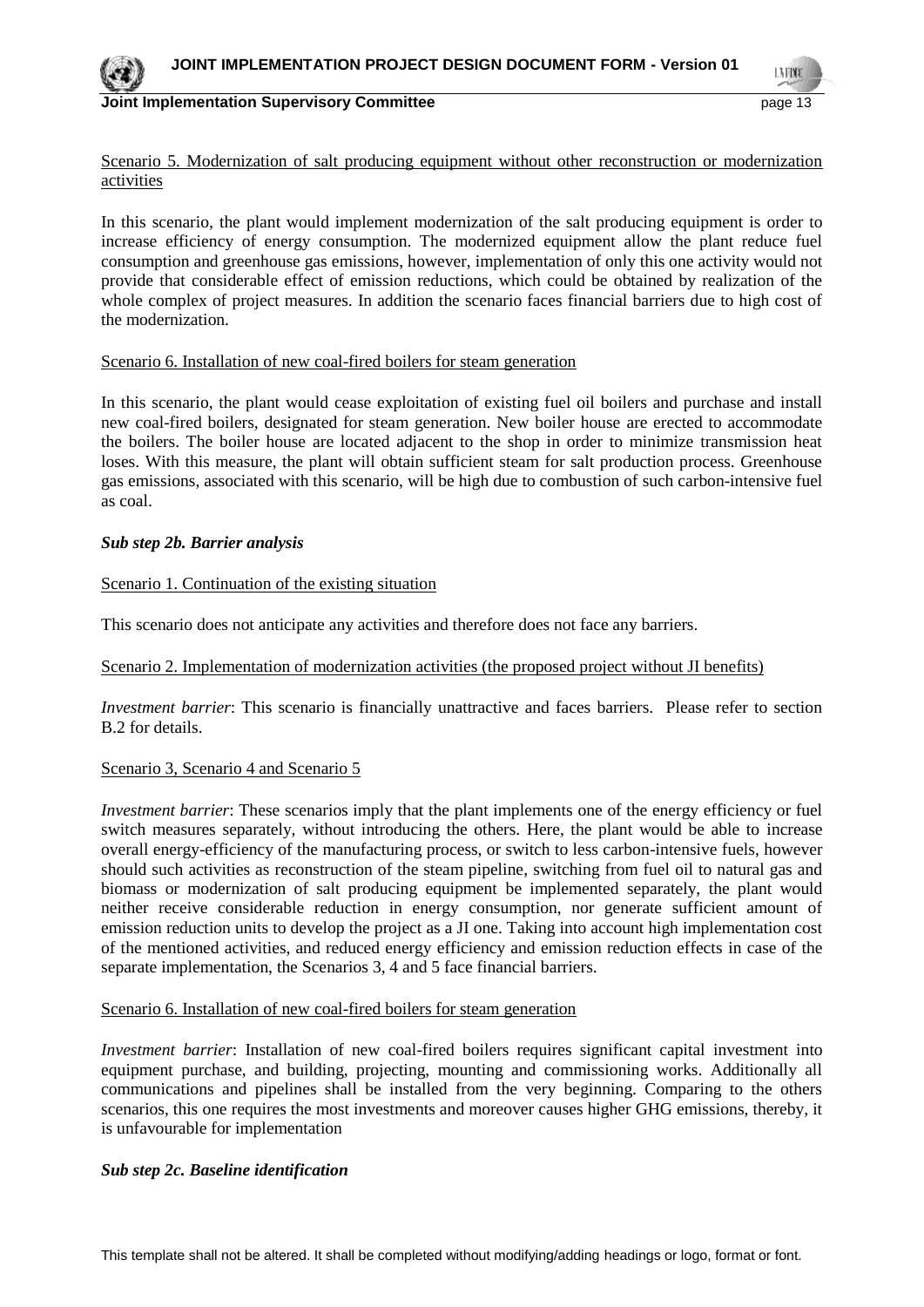

 $\overline{a}$ 

**Joint Implementation Supervisory Committee According to the Control of the Control of the Control of the Page 14** 

LN FON

All scenarios, except Scenario 1 - Continuation of the existing situation, face prohibitive barriers. Therefore, continuation of the existing situation is the most plausible future scenario and is the baseline scenario.

This baseline scenario has been established according to the criteria outlined in the "Guidance on Criteria for Baseline Setting and Monitoring" version 03:

- 1) On a project specific basis;
- 2) In a transparent manner with regard to the choice of approaches, assumptions, methodologies, parameters, data sources and key factors. All parameters and data are either monitored by the project participants or are taken from sources that provide a verifiable reference for each parameter. Project participants use approaches suggested by the Guidance and methodological tools provided by the CDM Executive Board;
- 3) Taking into account relevant national and/or sectoral policies and circumstances, such as sectoral reform initiatives, local fuel availability, power sector expansion plans, and the economic situation in the project sector. It is demonstrated by the above analysis that the baseline chosen clearly represents the most probable future scenario given the circumstances of modern day Ukraine industry sector;
- 4) In such a way that emission reduction units (ERUs) cannot be earned for decreases in activity levels outside the project activity or due to force majeure. According to the proposed approach emission reductions will be earned only when project activity will generate salt production, so no emission reductions can be earned due to any changes outside the project activity.
- 5) Taking account of uncertainties and using conservative assumptions. A number of steps have been taken in order to account for uncertainties and safeguard conservativeness:
	- a. Lower range of parameters is used for calculation of baseline emissions and higher range of parameters is used for calculation of project activity emissions;
	- b. Default values were used to the extent possible in order to reduce uncertainty and provide conservative data for emission calculations.

Key factors that affect the Project and the baseline are taken into account:

- 1) **Sectoral reform policies and legislation.** State program of industry development until 2017<sup>4</sup> foresees three stages of development:
	- a) During the first stage (2009-2012) maximal employment of existing capacities and their modernization is to be performed. Manufacturing of new competitive production is to be mastered; innovative activities have to be developed. Organization and management of the enterprises is to be improved;
	- b) The second stage (2013-2015) implies that the key factor of development will be implementation of state-of-the-art manufacturing capacities, namely scientific-intensive ones. Range of competitive products is to be enhanced;
	- c) Further development of the industrial field is anticipated during the third stage (2016-2017);

However, it is supposed that enterprises finance those improvements from their own funds or bank loans, which practically means that Ukrainian government is not intervening in this process and execution of the Program fully depends on market conditions and availability of financial resources. In case of existence of any incitements in accordance with this program, they could alleviate the barriers, which prevent the proposed project realization. Nevertheless, no definite mechanisms for stimulation were developed. Therefore, plants in Ukraine have no obligations to implement any energy efficient measures. Taking into account the above mentioned it is reckoned that no policies and legislation can influence the baseline;

<sup>&</sup>lt;sup>4</sup> [http://industry.kmu.gov.ua/control/uk/publish/article?art\\_id=57967&cat\\_id=57966](http://industry.kmu.gov.ua/control/uk/publish/article?art_id=57967&cat_id=57966)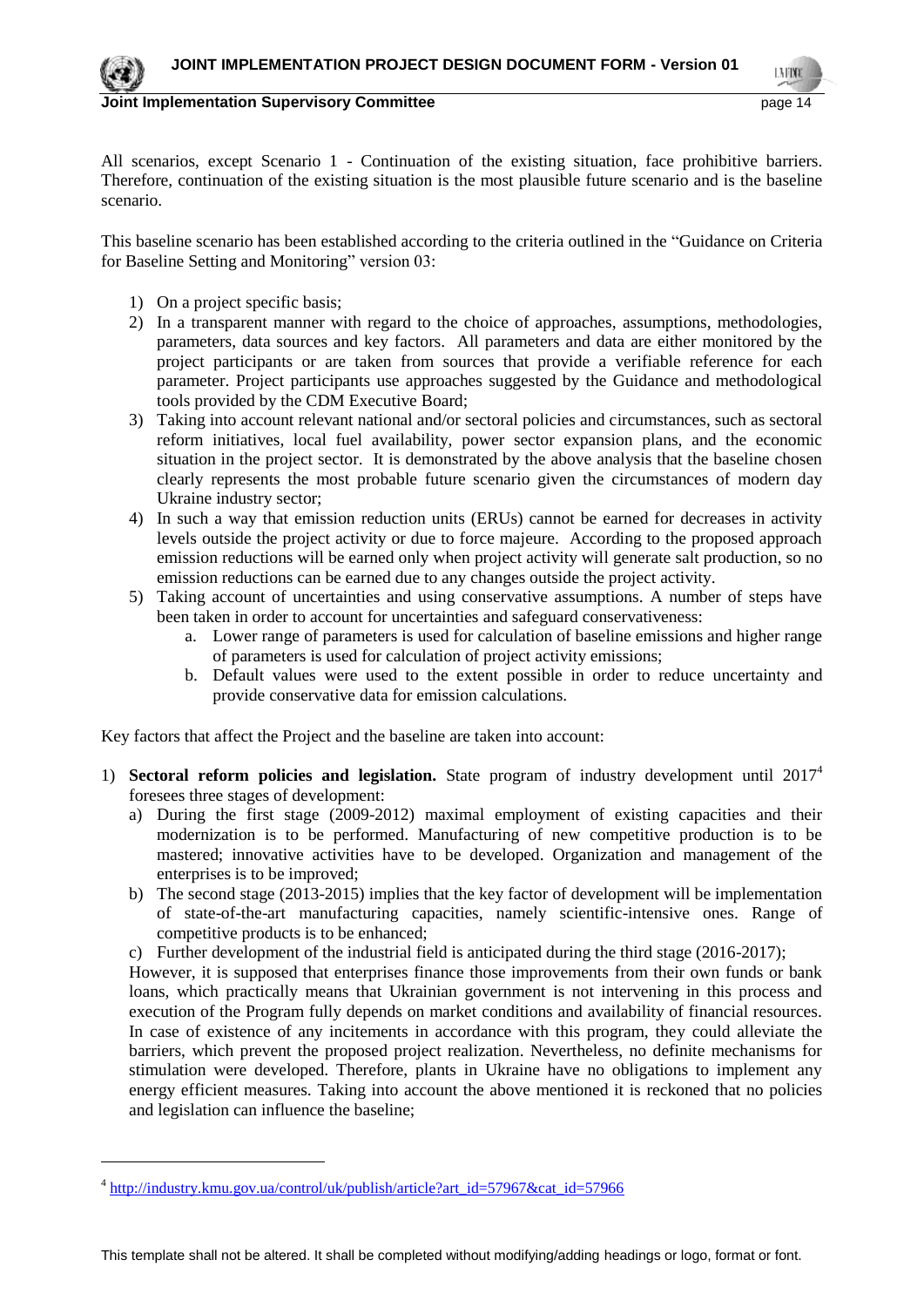

- 2) **Economic situation/growth and socio-demographic factors in the relevant sector as well as resulting predicted demand.** The market of table salt and the types of products are standardized. Amount of manufacturing goods depends on demand level and management and marketing activities of the plant. It is assumed that the level of production and demand of the plant is not influenced by the project. Thereby, suppressed and/or increased demand that will be met by the project can be considered in the baseline as appropriate (e.g. by assuming that the same level of service as in the project scenario would be offered in the baseline scenario).
- 3) **Availability of capital (including investment barriers).** Ukraine has been always considered a high-risk country for investments and doing business. Table below summarizes key indicators of business practices in Ukraine.

| <b>Indicators</b> | 2006       | 2007        | 2008       | 2009       | <b>Note</b>                         |
|-------------------|------------|-------------|------------|------------|-------------------------------------|
| Corruption        | 99         | 118         | 134        |            | Index of corruption                 |
| index of          | position   | position    | position   |            |                                     |
| Transparency      | from $163$ | from 180    | from 180   |            |                                     |
| International     |            |             |            |            |                                     |
| of<br>Rating      | 124        | 118         | 139        | 145        | Rating of conduct of business       |
| business          | position   | position    | position   | position   | (ease<br>of<br>company<br>opening,  |
| practices of The  | from $155$ | from $179$  | from 178   | from 181   | staff<br>licensing,<br>employment,  |
| World<br>Bank     |            |             |            |            | registration of ownership, receipt  |
| Doing<br>(The     |            |             |            |            | of credit, defense of interests of  |
| Business)         |            |             |            |            | investors)                          |
| The IMD World     | 46         | 46 position | 54         | 56         | Research of competitiveness (state  |
| Competitiveness   | position   | from 55     | position   | position   | efficiency of<br>economy,<br>of     |
| Yearbook          | from 55    |             | from 55    | from 57    | government, business efficiency     |
|                   |            |             |            |            | and state of infrastructure)        |
| of<br>Index       | 99         | 125         | 133        | 152        | Determination of<br>degrees<br>of   |
| Economic          | position   | position    | position   | position   | freedom of economy (business,       |
| Freedom<br>of     | from $157$ | from $161$  | from $157$ | from $179$ | financial,<br>auction,<br>monetary, |
| Heritage          |            |             |            |            | financial,<br>labor<br>investment,  |
| Foundation        |            |             |            |            | freedom.<br>freedom<br>from         |
|                   |            |             |            |            | Government, from a corruption,      |
|                   |            |             |            |            | protection of ownership rights)     |
| Global            | 69         | 73 position | 72         |            | Competitiveness<br>(quality<br>of   |
| Competitiveness   | position   | from $131$  | position   |            | infrastructure,<br>institutes,      |
| Index of World    | from $125$ |             | from $134$ |            | stability,<br>macroeconomic         |
| Economic          |            |             |            |            | education,<br>development<br>of     |
| Forum             |            |             |            |            | market, technological<br>financial  |
|                   |            |             |            |            | level, innovative potential)        |

*Table 6 International ratings of Ukraine<sup>5</sup>*

Risks of doing business in Ukraine significantly impact the availability of capital in the country. Commercial loan rates in EURO in Ukraine for the period of over 5 years fluctuated in March – October 2010 between 8% and 10.4% according to the official statistics of the National Bank of Ukraine<sup>6</sup>. For the reference similar rates in Germany for this period fluctuated between 2.3% to

<sup>5</sup> Data by the State Agency of Ukraine for Investments and Innovations

<sup>&</sup>lt;sup>6</sup> Statistical Release. Interest Rates. March 2011 http://www.bank.gov.ua/files/4-Financial\_markets(4.1).xls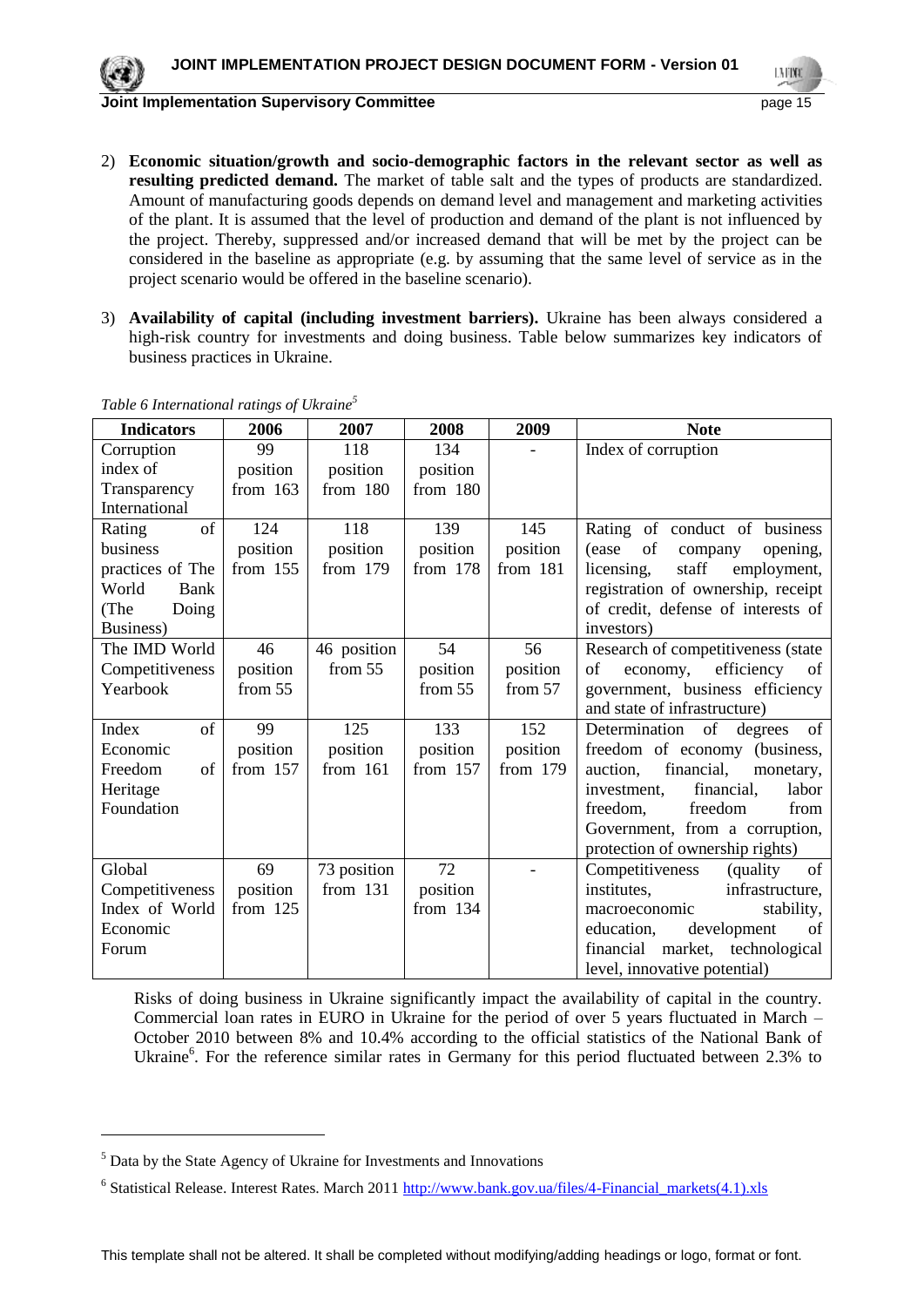3.6% according to the European Central Bank<sup>7</sup>. Cost of debt financing in Ukraine is at least twice as high than in the Eurozone. The risks of investing into Ukraine are additionally confirmed by the country ratings provided by the Moody's international rating agency and the associated country risk premium. The table below compares country risk premiums for Russia and Ukraine $^8$ :

| Total Risk Premium, % | 2008  | 2009  | 2010  |
|-----------------------|-------|-------|-------|
| Russia                | 6.52  |       | 6.9   |
| Ukraine               | 10.04 | 14.75 | 12.75 |

*Table 7 Country risk premiums for Russia and Ukraine*

As it is demonstrated by this table, Russia, while offering a comparable set of investment opportunities, is a significantly less risky country for investing in than Ukraine. High interest rates and shortness of the resources of financial institutions make it hard to finance any big infrastructure projects. Such projects are looking upon direct public financing or partnerships between private investors, international financial organizations and government. Large scale privately financed infrastructure projects in Ukraine are hard to come by.

- 4) **Local availability of technologies/techniques, skills and know-how and availability of the best available technologies/techniques in the future.** Due to global market, up-to-date technologies from developed countries are available for purchase, however their cost is high and implementation requires existence of knowledgeable personnel able to introduce and operate the equipment. Currently, lack of investments and lack of modern technologies application experience in Ukraine impede possible modernization projects and further progress of the industry sector.
- 5) **Fuel prices and availability.** Electricity and natural gas are widely used in Ukrainian industry. Natural gas is mostly imported from the Russian Federation. Prices for gas consumers are regulated by National Electricity Regulatory Commission, which has a special department for cost and prices monitoring by size of demand and categories of consumers. Electric energy in Ukraine is produced mainly by fossil fuel fired thermal power stations and nuclear power stations. Wholesale Electricity Market of Ukraine managed by state enterprise Energorynok is responsible for marketing of electric energy. Price for electric energy ranges in a large extent for different types of consumers.

#### **Baseline Emissions**

 $\overline{a}$ 

As stated in the "Guidance on Criteria for Baseline Setting and Monitoring" version 03 the indicators, constants, variables and/or models used shall be reliable (i.e. provide consistent and accurate values) and valid (i.e. be clearly connected with the effect to be measured), and shall provide a transparent picture of the emission reductions or to be monitored. Default values may be used, as appropriate. In the selection of default values, accuracy and reasonableness shall be carefully balanced. The default values chosen should originate from recognized sources, be supported by statistical analyses providing reasonable confidence levels and be presented in a transparent manner.

Next parameter, applied for calculation of the baseline scenario emissions, has been set ex-ante:

• SHC<sub>Fuel oil,BL</sub> - Specific consumption of thermal energy for salt production in the baseline scenario

The value of this parameter has been calculated in a transparent manner using the corresponding historical data from technical reports of the plant and technical characteristics of equipment used. The accuracy is ensured by analyzing the values for the period of 36 months (3 years) prior to the project

 $7$  Germany, Harmonised long-term interest rates for convergence assessment purposes <http://www.ecb.europa.eu/stats/money/long/html/index.en.html>

<sup>&</sup>lt;sup>8</sup> Data from Aswath Damodaran, Ph.D., Stern School of Business NYU <http://pages.stern.nyu.edu/~adamodar/>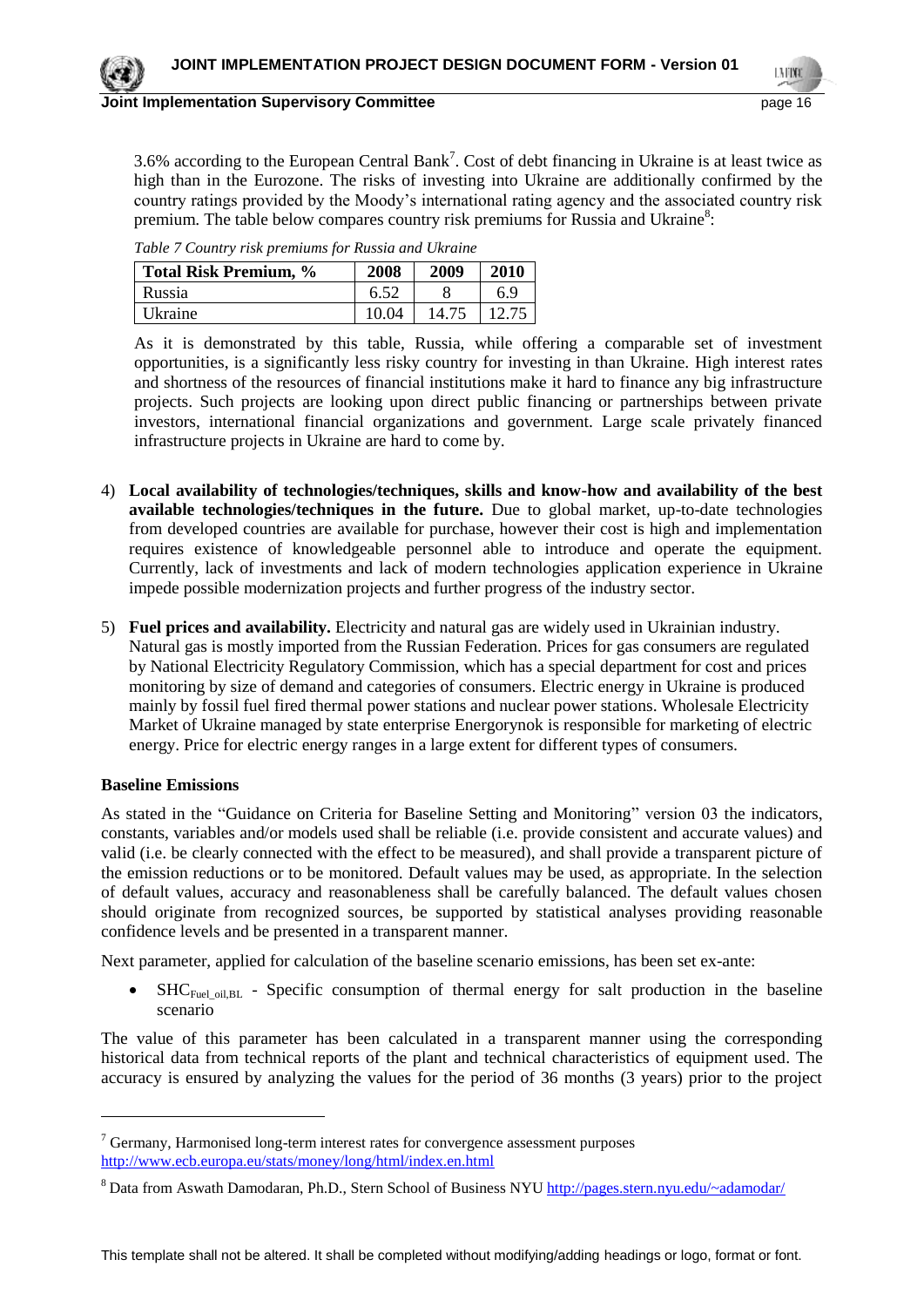

**Joint Implementation Supervisory Committee** *page 17* **and the page 17 and the page 17 and the page 17 and the page 17 and the page 17 and the page 17 and the page 17 and the page 17 and the page 17 and the page 17 and the** 

implementation and extracting the weighted average value. The 3 year period is sufficient to reflect and equalize the operational fluctuations and deviations which occur in the manufacturing process, thus the default value has been estimated with a high level of confidence.

In order to calculate baseline emissions following assumptions were made:

- 1) The salt produced within the project scenario displaces the same amount of the same type of salt that would be produced in the baseline scenario;
- 2) The proposed project will not influence the salt production level;
- 3) The only sources of thermal energy used for salt production are the described boilers DKVR 10- 13 and DE 25-14. No other sources will be used. All steam generated by the boilers DKVR 10- 13 and DE 25-14 is used for salt production purposes;
- 4) Power consumption for steam production and technological cycle of salt production will be equal in the baseline and project scenario; power consumption for biomass preparation and handling will be calculated separately;
- 5) Climate-neutral biomass will be used in the project scenario, thus no greenhouse gases will be emitted during its combustion in the boilers.

Baseline emissions come from one major source:

 Carbon dioxide emissions that occur during combustion of fuel oil for generation of steam used for salt production.

Emissions in the baseline scenario are calculated as follows:

$$
BE_y = SHC_{Salt, BL} \cdot P_{Salt, PJ, y} \cdot EF_{CO2, Fuel\_oily}
$$
 (Equation B-1)

Where:

 $BE<sub>v</sub>$  – Baseline emissions in year *y*, [tCO<sub>2</sub>e];  $P_{Salt,PLy}$  – Quantity of salt produced in the project scenario in year *y*, [t]; *SHCSalt,BL* – Specific consumption of thermal energy for salt production in the baseline scenario,  $[GJ/t];$  $EF_{CO2, fuel\ oil}$ , – Carbon dioxide emission factor for fuel oil combustion in year *y*, [tCO<sub>2</sub>e/GJ].

Carbon dioxide emission factor for fuel oil combustion is calculated as follows:

$$
EF_{CO2, Fuel\_oil, y} = \frac{OXID_{Fuel\_oil, y} \cdot k_{Fuel\_oil, y}^C \cdot 44}{1000}
$$
 (Equation B-2)

Where:

 $EF_{CO2,Fuel\_oily}$  – Carbon dioxide emission factor for fuel oil combustion in year *y*, [tCO<sub>2</sub>e/GJ]; *OXIDFuel\_oil,y* – Carbon oxidation factor of fuel oil in year *y*, [ratio]; *C*  $k_{\textit{Fuel\_oil},y}^{\textit{C}}$ – Carbon content of fuel oil in year *y*, [tC/TJ];  $44/12$  – Ratio between molecular mass of  $CO_2$  and C. Reflect oxidation of C to  $CO_2$ ; *1/1000* – Conversion factor from GJ into TJ.

#### **Leakage**

No significant leakages will occur during the project implementation. Please see Section B.3. for description of leakages in detail.

This template shall not be altered. It shall be completed without modifying/adding headings or logo, format or font.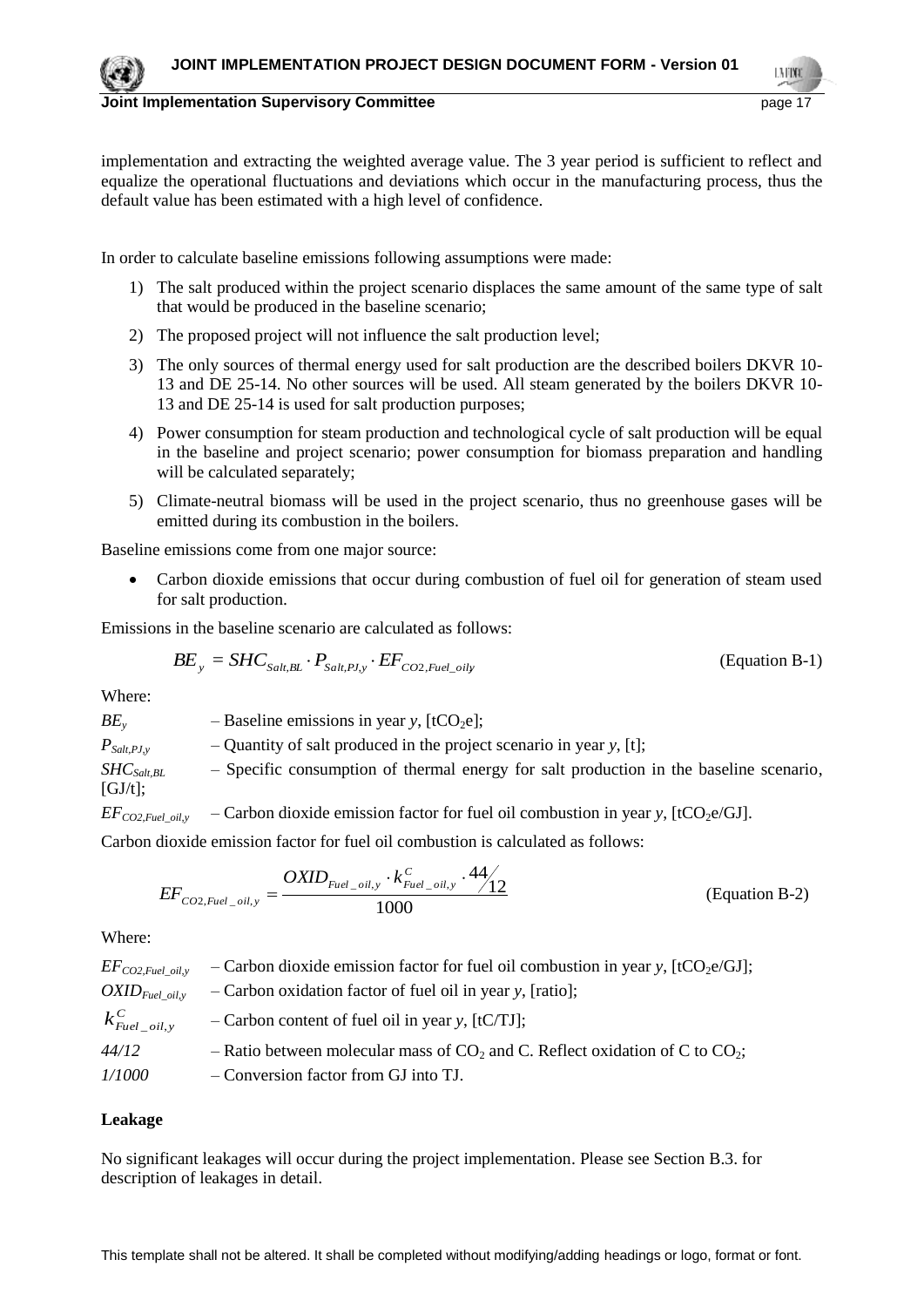

## **Joint Implementation Supervisory Committee Access 2018** page 18

LMON

## **Key information and data used to establish the baseline are provided below in tabular form:**

*Table 8 List of data used to establish the baseline emissions*

| Data/Parameter                            | $SHC_{\mathit{Fuel\_oil, BL}}$                                      |
|-------------------------------------------|---------------------------------------------------------------------|
| Data unit                                 | GJ/t                                                                |
|                                           | Specific consumption of thermal energy for salt production in the   |
| Description                               | baseline scenario                                                   |
| Time of                                   | Fixed ex-ante                                                       |
| determination/monitoring                  |                                                                     |
| Source of data (to be) used               | Statistical data from the plant                                     |
| Value of data applied                     | 7.296                                                               |
| (for ex ante calculations/determinations) |                                                                     |
| Justification of the choice of            | This data is calculated based on actual records obtained for three  |
| data or description of                    | years before the project implementation. This value is the specific |
| measurement methods and                   | heat consumption for salt production for the period 2005-2007.      |
| procedures (to be) applied                |                                                                     |
| QA/QC procedures (to be)                  | According to the policy of the plant                                |
| applied                                   |                                                                     |
| Any comment                               | Please see Annex 2 for details                                      |

| Data/Parameter                            | $P_{\textit{Salt},\textit{PJ},\textit{y}}$                  |
|-------------------------------------------|-------------------------------------------------------------|
| Data unit                                 |                                                             |
| Description                               | Quantity of salt produced in the project scenario in year y |
| Time of                                   | On an annual basis                                          |
| determination/monitoring                  |                                                             |
| Source of data (to be) used               | Technical reports of the plant                              |
| Value of data applied                     |                                                             |
| (for ex ante calculations/determinations) | Set ex-post during monitoring                               |
| Justification of the choice of            |                                                             |
| data or description of                    | Data from the electronic scales at the packing line         |
| measurement methods and                   |                                                             |
| procedures (to be) applied                |                                                             |
| QA/QC procedures (to be)                  |                                                             |
| applied                                   | According to the policy of the plant                        |
| Any comment                               |                                                             |

| Data/Parameter                            | $OXID_{Fuel\_oil, y}$                                            |
|-------------------------------------------|------------------------------------------------------------------|
| Data unit                                 | ratio                                                            |
| Description                               | Carbon oxidation factor of fuel oil in year y                    |
| Time of                                   | On an annual basis                                               |
| determination/monitoring                  |                                                                  |
| Source of data (to be) used               | National Inventory Report of Ukraine                             |
| Value of data applied                     |                                                                  |
| (for ex ante calculations/determinations) | Set ex-post during monitoring                                    |
| Justification of the choice of            |                                                                  |
| data or description of                    | Country-specific data is presented in National Inventory Reports |
| measurement methods and                   | of Ukraine                                                       |
| procedures (to be) applied                |                                                                  |
| QA/QC procedures (to be)                  | Data from the most recent National Inventory Report of Ukraine   |
| applied                                   | will be applied                                                  |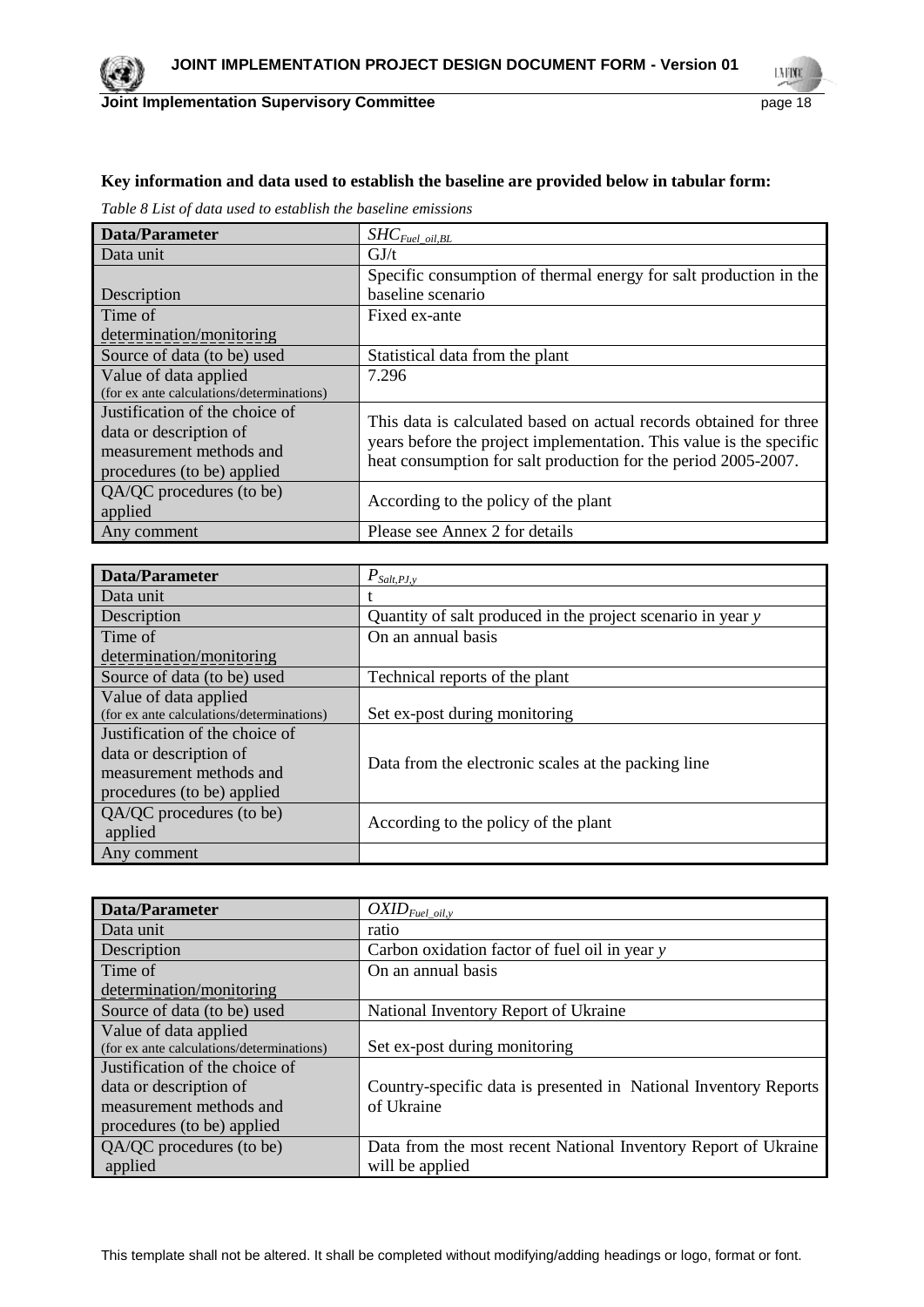

#### **Joint Implementation Supervisory Committee Access 2009 19 and 2009 19 and 2009 19 and 2009 19 and 2009 19 and 20**

LMON

| Data/Parameter                            | $k_{\text{Eucl\_oil},y}^C$                                       |
|-------------------------------------------|------------------------------------------------------------------|
| Data unit                                 | tCTJ                                                             |
| Description                               | Carbon content of fuel oil in year y                             |
| Time of                                   | On an annual basis                                               |
| determination/monitoring                  |                                                                  |
| Source of data (to be) used               | National Inventory Report of Ukraine                             |
| Value of data applied                     |                                                                  |
| (for ex ante calculations/determinations) | Set ex-post during monitoring                                    |
| Justification of the choice of            |                                                                  |
| data or description of                    | Country-specific data is presented in National Inventory Reports |
| measurement methods and                   | of Ukraine                                                       |
| procedures (to be) applied                |                                                                  |
| QA/QC procedures (to be)                  | Data from the most recent National Inventory Report of Ukraine   |
| applied                                   | will be applied                                                  |
| Any comment                               |                                                                  |

## **B.2. Description of how the anthropogenic emissions of greenhouse gases by sources are reduced below those that would have occurred in the absence of the JI project:**

The following step-wise approach is used to demonstrate that the project provides reductions in emissions by sources that are additional to any that would otherwise occur:

#### **Step 1. Indication and description of the approach applied**

As suggested by Paragraph 44 (c) of the "Guidance on Criteria for Baseline Setting and Monitoring" version 03: Application of the most recent version of the "Tool for the demonstration and assessment of additionality" approved by the CDM Executive Board (allowing for a grace period of eight months when the PDD is submitted for publication on the UNFCCC JI website), or any other method for proving additionality approved by the CDM Executive Board. The additionality of the Project has been demonstrated using the "Tool for the demonstration and assessment of additionality" version 05.2.1<sup>9</sup>.

#### **Step 2. Application of the approach chosen**

The following steps are taken as per "Tool for the demonstration and assessment of additionality" version 05.2.1

## *Step 1: Identification of alternatives to the project activity consistent with current laws and regulations*

We will define realistic and credible alternatives to the project activity through the following Sub-steps:

*Sub-step 1a: Define alternatives to the project activity*

 $\overline{a}$ 

The following alternatives to the proposed project were identified:

#### Alternative 1. Implementation of modernization activities (the proposed project without JI benefits)

This scenario is similar to the project activity, only in this case, the project is not benefiting from the possible development as a joint implementation project. In this scenario the plant has introduced energyefficiency measures and fuel switch from fuel oil to natural gas and biomass aimed at carbon dioxide

<sup>&</sup>lt;sup>9</sup> <http://cdm.unfccc.int/methodologies/PAmethodologies/tools/am-tool-01-v5.2.1.pdf>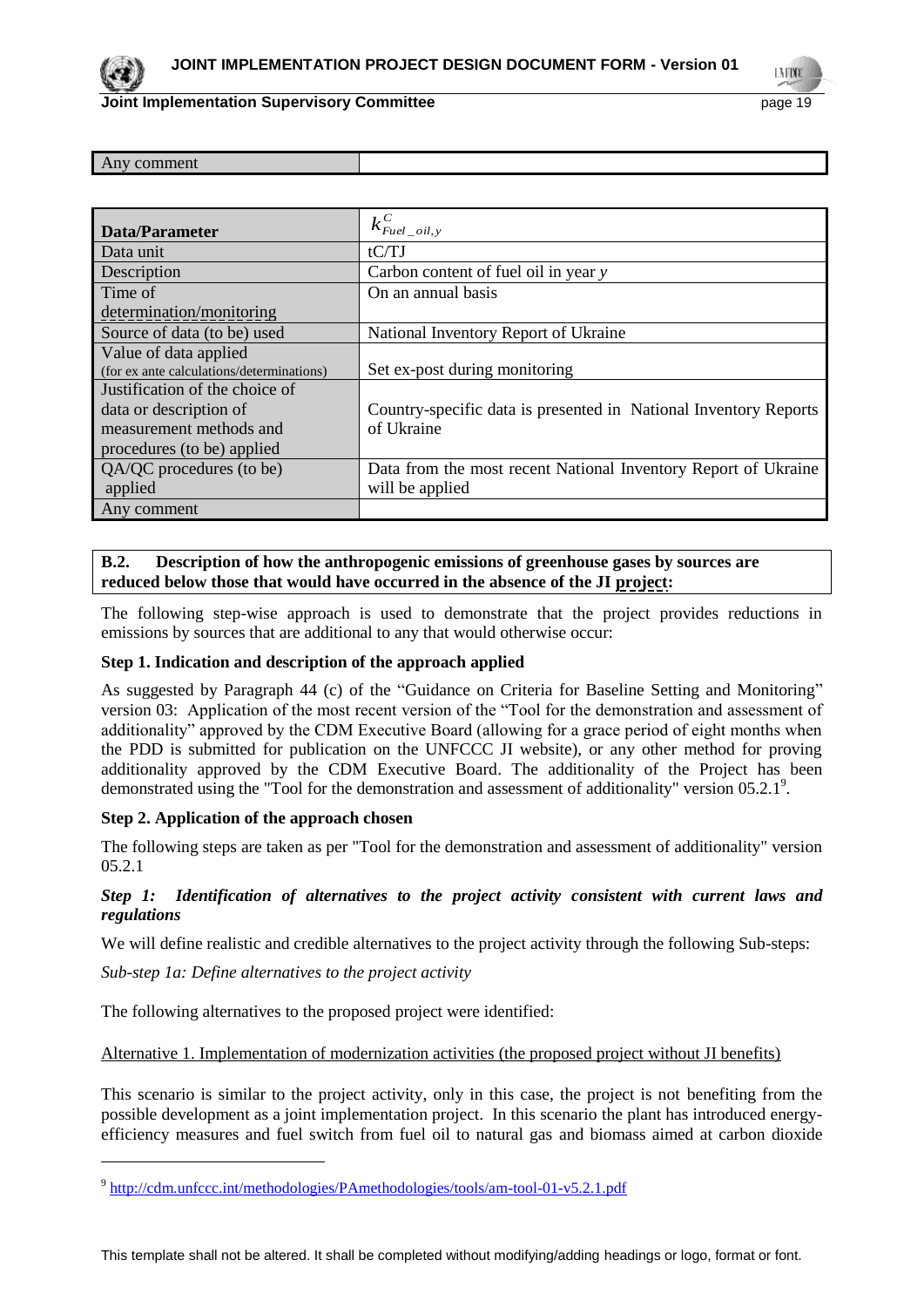

**Joint Implementation Supervisory Committee According to the Control of the Control of the Control of the Conduct of the Conduct of the Conduct of the Page 20 and 20 and 20 and 20 and 20 and 20 and 20 and 20 and 20 and 20** 

emission reduction and decrease in energy consumption. Hereby, less fossil fuel is combusted in order to produce steam that is used in manufacturing cycle of salt production.

#### Alternative 2. Continuation of the existing situation

In this scenario, Slavyansk Salt-Mining Company LLC produces salt by use of existing equipment and technology. The manufacturing cycle and existing equipment are not subjected to substantial modernization activities and don't provide considerable saves in energy consumption. The old pipeline system operates without rehabilitation causing high heat loses during the steam transportation. As the burners of existing boilers DKVR 10-13 are designed for operation only on fuel oil, the plant continues to utilize this carbon-intensive fuel. In this scenario, level of greenhouse gas emissions at the plant remains constant as the emissions are not mitigated.

*Outcome of Step 1a*: We have identified realistic and credible alternative scenarios to the project activity.

#### *Sub-step 1b: Consistency with mandatory laws and regulations*

There is no any sectoral legislative factor that would oblige the plant to carry out any change in the business-as-usual-operations, as:

- The equipment is workable without modernization activities;
- The facilities of the plant comply with the current regulations and no relevant development in legislation within the Host Country is foreseen for the next years;
- No environmental issues are associated with the continuation of the current operations.

The identified alternatives do not contradict existing laws and regulations taking into consideration the enforcement of such in Ukraine.

*Outcome of Step 1b*: We have identified realistic and credible alternative scenarios to the project activities that are in compliance with mandatory legislation and regulations taking into account the enforcement in Ukraine.

#### *Step 2. Investment Analysis*

The purpose of the investment analysis in the context of additionality is to determine whether the proposed project activity is not:

- a) The most economically or financially attractive; or
- b) Economically or financially feasible, without the revenue from the sale of emission reductions.

#### *Sub-step 2a: Determine appropriate analysis method*

There are three methods applicable for an investment analysis: simple cost analysis, investment comparison analysis and benchmark analysis.

A simple cost analysis (Option I) shall be applied if the proposed JI project and the alternatives identified in step 1 generate no financial or economic benefits other than JI related income. The proposed JI project results in revenues due to savings in fuel consumption. Thus, this analysis method is not applicable.

An investment comparison analysis (Option II) compares suitable financial indicators for realistic and credible investment alternatives. As only plausible alternative represents the continuation of the existing situation, a benchmark analysis (Option III) is applied.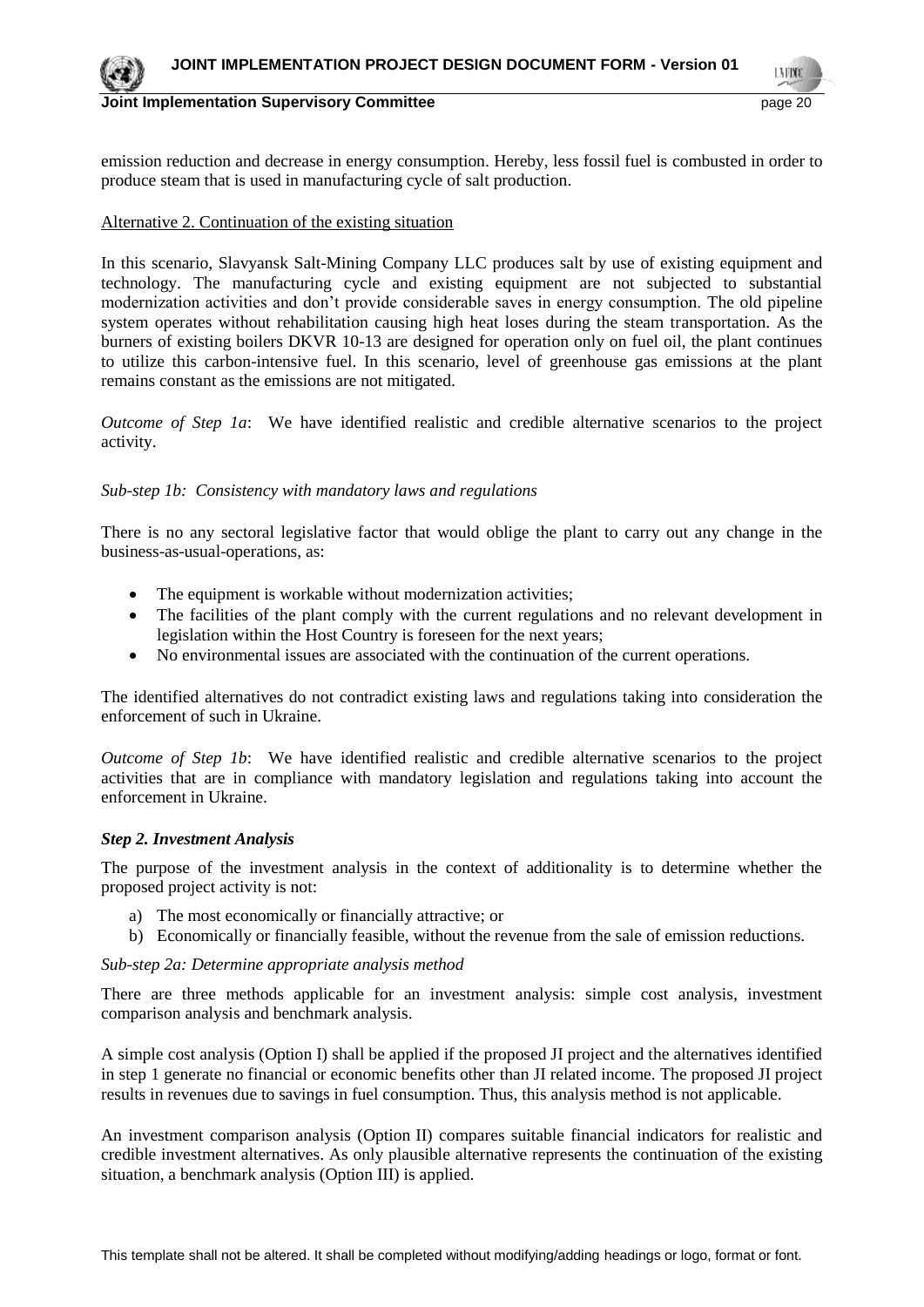

#### **Joint Implementation Supervisory Committee** *page 21* **and the page 21 and the page 21 and the page 21 and the page 21 and the page 21 and the page 21 and the page 21 and the page 21 and the page 21 and the page 21 and the**

LN FON

#### *Sub-step 2b: Option III. Apply benchmark analysis*

The proposed project, which is fuel switch and implementation of energy-efficiency measures, is implemented by Slavyansk Salt-Mining Company LLC. For the benchmark analysis of the project the indicator of Net Present Value (NPV) was used. The goal of analysis will be to show that the project activity not undertaken as a joint implementation project will not be financially attractive and will lead to negative value of NPV. This benchmark has been selected for a number of reasons:

- 1. The project owner does not have formalized internal benchmark that is systematically applied during project evaluation;
- 2. No governmental approved benchmark is available for projects of this kind in Ukraine;
- 3. Positive/negative NPV is a generally accepted project evaluation benchmark. Its use is encouraged by many project finance professionals, while IRR is considered to be controversial and is not recommended as the single benchmark for project evaluation $10$ .

#### *Sub-step 2c: Calculation and comparison of financial indicators*

The financial analysis refers to the time of investment decision-making. The data provided by the project participant were used to perform calculations.

The following assumptions were used for the calculation of cashflows and indicators:

- 1) Investment decision date is taken as 27 September, 2006. Prices, tariffs and costs for the analysis are taken as of that date;
- 2) The calculation has been made for a period of 12 years;
- 3) All calculations were done in an international currency EUR.

As an appropriate discount rate for the NPV calculation in this case the cost of equity was used. The discount rate is set at a level of 13.00% for the NPV calculation and represents the weighted average cost of capital for the project. As the benchmark is based on parameters that are standard in the market, and the information on typical debt/equity finance structure observed in the sector of the country is not readily available, 50% debt and 50% equity financing is assumed as a default. The project cash-flow modelling has been performed in order to calculate project's indicator and compare it with the benchmark.

The table below demonstrates financial indicator calculated for the project activity.

*Table 9 Financial indicators*

| <b>Project activity</b>                                                   | NPV, EUR thousand |
|---------------------------------------------------------------------------|-------------------|
| Fuel switch and implementation of energy-efficiency measures at the plant | -1 596            |

As it can be seen from the table the possible project activity results in negative NPV under current conservative discount rate. This means that any investor wishing to invest into such project will lose value of his investment instead of increasing it. Hence, the project cannot be considered as a financially attractive course of action.

*Sub-step 2d: Sensitivity analysis*

A sensitivity analysis should be made to show whether the conclusion regarding the financial/economic attractiveness is robust to reasonable variations in the critical assumptions, as it can be seen by application of the Methodological Tool "Tool for the demonstration and assessment of additionality"

This template shall not be altered. It shall be completed without modifying/adding headings or logo, format or font.

<sup>&</sup>lt;sup>10</sup> Principles of Corporate Finance 7th edition, Richard A. Brealey, Stewart C. Myers, McGraw-Hill Higher Education,  $2003 - p. 105$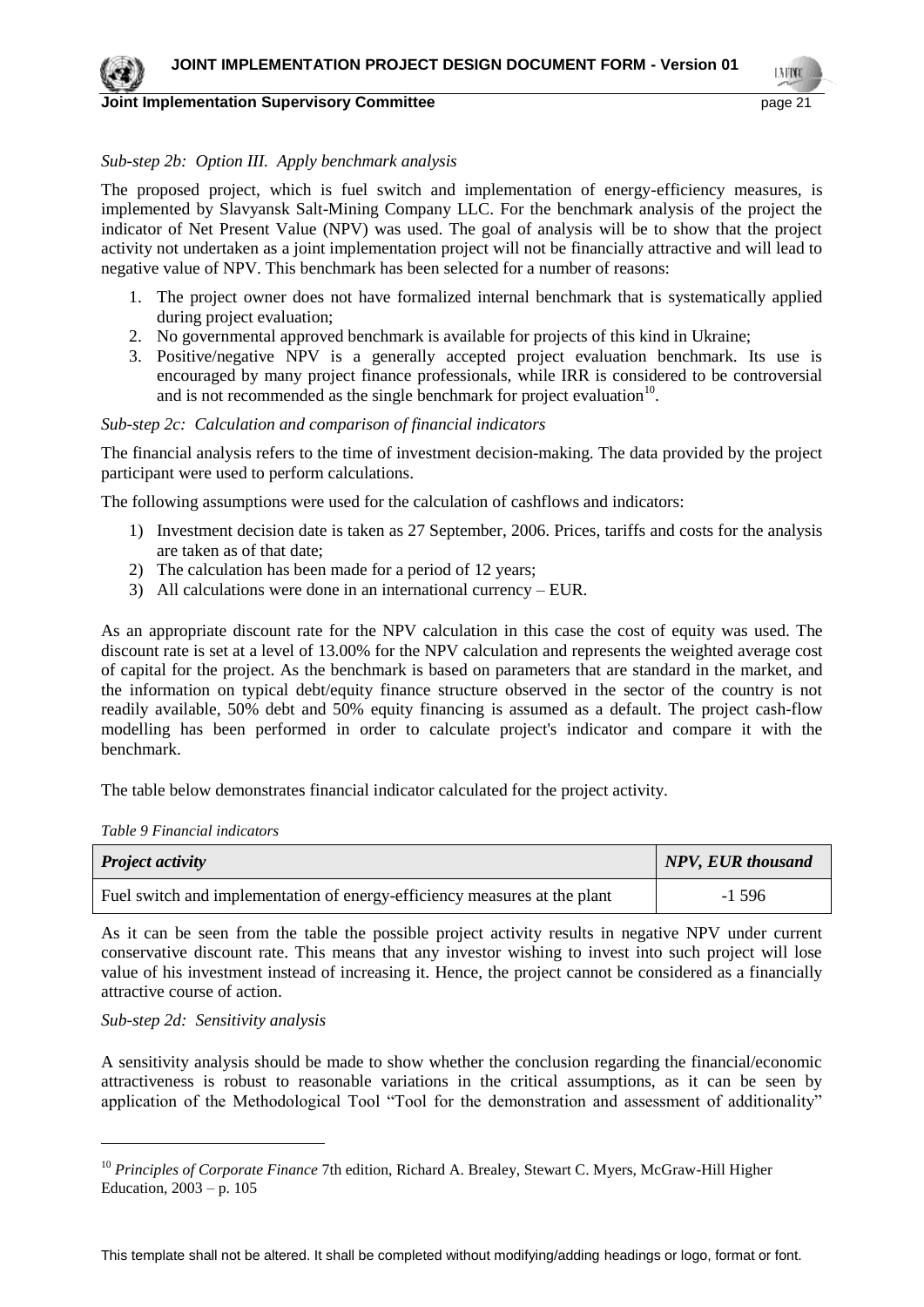

**Joint Implementation Supervisory Committee According to the Control of the Control of the Control of the Control of the Control of the Control of the Control of the Control of the Control of the Control of the Control of** 

version 05.2.1. As suggested in the "Guidance on the Assessment of Investment Analysis" version  $05^{11}$ referred to in this Tool, variations of the key factors in the sensitivity analysis should cover at least the range of  $+10\%$  and  $-10\%$ .

The following four key indicators were considered in the sensitivity analysis: investment cost, fuel oil price, natural gas price, biomass pellet price. The other cost components and factors account for less than 10 % of total project costs or total project revenues and therefore are not considered in the sensitivity analysis.

The following scenarios were proposed in order to explore the sensitivity of the analysis results.

*Scenario 1* considers a 10% increase of investment cost and all significant cost components.

*Scenario 2* is based on the assumption of a 10% investment cost decrease.

*Scenario 3* implies fuel oil, natural gas and biomass pellet price increase by 10%.

*Scenario 4* implies fuel oil, natural gas and biomass pellet price decrease by 10%.

Results of the analysis are provided a table below.

*Table 10 Sensitivity analysis*

| <i>Scenario</i>                                                      | <b>NPV, EUR thousand</b> |
|----------------------------------------------------------------------|--------------------------|
| <b>Base Case</b>                                                     | $-1596$                  |
| Scenario 1 (Investment cost $+10\%$ )                                | $-2967$                  |
| Scenario 2 (Investment cost -10%)                                    | $-225$                   |
| Scenario 3 (Fuel oil, natural gas and biomass pellet price $+10\%$ ) | $-236$                   |
| Scenario 4 (Fuel oil, natural gas and biomass pellet price -10%)     | $-2955$                  |

As we can see from the table, the project does not reach positive NPV under any of the varying assumptions. Thus, the sensitivity analysis results presented above demonstrate the robustness of conclusions made in sub-step 2c. It can be concluded that project activity is unlikely to be financially/economically attractive.

*Outcome of Step 2*: After the sensitivity analysis it is concluded that the proposed JI project activity is unlikely to be financially/economically attractive.

*Step 3: Barrier analysis*

Not applied.

 $\overline{a}$ 

*Step 4: Common practice analysis*

*Sub-step 4a: Analyse other activities similar to the proposed project activity:*

[http://cdm.unfccc.int/Reference/Guidclarif/reg/reg\\_guid03.pdf](http://cdm.unfccc.int/Reference/Guidclarif/reg/reg_guid03.pdf)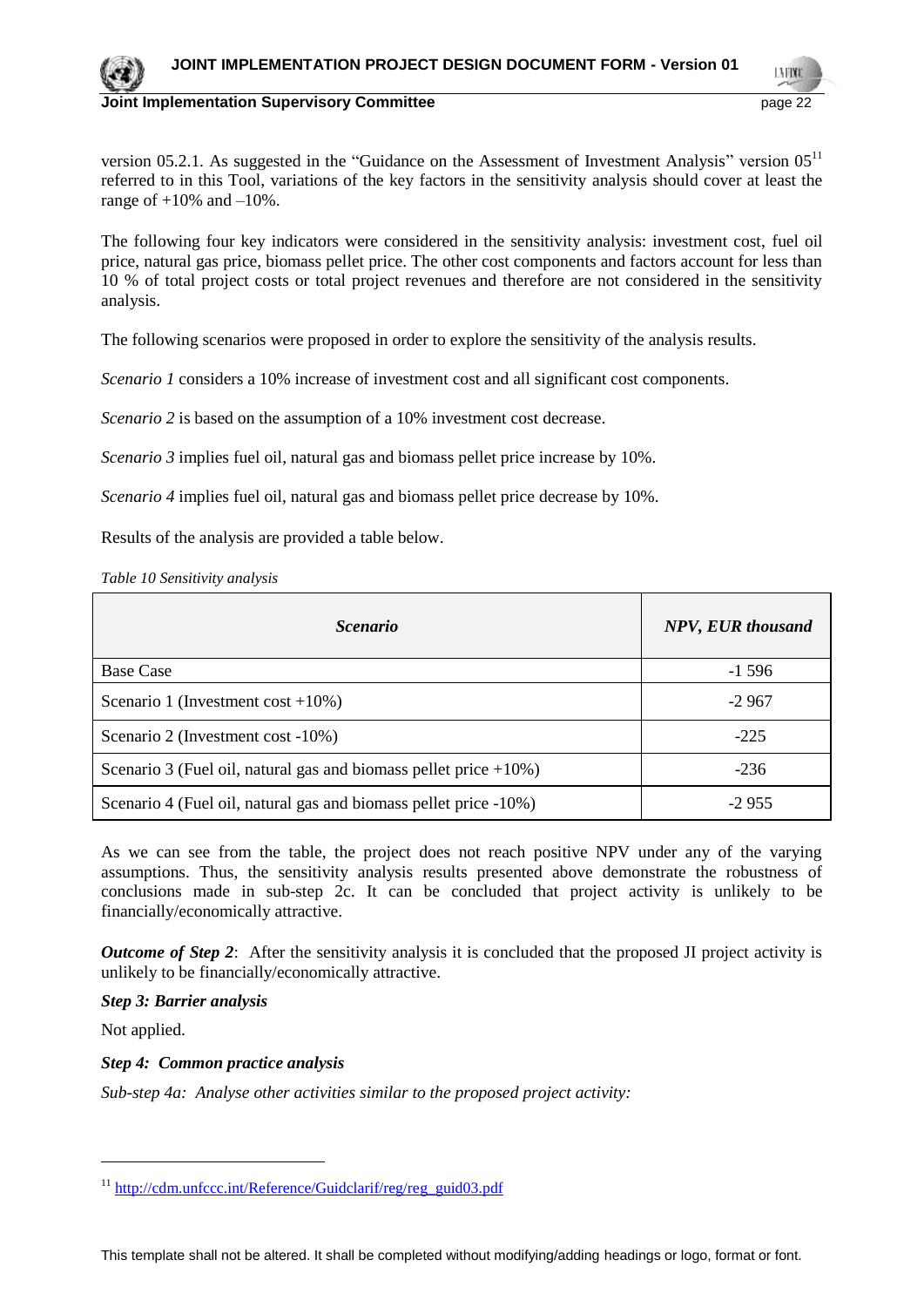

 $\overline{a}$ 

**Joint Implementation Supervisory Committee According to the Control of the Control of the Control of the Control of the Control of the Control of the Control of the Control of the Control of the Control of the Control of** 

LN FON

There are several cases of biomass application in Ukraine which should be discussed to assess the additionality of the Project:

- 1) Biomass application for heating and hot water supply of buildings: Ukraine possesses wide resource base, and combustible biomass is available in the shape of firewood, sawdust, straw, sunflower husks, pellets etc. Consequently, there is sufficient market proposition on low-medium capacity boilers allowing generation of enough thermal energy for heating and hot water supply of small-medium consumers. Occasionally, heat boiler houses in Ukraine are switched from fossil fuel to biomass, and owners of households opt for applying biomass instead of the wide spread natural gas.
- 2) Biomass application for heat and power supply: Ukraine is a large producer of sunflower oil and wood-particle boards. These industries generate a big amount of sunflower husks and sawdust which are a waste product. Until adoption of Kyoto Protocol, common practice was storing sunflower husks and sawdust at landfills. After recognition of JI mechanism, several JI projects on utilization of combustible biomass wastes for heat and power generation have been developed:
	- Utilization of Biomass for Steam and Power Supply at Peresechansk Sunflower Oil Extraction Mill $^{12}$ :
	- Utilization of Sunflower Seeds Husk for Steam and Power Production at the Oil Extraction Plant OJSC "Kirovogradoliya"<sup>13</sup>
	- Utilization of Waste Wood for Steam Production at Wood-working and Fibreboard Plant "Uniplyt" Ltd.<sup>14</sup>

#### *Sub-step 4b: Discuss any similar Options that are occurring:*

It is required to follow Sub-step 4b according to of the Tool when this project is widely observed and commonly carried out. The proposed JI project does not represent a widely observed practice in the area considered:

The option *1)* of the *Sub-step 4a* is not similar to the proposed project because the project is reconstruction of high-capacity boilers for industrial application, not for heating and hot water production purposes.

The option *2)* of the *Sub-step 4a* is not similar to the proposed project because the indicated projects apply on-site produced biomass for heat and power generation, however the proposed project does not possess own resource base, and does not use biomass for power generation. Moreover the indicated projects are implemented as JI projects and, therefore, are excluded from the analysis.

Industrial thermal energy generating capacities in Ukraine are predominantly represented by boilers operating on fossil fuels: natural gas, coal and fuel oil. Although Ukraine possesses a large resource base for production of combustible biomass and biomass pellets, the technology is not wide spread yet due to numerous barriers:

- 1) Limited manufacturing of high-capacity biomass boilers in Ukraine;
- 2) Low variation of technological parameters of boilers and difficulty in adjusting a boiler with a certain manufacturing cycle;

<sup>14</sup> <http://ji.unfccc.int/JIITLProject/DB/PEYLWVMEDN2WMV875CW1VPN13Z2LYR/details>

This template shall not be altered. It shall be completed without modifying/adding headings or logo, format or font.

<sup>&</sup>lt;sup>12</sup> <http://ji.unfccc.int/JIITLProject/DB/M6A1UW7EW14J4KJZ3GZ84GHSG91WJB/details>

<sup>&</sup>lt;sup>13</sup> <http://ji.unfccc.int/JIITLProject/DB/721YYVG1S3PMXJ8LT4BLAN5796NQEU/details>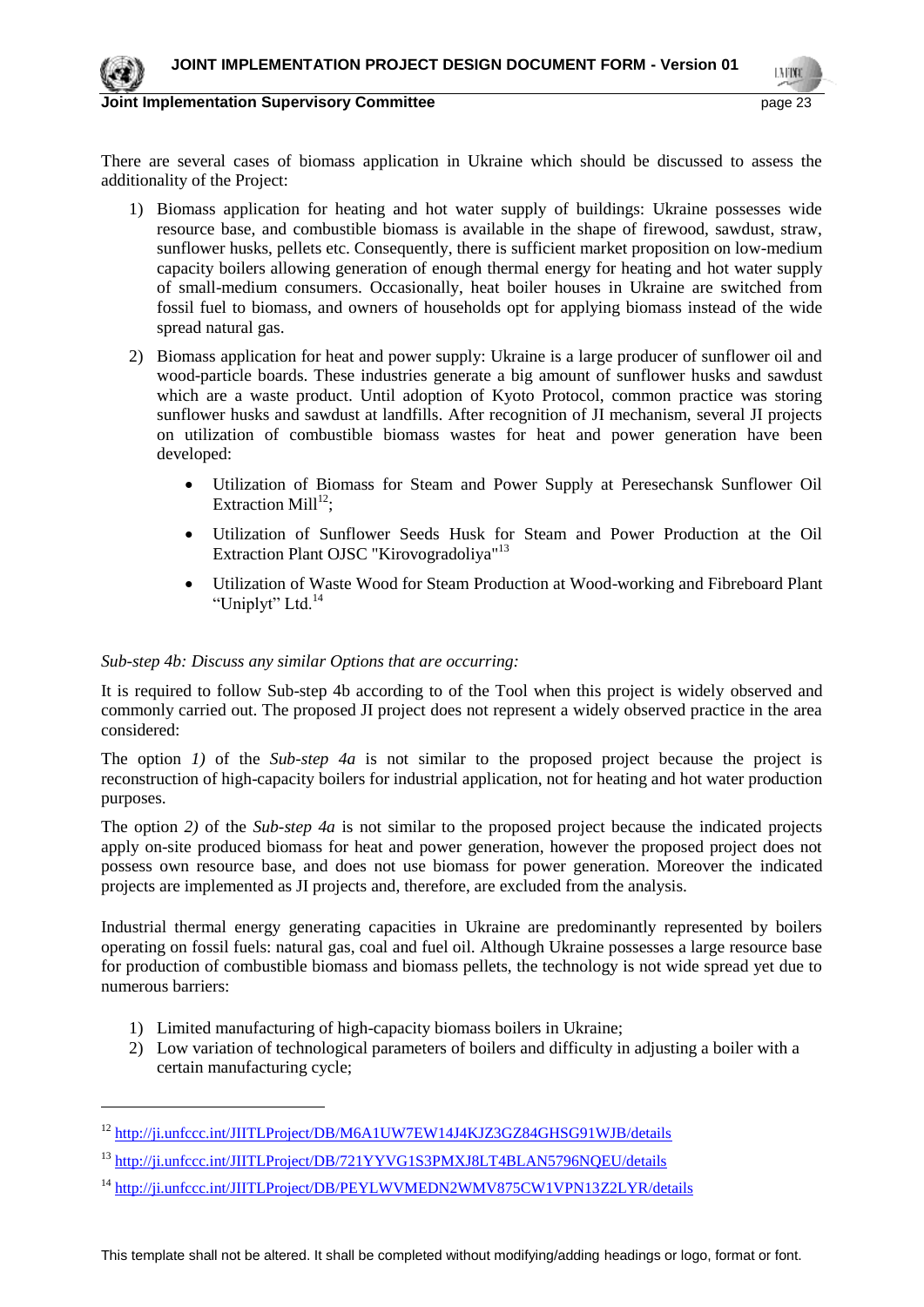

LN FON

- **Joint Implementation Supervisory Committee** *page 24* **page 24** 
	- 3) Difficult process of reconstructing fossil fuel boilers for biomass combustion;
	- 4) Low recognition and confidence in technology among entrepreneurs;
	- 5) Absence of maintenance experience or absence of necessary funds;
	- 6) Necessity of obtaining a big number of associated permissions and approvals for implementation
	- 7) Technological barriers associated with difficult biomass combustion process

All these barriers interfere growing of biomass sector and industrial application of biomass boilers in Ukraine, leaving the biomass far behind fossil fuels in production of thermal energy for industrial purposes. Thereby the facts mentioned above allow concluding that the proposed JI project is not common practice in Ukraine.

Sub-steps 4a and 4b are satisfied, i.e. similar activities cannot be widely observed. Thus proposed project activity is not a common practice.

*Conclusion:* Thus the additionality analysis demonstrates that project emission reductions are additional to any that would otherwise occur*.*

## **B.3. Description of how the definition of the project boundary is applied to the project:**

The project activities are physically limited to territory of Slavyansk Salt-Mining Company LLC. At the same time, some sources of GHG emissions are indirect – carbon dioxide emissions due to the consumption of power from the Ukrainian electricity grid, as a result of electricity generation using fossil fuels.

Next objects are included in the project boundaries: steam boilers DKVR 10-13 and DE-25-14; steam pipeline; salt producing equipment; equipment for biomass preparation and handling.

It should be noted, that all steam produced by the boilers DKVR 10-13 and DE-25-14 is applied for salt production purposes, and no other sources of thermal energy are applied.

Sources of emissions in the baseline scenario will be boilers DKVR 10-13 which will combust fuel oil for steam generation used for salt production.

Sources of emissions in the project scenario will be:

- 1) Boilers DKVR 10-13 which will combust fuel oil for steam generation used for salt production;
- 2) Boilers DE-25-14 which will combust natural gas for steam generation used for salt production;
- 3) Equipment for biomass preparation and handling that will consume power from the Ukrainian grid.

It is conservatively assumed that the amount of power consumed by the boilers and salt manufacturing technological line will be equal in the baseline and project scenario.

The table below shows an overview of all emission sources in the baseline and project scenarios. Project boundary has been delineated in accordance with provisions of Paragraphs 14 and 16 of the Guidance.

|                 | Gas<br><b>Source</b>                                                   |                 | <b>Included/Excluded</b> | <b>Justification / Explanation</b>                              |
|-----------------|------------------------------------------------------------------------|-----------------|--------------------------|-----------------------------------------------------------------|
| ario            | Fuel oil combustion                                                    | CO <sub>2</sub> | Included                 | Main emission source                                            |
| <b>Baseline</b> | Electricity consumption<br>for boiler operation and<br>salt production | CO <sub>2</sub> | Excluded                 | Excluded for simplification.<br>Conservatively assumed that the |

*Table 11 Sources of emissions in the baseline and project scenarios*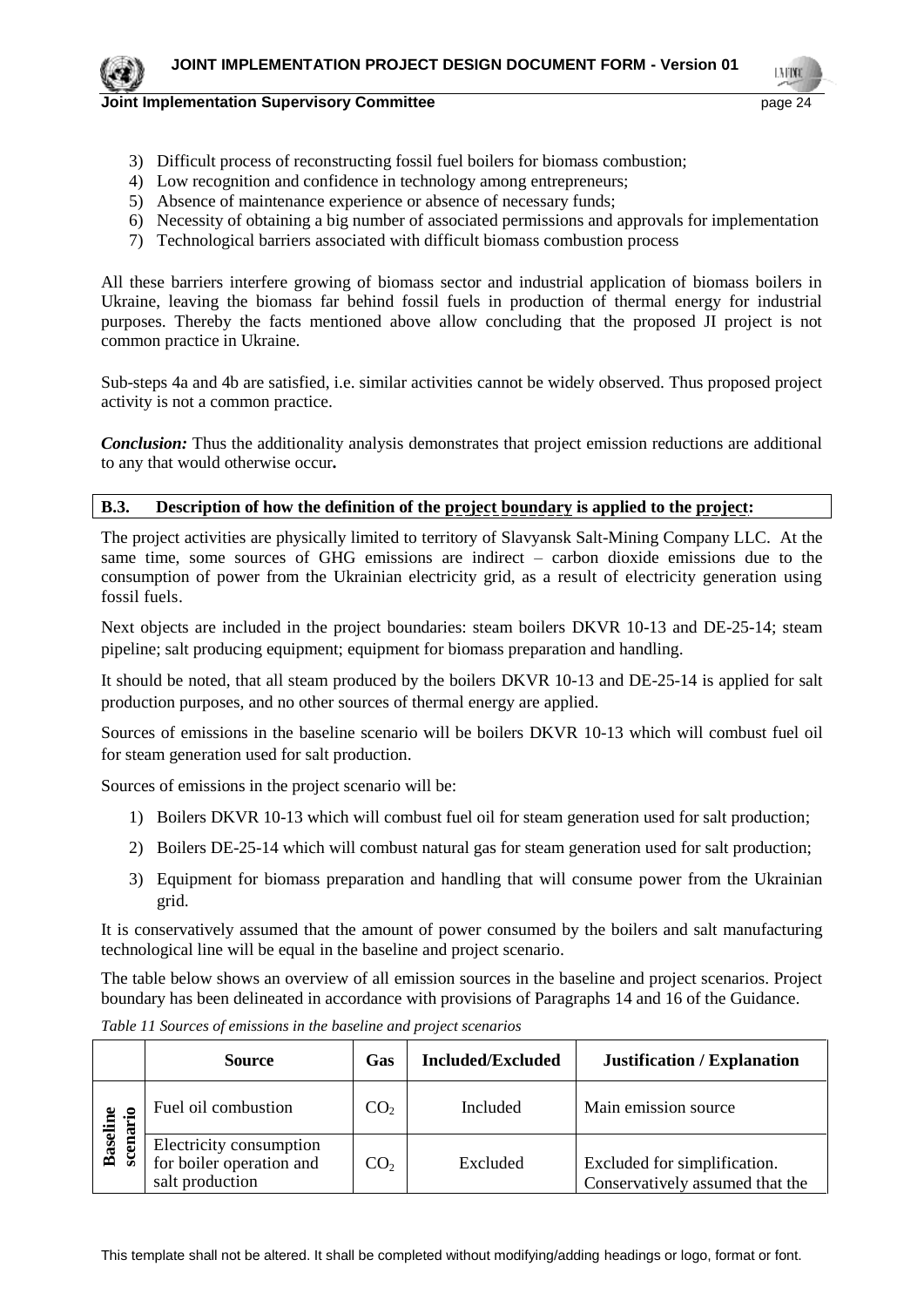LMON

|                  |                                                                        |                             |          | consumption will be equal to that<br>of the project scenario.                                                                          |
|------------------|------------------------------------------------------------------------|-----------------------------|----------|----------------------------------------------------------------------------------------------------------------------------------------|
| Project scenario | Fuel oil combustion                                                    | CO <sub>2</sub>             | Included | Main emission source                                                                                                                   |
|                  | Natural gas combustion                                                 | CO <sub>2</sub>             | Included | Main emission source                                                                                                                   |
|                  | Biomass combustion                                                     | Excluded<br>CO <sub>2</sub> |          | It is assumed that climate-neutral<br>biomass fuel will be used. Thus,<br>no GHG emissions will be<br>generated during its combustion. |
|                  | Electricity consumption<br>for biomass preparation<br>and handling     | CO <sub>2</sub>             | Included | Main emission source                                                                                                                   |
|                  | Electricity consumption<br>for boiler operation and<br>salt production | CO <sub>2</sub>             | Excluded | Excluded for simplification.<br>Conservatively assumed that the<br>consumption will be equal to that<br>of the baseline scenario.      |

#### **Baseline scenario**

The baseline scenario is the continuation of the existing situation. Steam boilers DKVR 10-13 operate on fuel oil and supply steam to the salt extracting facilities. No substantial modernization activities are performed: steam pipeline is not reconstructed and technology of salt extracting is not upgraded.

Emission sources in the baseline that are included into the project boundary are:

• Carbon dioxide emissions from combustion of fuel oil in the boilers DKVR 10-13 for steam generation



*Figure 3: Project boundaries and sources of greenhouse gas emissions in the baseline scenario*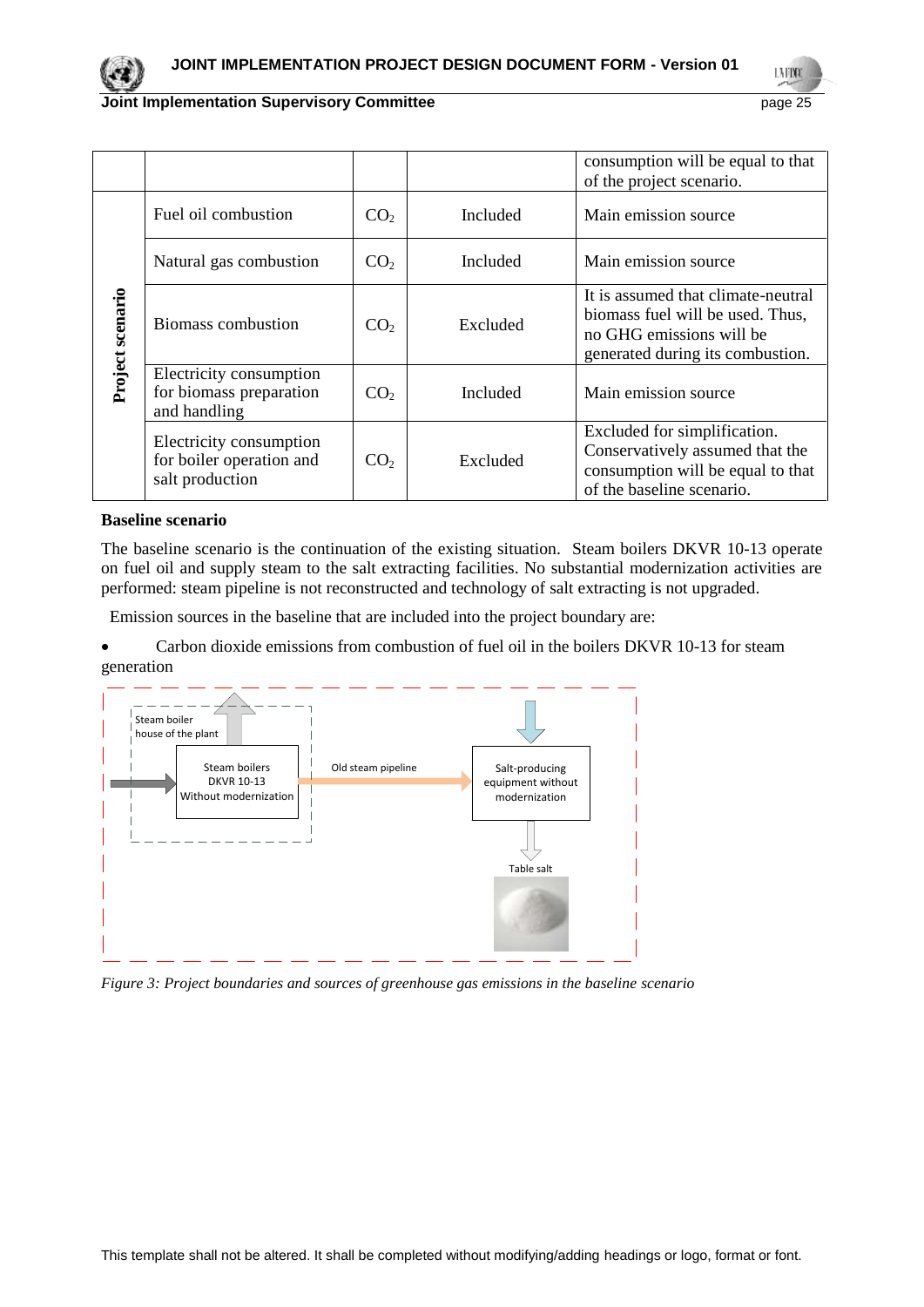LMON

## **Joint Implementation Supervisory Committee** *page 26* **page 26**



*Figure 4: Project boundaries and sources of greenhouse gas emissions in the baseline and project scenario*



*Figure 5: Legend for the scheme of project boundaries and sources of greenhouse gas emissions in the baseline and project scenarios*

## **Project scenario**

In the project scenario the plant implemented several measures aimed at energy-efficiency and reduction of GHG emissions. The steam production was switched from fuel oil to fuel oil, natural gas and biomass; later on consumption of fuel oil has been ceased. Additionally, the plant carried out reconstruction of steam pipeline and modernization of salt producing technology.

Emission sources in the project scenario that are included into the project boundary are:

- Carbon dioxide emissions from combustion of fuel oil for steam generation;
- Carbon dioxide emissions from combustion of natural gas for steam generation;
- Carbon dioxide emissions associated with electricity consumption by the equipment for biomass preparation and handling.

Energy consumption for salt brine production and purification, and for salt drying is equal in the baseline and project scenarios, thus it is not accounted in calculation of emission reductions.

## **Leakage**

Leakage is the net change of anthropogenic emissions by sources and/or removals by sinks of GHGs which occurs outside the project boundary, and that can be measured and is directly attributable to the JI project.

The leakages which occur during the implementation of the project are carbon dioxide emissions from fuel combustion during the biomass transportation from a supplier to the plant.

The main supplier of biomass is Cargill plant, Donetsk. The distance from Cargill to Slavyansk Salt-Mining Company LLC is approximately 125 km. Conservatively assuming that the 30 tonne trucks, that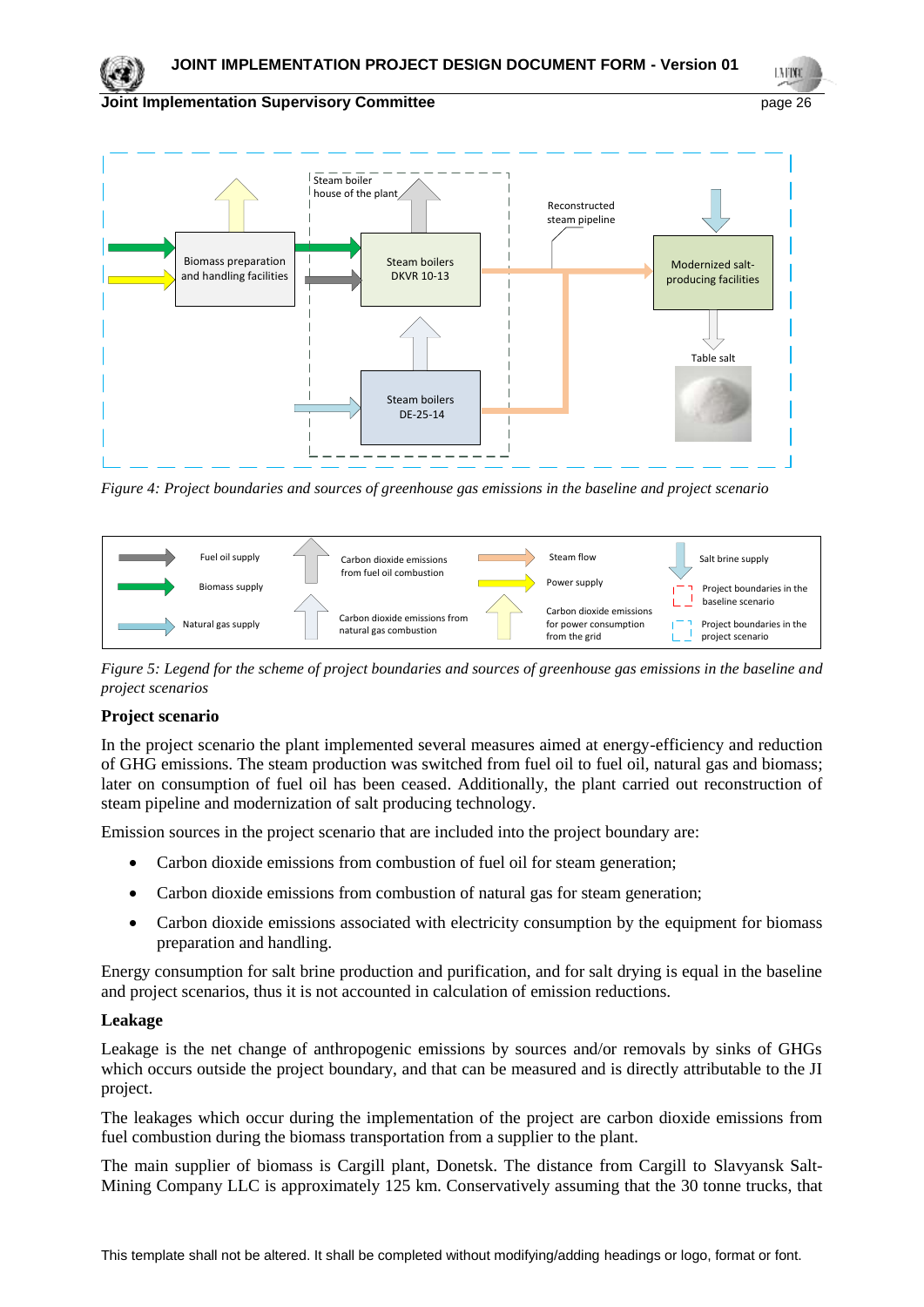

**Joint Implementation Supervisory Committee Committee** *page 27* and page 27

usually supply pellets to the plant consume 100 litres of diesel per 100 km, the diesel consumption per tonne of biomass will be  $100 \times 125 \times 2/30/100 = 8.33$  [litres/tonne].

The maximal expected biomass consumption of the plant per year is 13500 tonnes. Thereby, diesel fuel consumption for the biomass transportation constitutes  $8.33 \times 13500 = 112500$  [litres] = 95.6 tonnes (DSTU 3868-99 Diesel Fuel. Specifications. 0.85 kg/l is taken as an average between two suggested types of diesel: summer and winter). Carbon dioxide emission factor of 1 tonne of diesel fuel is about  $3.15$  t CO<sub>2</sub>e/t of diesel. Thus, carbon dioxide emissions from combustion of 95.6 tonnes of diesel fuel constitutes 300 tonnes of  $CO<sub>2</sub>$  equivalent.

According to the Paragraph 18 of the "Guidance on Criteria for Baseline Setting and Monitoring" version 03, only those emission sources that account for, on average per year over the crediting period, more than 1 per cent of the difference between project and baseline emissions, or which exceed an amount of 2 000 tonnes of  $CO<sub>2</sub>$  equivalent, whichever is lower, shall be included.

In the current case, the leakages of the project are 300 tonnes of  $CO<sub>2</sub>$  equivalent. Annual average difference between project and baseline emissions is over 40 000 tonnes of  $CO<sub>2</sub>$  equivalent, one percent of which is over 400 tonnes of  $CO<sub>2</sub>$  equivalent. Thus the leakages are below the consideration level, and they will be excluded from the calculation of emission reductions for simplification. Moreover, fuel oil delivery to the plant in the baseline scenario is also associated with leakages, such as power and diesel consumption for railway delivery. This leakage was also not taken into account, which is conservative.

## **B.4. Further baseline information, including the date of baseline setting and the name(s) of the person(s)/entity(ies) setting the baseline:**

Date of baseline setting: 20/02/2012

Name of person/entity setting the baseline:

Person: Iurii Petruk, JI Consultant

Entity: Global Carbon B.V.

Email: [Petruk@global-carbon.com](mailto:Petruk@global-carbon.com)

Phone: +380 44 272 0897

Fax: +380 44 272 0887

Global Carbon B.V. is the project participant and contact details are available in Annex 1.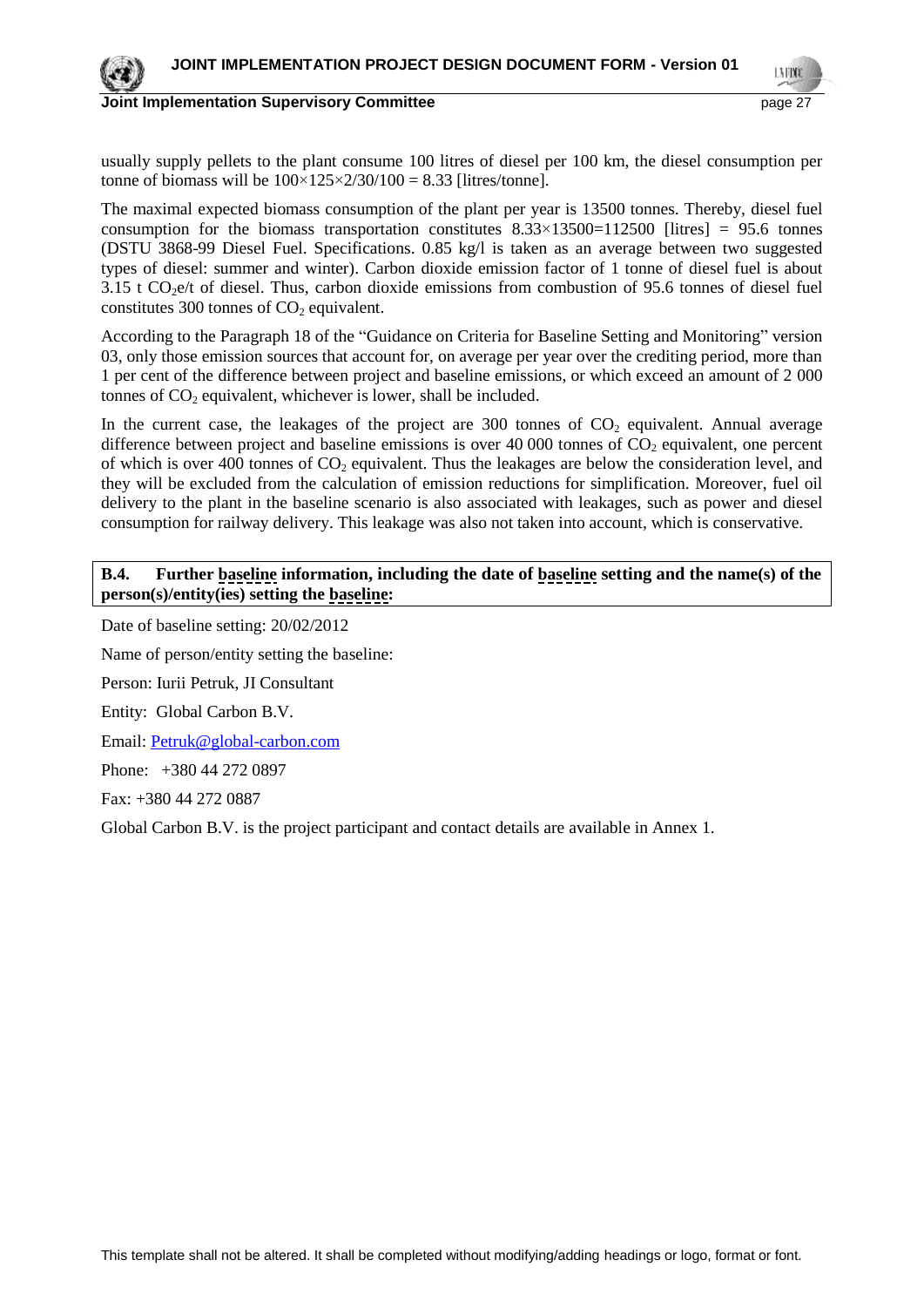

#### **Joint Implementation Supervisory Committee According the Common Common Committee According Committee According to the Committee According to the Committee According to the Committee According to the Committee According to**

LMON

## **SECTION C. Duration of the project / crediting period**

#### **C.1. Starting date of the project:**

Starting date of the project is 8 November, 2007. This is the day when works on rehabilitation of natural gas-fired boiler DE-25-14 started.

## **C.2. Expected operational lifetime of the project:**

The operational lifetime of the whole project is taken as 12 years and 0 months or 144 months (from 01/01/2008 to 31/12/2019). The expected operational lifetime of the project equipment is: 12 years for new boilers DE 25-14 and 10 years for the other equipment. Thus the operational lifetime of the project does not exceed the operational lifetime of the project equipment.

#### **C.3. Length of the crediting period:**

Start of the crediting period: 01/01/2008. This is the date of the project operation start (start of consuming natural gas instead of fuel oil for salt manufacturing).

Length of crediting period: 5 years and 0 months or 60 months.

Emission reductions generated after the crediting period may be used in accordance with an appropriate mechanism under the UNFCCC. The crediting period can extend beyond 2012 subject to the approval by the Host Party. Taking this possible extension into account the length of the crediting period starting on the 01/01/2008 will be 12 years and 0 months or 144 months, finishing on 31/12/2019.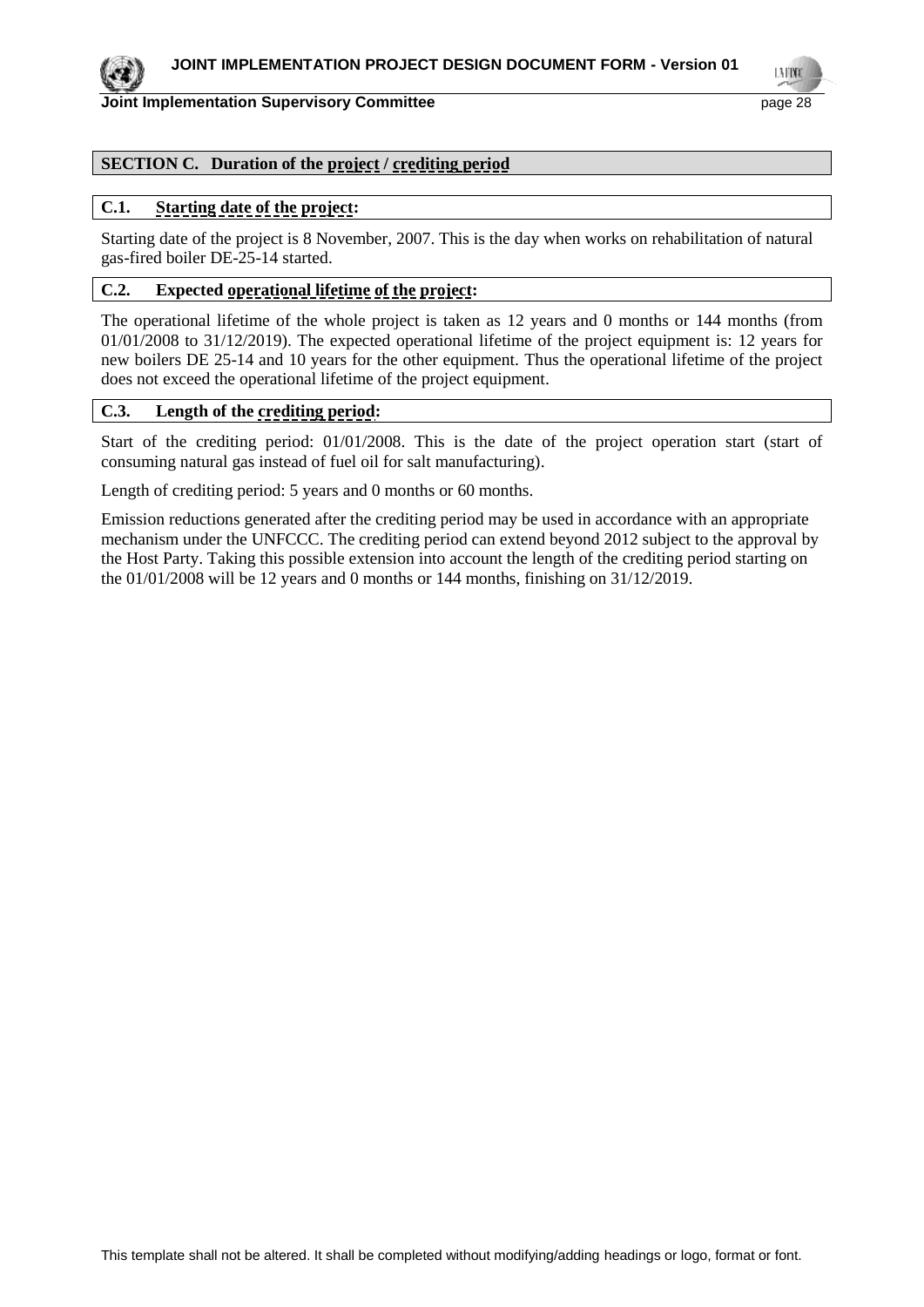

 $\overline{a}$ 



## **SECTION D. Monitoring plan**

#### **D.1. Description of monitoring plan chosen:**

In order to provide a detailed description of the monitoring plan chosen a step-wise approach is used:

#### *Step 1. Indication and description of the approach chosen regarding monitoring*

Option *a* provided by the "Guidelines for users of the Joint Implementation project design document form" version 04<sup>15</sup>. If specific approach is used for this project and therefore will be used for establishment of a monitoring plan. The monitoring plan will provide for:

*1. Collection and archiving of all relevant data necessary for estimating or measuring anthropogenic emissions by sources of GHGs occurring within the project boundary during the crediting period:*

A clear management structure will be identified to establish the division of responsibilities for gathering monitoring data. Respective services of the plant will collect relevant data in the form of technical reports and other statistical documents. All monitored data will be stored both electronically and in hard copy. The data will be archived and kept at least 2 years after last transfer of emission reduction units.

*2. Collection and archiving of all relevant data necessary for determining the baseline of anthropogenic emissions by sources of GHGs within the project boundary during the crediting period:*

The baseline data fixed ex-ante will be determined using statistical data collected for 3 years prior the project implementation. Data from technical reports, control measurements and calculations and other statistical documents will be applied. All monitored data will be stored both electronically and in hard copy. The data will be archived and kept at least 2 years after last transfer of emission reduction units.

- *3. Identification of all potential sources of, and the collection and archiving of data on increased anthropogenic emissions by sources of GHGs outside the project boundary that are significant and reasonably attributable to the project during the crediting period:* No significant leakages take place during the project activities. The only source of greenhouse gas emissions outside the project boundaries and attributable to the project are emissions from electric energy generation at power plants operating on combustive fuel. This source is considered in the monitoring of greenhouse gas emissions by use of applying *specific coefficient of GHG emissions due to consumption of electricity from the Ukrainian power grid,* calculated for each year by the Ukrainian DFP, namely, State Environmental Investment Agency (SEIA) of Ukraine.
- *4. Quality assurance and control procedures for the monitoring process:* The quality of collected data will be secured by conducting regular calibrations of applied meters and sensors. Calibration interval will be chosen as per passport or technical manual data. The regional representative of State Metrological System of Ukraine accompanied by energy department of the plant will be responsible for calibration procedures. All measurement devices will be kept in optimal conditions; if any malfunction occurs, the

<sup>15</sup> <http://ji.unfccc.int/Ref/Documents/Guidelines.pdf>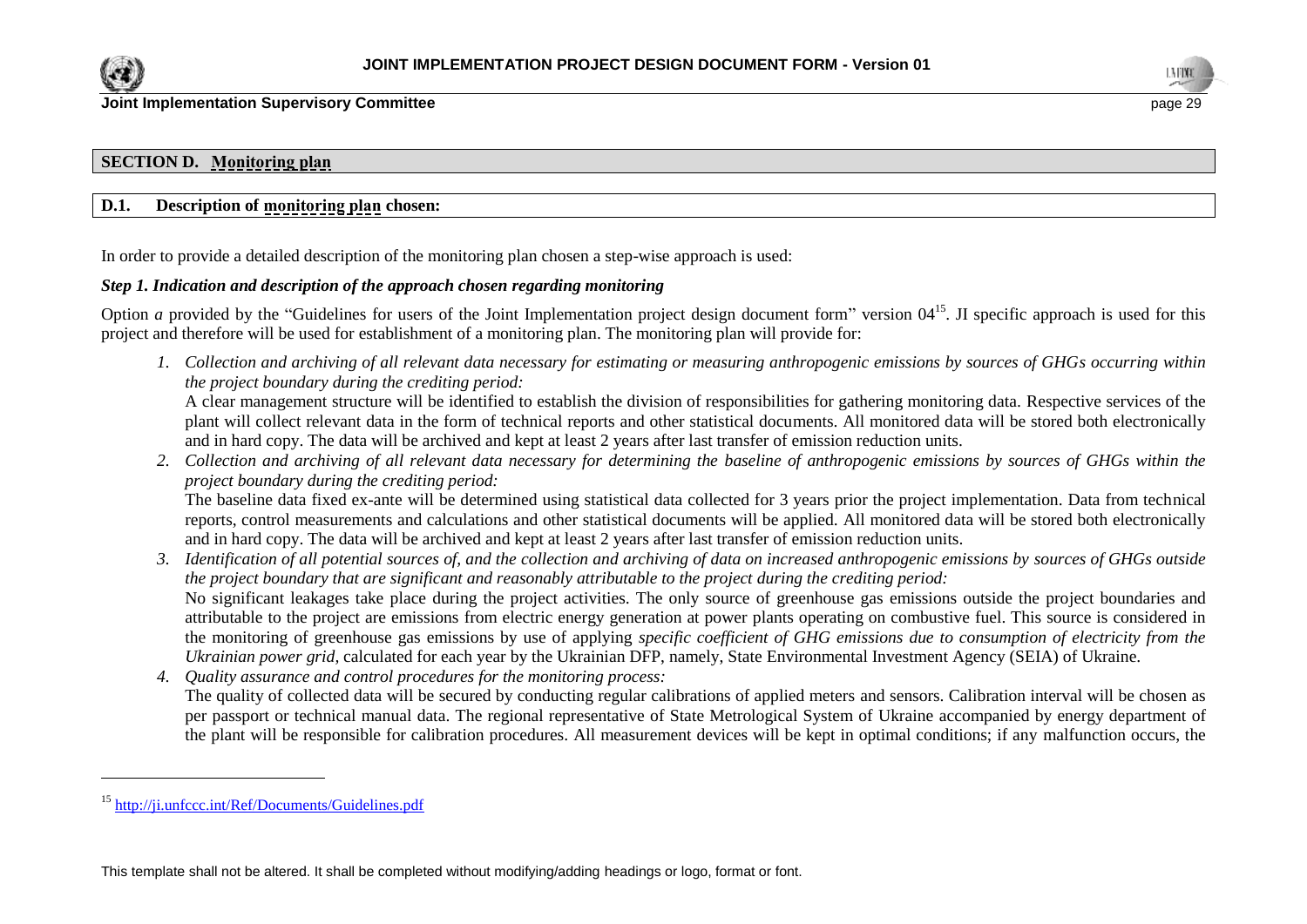



meter will be displaced with similar one and the monitored data will be cross-checked and calculated by use of statistical information. The troubleshooting will be made by maintenance mechanics or on-duty electrician/operator.

*5. Procedures for the periodic calculation of the reductions of anthropogenic emissions by sources by the proposed JI project, and for leakage effects, if any;* 

Calculation of anthropogenic emissions by sources will take place on a periodic basis. Data for the respecting period will be collected by the plant and transferred to Global Carbon B.V. Obtained data will be processed and greenhouse gas emissions will be calculated according to the latest carbon emission factors and regulations in power.

#### *Step 2. Application of the approach chosen*

Key factors that affect the Project and the baseline are taken into account and described in detail in Section B.1.

The project activity will include monitoring of greenhouse gas emissions in the project and baseline scenarios. Detailed information on emission sources of the project and baseline is presented hereunder.

In order to calculate emission reductions following assumptions were made:

- 1) The salt produced within the project scenario displaces the same amount of the same type of salt that would be produced in the baseline scenario;
- 2) The proposed project will not influence the salt production level;
- 3) The only sources of thermal energy used for salt production are the described boilers DKVR 10-13 and DE 25-14. No other sources will be used. All steam generated by the boilers DKVR 10-13 and DE 25-14 is used for salt production purposes;
- 4) Power consumption for steam production and technological cycle of salt production will be equal in the baseline and project scenario; power consumption for biomass preparation and handling will be calculated separately;
- 5) Climate-neutral biomass will be used in the project scenario, thus no greenhouse gases will be emitted during its combustion in the boilers.

#### **Formulae applied for calculation of generated emission reductions during the Project:**

#### **Emission reductions of the project**

Emission reductions due to the implementation of this project will be obtained due to the next major activities:

- Fuel switch from carbon-intensive fuel oil to less carbon-intensive natural gas and climate-neutral solid biomass;
- Improvement of thermal energy generation, distribution and consumption schemes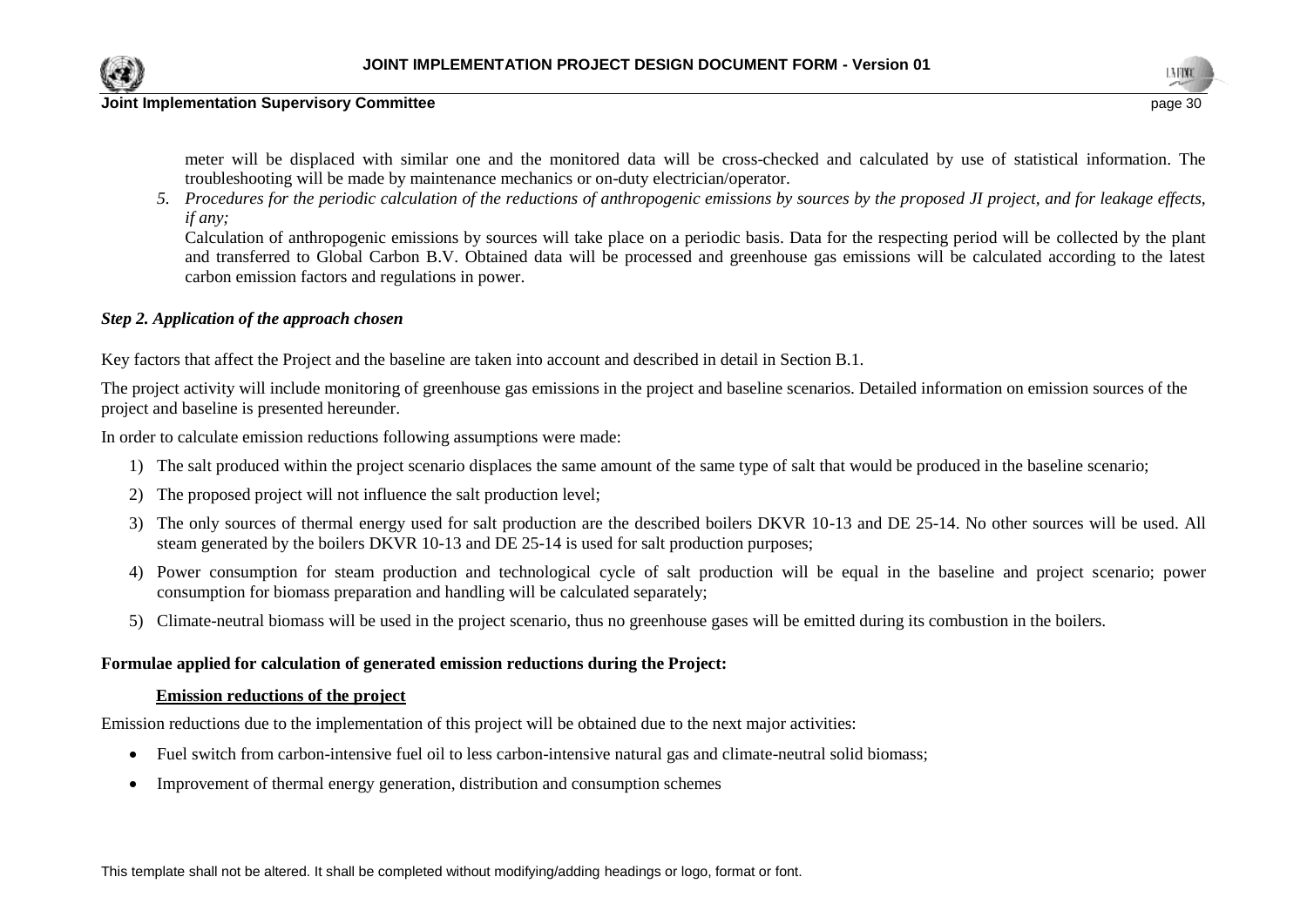



According to the JI specific approach emission reductions are calculated as follows:

$$
ER_{y} = BE_{y} - PE_{y} - LE_{y}
$$

Where:

- $ER<sub>y</sub>$  Carbon dioxide emission reductions in JI Project in year *y*, [tCO<sub>2</sub>e];
- $BE<sub>y</sub>$  Baseline emissions in year *y*, [tCO<sub>2</sub>e];
- $PE<sub>y</sub>$  Project scenario emissions in year *y*, [tCO<sub>2</sub>e];
- $LE<sub>v</sub>$  Leakages in year *y*, [tCO<sub>2</sub>e].

## **Project leakages**

The Project activities do not lead to any significant leakages outside the project boundaries,  $LE_v = 0$ .

## **Baseline emissions of the project**

The baseline scenario is the continuation of the existing situation. Heat generation, distribution and consumption scheme at the plant is outdated and inefficient. The plant utilizes steam boilers DKVR 10-13 designed for operation on fuel oil. The steam is transferred through the old steam pipeline to the salt extraction facilities. Salt producing facilities are not modernized and consume thermal energy inefficiently.

Emission sources in the baseline that are included in the project boundary are:

Carbon dioxide emissions from combustion of fuel oil in boilers DKVR 10-13

Baseline emissions will be estimated by the following formula:

$$
BE_{_{\mathcal{Y}}} = SHC_{\mathit{Salt, BL}} \cdot P_{\mathit{Salt, PJ, y}} \cdot EF_{\mathit{CO2, Fuel\_oily}}
$$

Where:

*BE*<sub>*y*</sub> – Baseline emissions in year *y*,  $[tCO_2e]$ ;

 $P_{Salt,PI, y}$  – Quantity of salt produced in the project scenario in year *y*, [t];

*SHC*<sub>Salt,BL</sub> – Specific consumption of thermal energy for salt production in the baseline scenario, [GJ/t];

 $EF_{CO2,Fuel\_oil,y}$  – Carbon dioxide emission factor for fuel oil combustion in year *y*, [tCO<sub>2</sub>e/GJ].



(Equation B-1)

(Equation ER-1)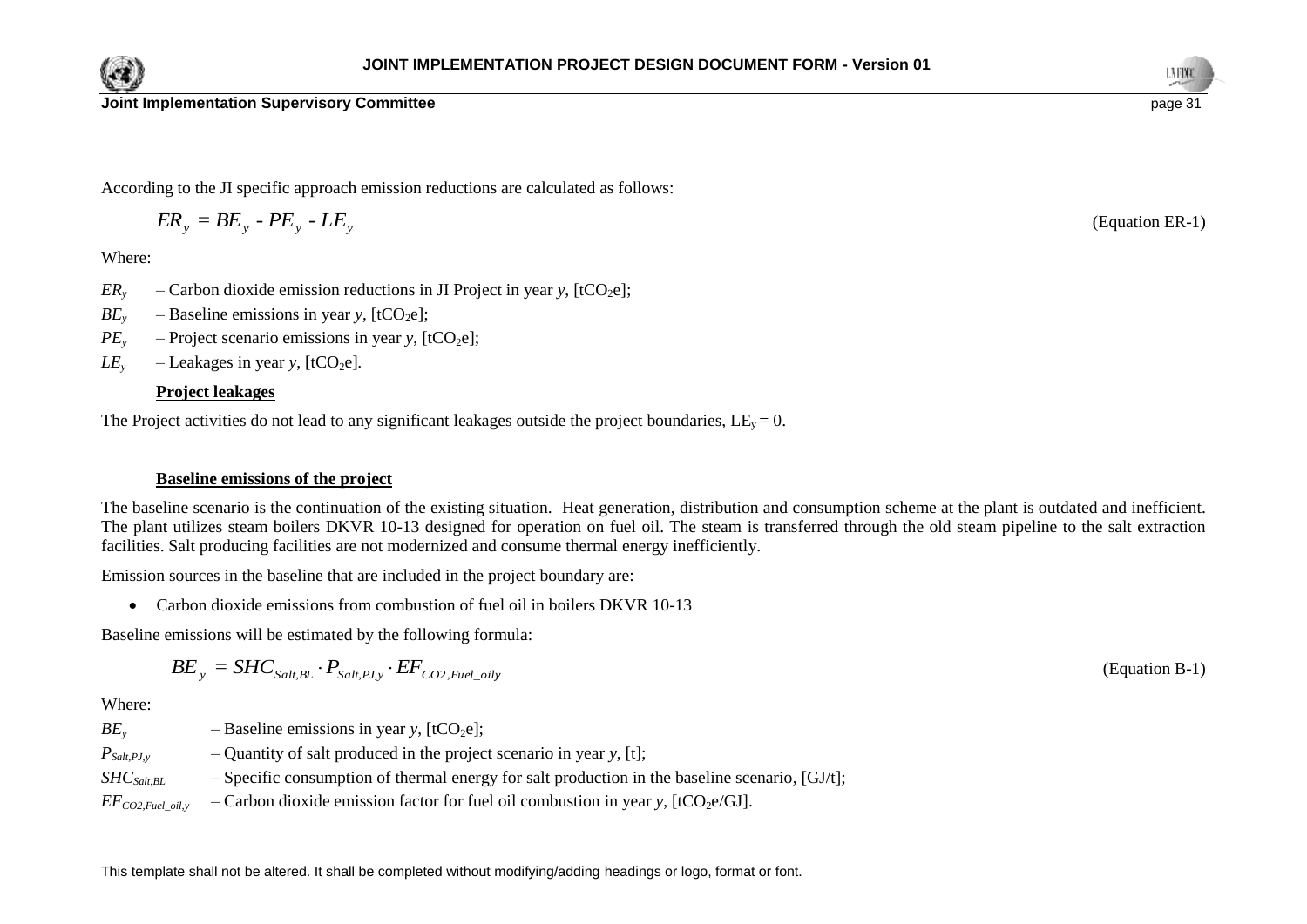



(Equation B-2)

## **Joint Implementation Supervisory Committee** page 32

Carbon dioxide emission factor for fuel oil combustion is calculated as follows:

$$
EF_{CO2, Fuel\_oil,y} = \frac{OXID_{Fuel\_oil,y} \cdot k_{Fuel\_oil,y}^C \cdot 44}{1000} \cdot \frac{44}{12}
$$

Where:

| $EF_{CO2, fuel}$ oil, y      | - Carbon dioxide emission factor for fuel oil combustion in year y, $[tCO2e/GJ]$ ; |
|------------------------------|------------------------------------------------------------------------------------|
| $OXID_{Fuel \; oil, v}$      | $\sim$ Carbon oxidation factor of fuel oil in year y, [ratio];                     |
| $k_{\text{Euel\_oil},y}^{C}$ | $-Carbon content of fuel oil in year y, [tCTJ];$                                   |
| 44/12                        | - Ratio between molecular mass of $CO2$ and C. Reflect oxidation of C to $CO2$ ;   |
| 1/1000                       | – Conversion factor from GJ into TJ.                                               |

#### **Project scenario emissions**

In the project scenario, the plant operates two natural gas fired boiler DE-25-14 and three boilers DKVR 10-13 adopted for operation on solid biomass. Specially developed biomass handling structure operates consuming power from the grid.

Emission sources in the project scenario:

- Carbon dioxide emissions from combustion of fuel oil in boilers DKVR 10-13;
- Carbon dioxide emissions from combustion of natural gas in boilers DE-25-14;
- Carbon dioxide emissions associated with the electricity consumption by the equipment for biomass preparation and handling.

$$
PE_y = PE_{\text{Euel},y} + PE_{\text{ELEC},y}
$$
 (Equation P-1)

Where:

- $PE<sub>y</sub>$  Project scenario emissions in year *y*, [tCO<sub>2</sub>e];
- $PE_{Fuel, y}$  Project emissions due to fossil fuel consumption in year *y*, [tCO<sub>2</sub>e];
- $PE<sub>ELEC,y</sub>$  Project emissions due to electricity consumption for biomass handling in year *y*, [tCO<sub>2</sub>e].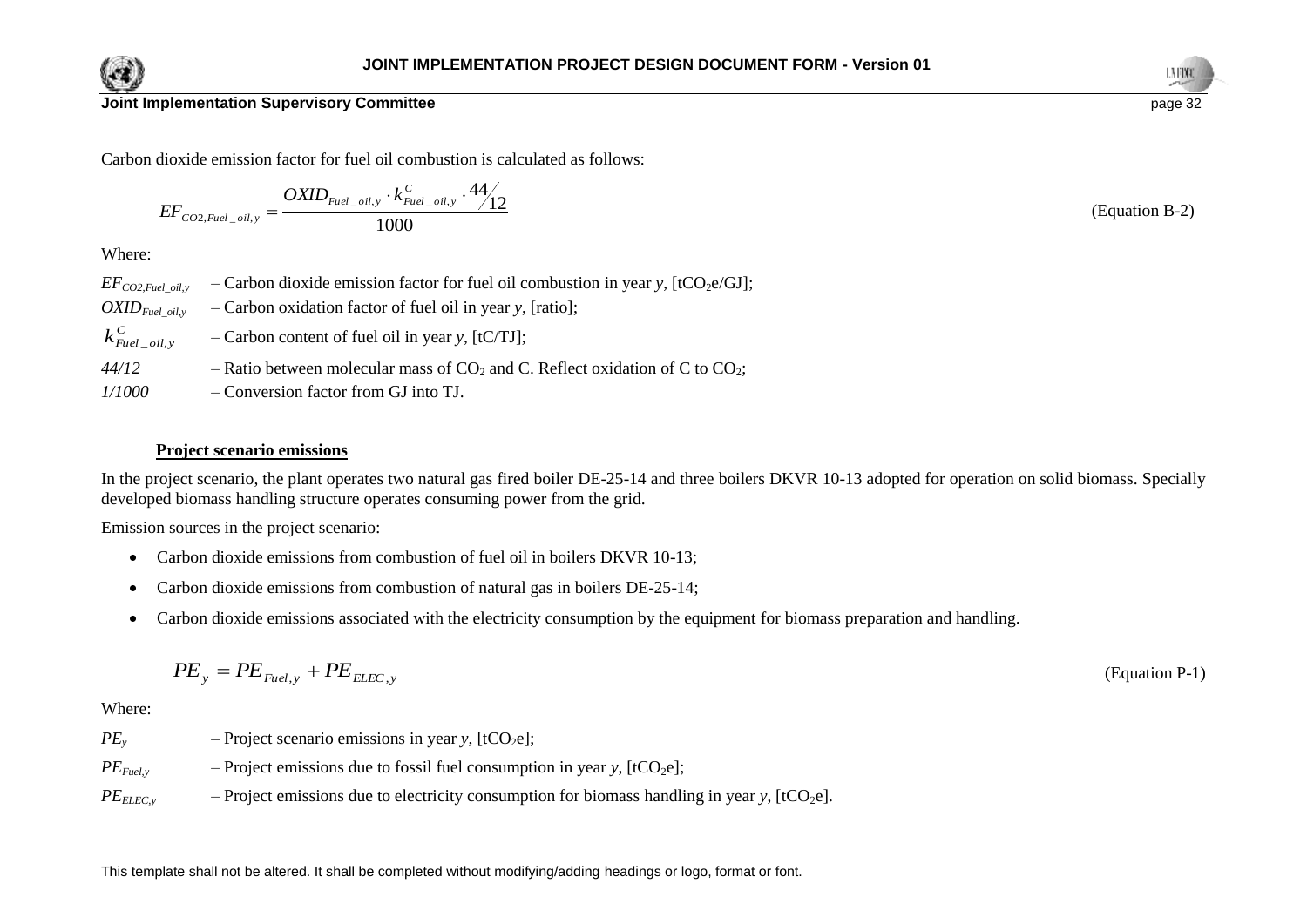

$$
PE_{\textit{Fuel},y} = FC_{\textit{Fuel\_oil}, \textit{Pl},y} \cdot NCV_{\textit{Fuel\_oil},y} \cdot EF_{\textit{CO2},\textit{Fuel\_oil},y} + FC_{\textit{NG},\textit{Pl},y} \cdot NCV_{\textit{NG},y} \cdot EF_{\textit{CO2},\textit{NG},y}
$$

Where:

*FE*<sub>resty</sub> = *FC*<sub>*First\_villengs* - *NCV*<sub>*First\_villengs* - *KEC*<sub>*Noxt\_villengs* + *FC*<sub>*NGPl<sub>3</sub></sub> · <i>NCV*<sub>*NGs*</sub> · *LEF*<sub>CO2.893</sub><br>
Where:<br>
Where.<br>
When  $F_{G_{M,n}(j,kl)}$  - Project emissions due to fossil fuel consumption</sub></sub></sub></sub>  $PE_{Fuel, y}$  – Project emissions due to fossil fuel consumption in year *y*, [tCO<sub>2</sub>e]; *FCFuel\_oil,PJ,y* – Consumption of fuel oil for production of salt in the project scenario in year *y*, [t];  $NCV_{\text{Eucl oily}}$  – Net calorific value of fuel oil in year *y*, [GJ/t];  $EF_{CO2,Fuel\ oil}$ </u> – Carbon dioxide emission factor for fuel oil combustion in year *y*, [tCO<sub>2</sub>e/GJ];  $FC_{NG, PJ, y}$  – Consumption of natural gas for production of salt in year *y*, [1000 m<sup>3</sup>];  $NCV_{NG, y}$  – Net calorific value of natural gas in year y, [GJ/1000 m<sup>3</sup>];  $EF_{CO2,NG, y}$  – Carbon dioxide emission factor for natural gas combustion in year *y*, [tCO<sub>2</sub>e/GJ].

Carbon dioxide emission factor for fuel oil combustion is calculated as follows:

$$
EF_{CO2, Fuel\_oil,y} = \frac{OXID_{Fuel\_oil,y} \cdot k_{Fuel\_oil,y}^C \cdot 44}{1000}
$$
 (Equation P-3)

Where:

 $EF_{CO2,Fuel\_oil,y}$  – Carbon dioxide emission factor for fuel oil combustion in year *y*, [tCO<sub>2</sub>e/GJ];  $OXID_{\text{Eucl}\ oil.y}$  – Carbon oxidation factor of fuel oil in year *y*, [ratio]; *C*  $k_{\textit{Fuel\_oil},y}^{\textit{C}}$ – Carbon content of fuel oil in year *y*, [tC/TJ];  $44/12$  – Ratio between molecular mass of  $CO_2$  and C. Reflect oxidation of C to  $CO_2$ ;

*1/1000* – Conversion factor from GJ into TJ.

Carbon dioxide emission factor for natural gas combustion is calculated as follows:

$$
EF_{CO2,NG,y} = \frac{OXID_{NG,y} \cdot k_{NG,y}^C \cdot 44}{1000}
$$
  
(Equation P-4)



(Equation P-2)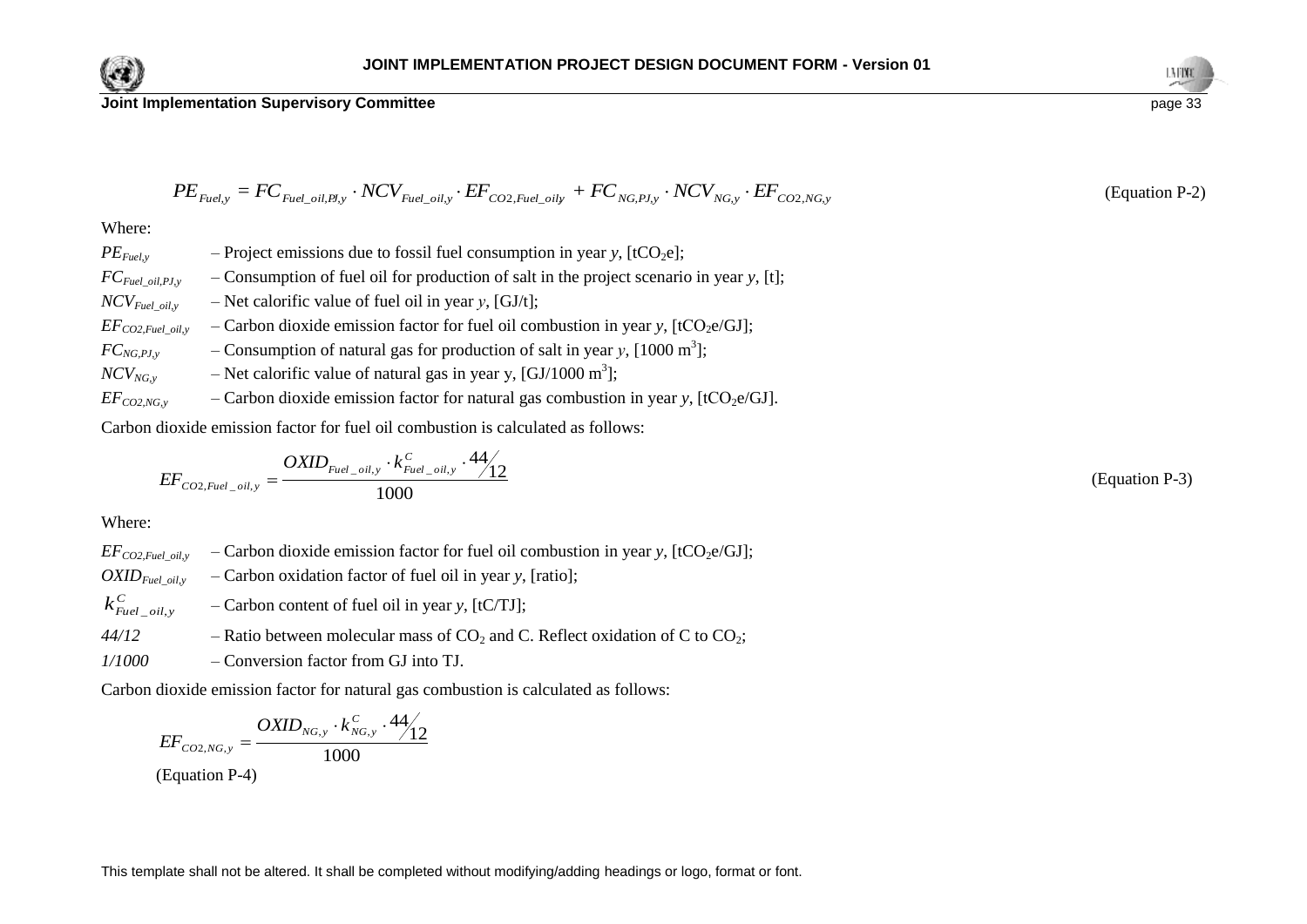



(Equation P-5)

Where:

| $EF_{CO2,NG, \nu}$ | - Carbon dioxide emission factor for natural gas combustion in year y, [tCO <sub>2</sub> e/GJ]; |
|--------------------|-------------------------------------------------------------------------------------------------|
| $OXID_{NG,\nu}$    | $-$ Carbon oxidation factor of natural gas in year y, [ratio];                                  |
| $k_{NG, v}^C$      | $-$ Carbon content of natural gas in year y, [tC/TJ];                                           |
| 44/12              | - Ratio between molecular mass of $CO_2$ and C. Reflect oxidation of C to $CO_2$ ;              |
| <i>1/1000</i>      | - Conversion factor from GJ into TJ.                                                            |

$$
PE_{ELLC,y} = EC_{Biomass, Py} \cdot EF_{CO2, ELLC,y}
$$

Where:

 $PE<sub>ELEC,y</sub>$  – Project emissions due to electricity consumption for biomass handling in year *y*, [tCO<sub>2</sub>e];

*ECBiomass,PJ,y* – Electricity consumption for biomass handling in the project scenario in year *y*, [MWh];

 $EF_{CO2EIEC}$ , – Specific emission factor of carbon dioxide for electricity consumed from the grid in year *y*, [tCO<sub>2</sub>e/MWh].

## **Determination of data and parameters applied for the monitoring**

a) Data and parameters that are not monitored throughout the crediting period, but are determined only once (and thus remain fixed throughout the crediting period), and that are available already at the stage of determination regarding the PDD:

*Table 12 Data and parameters that are not monitored throughout the crediting period, but are determined only once and that are available already at the stage of determination regarding the PDD*

| <b>Parameter</b> | <b>Value</b> | Unit | <b>Description</b> | <b>Source of data/Comments</b>                                                                                      |
|------------------|--------------|------|--------------------|---------------------------------------------------------------------------------------------------------------------|
| $SHC_{Salt, BL}$ | 7.296        | GJ/t |                    | Specific consumption of thermal This data is calculated based on actual records obtained for three years before the |
|                  |              |      |                    | energy for salt production in the project implementation. This value is the specific heat consumption for salt      |
|                  |              |      | baseline scenario  | production for the period 2005-2007                                                                                 |

b) Data and parameters that are not monitored throughout the crediting period, but are determined only once (and thus remain fixed throughout the crediting period), but that are not already available at the stage of determination regarding the PDD:

There are no such data and parameters in the Project;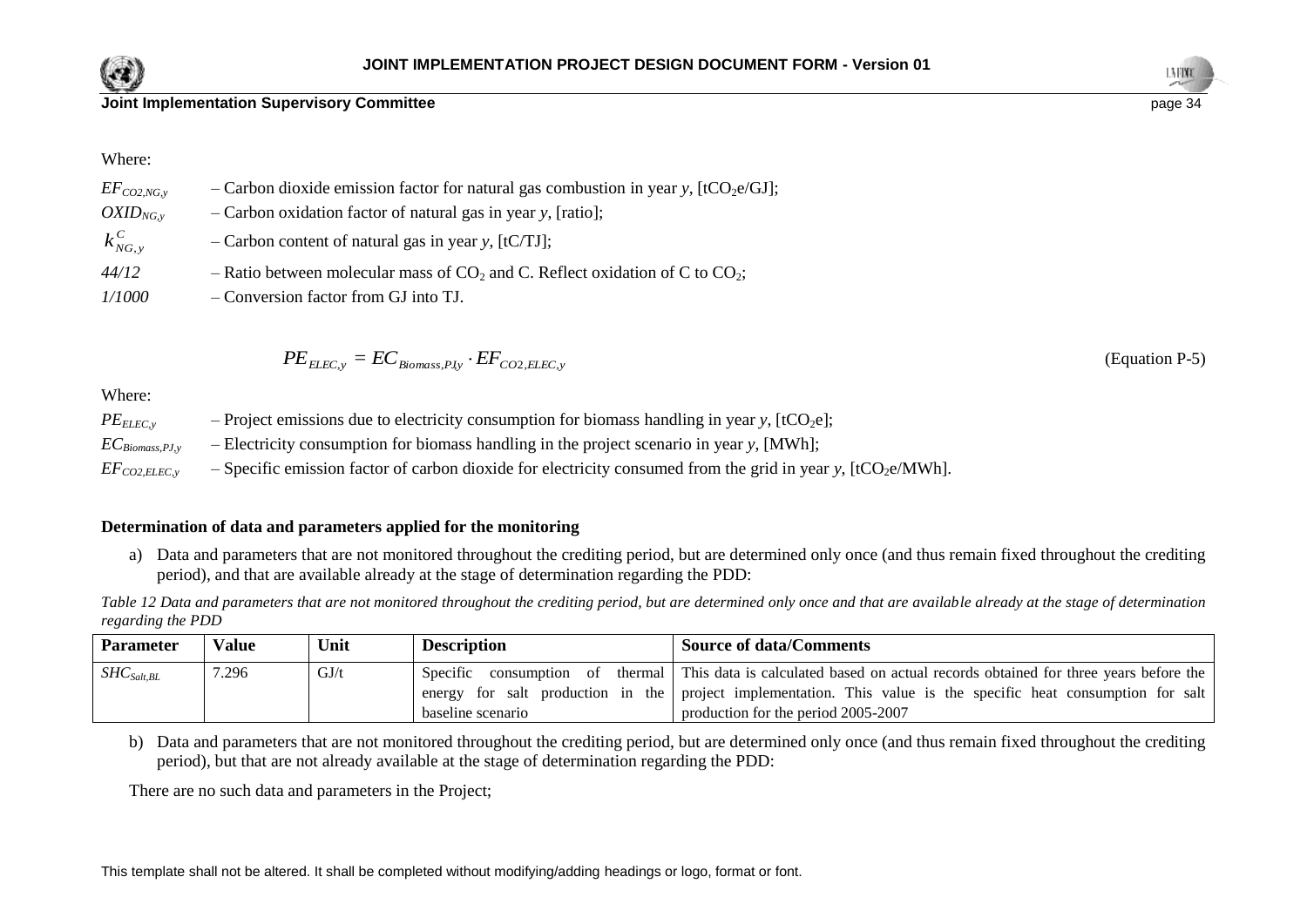



c) Data and parameters that are monitored throughout the crediting period:

### *Table 13 Data and parameters that are monitored throughout the crediting period*

| Parameter                               | <b>Value</b>                                          | Unit                              | <b>Description</b>                                                                             | <b>Source of data/Comments</b>                                                                                                |
|-----------------------------------------|-------------------------------------------------------|-----------------------------------|------------------------------------------------------------------------------------------------|-------------------------------------------------------------------------------------------------------------------------------|
| $P_{Salt, PJ,y}$                        | To be monitored<br>throughout the<br>crediting period | $\mathbf{t}$                      | Quantity of salt produced in the project scenario in year                                      | The value will be measured and recorded in technical reports of<br>the plant                                                  |
| $FC_{\mathit{Fuel\_oil},\mathit{PJ},y}$ | To be monitored<br>throughout the<br>crediting period |                                   | Consumption of fuel oil for production of salt in the<br>project scenario in year y            | The value will be measured and recorded in technical reports of<br>the plant                                                  |
| $FC_{NG, PJ, y}$                        | To be monitored<br>throughout the<br>crediting period | $1000 \text{ m}^3$                | Consumption of natural gas for production of salt in year<br>$\mathcal{Y}$                     | The value will be measured and recorded in technical reports of<br>the plant                                                  |
| $EF_{CO2, ELLC, y}$                     | To be monitored<br>throughout the<br>crediting period | tCO <sub>2</sub> e/<br><b>MWh</b> | Specific emission factor of carbon dioxide for electricity<br>consumed from the grid in year y | Calculation performed by Ukrainian DFP                                                                                        |
| $EC_{Biomass, PJ, y}$                   | To be monitored<br>throughout the<br>crediting period | <b>MWh</b>                        | Electricity consumption for biomass handling in the<br>project scenario in year y              | The value is estimated based on the electrical capacity and<br>runtime of the applied equipment and other relevant parameters |
| $\overline{OXID_{Fuel\_oil,y}}$         | To be monitored<br>throughout the<br>crediting period | ratio                             | Carbon oxidation factor of fuel oil in year y                                                  | National Inventory Report of Ukraine                                                                                          |
| $OXID_{NG,y}$                           | To be monitored<br>throughout the<br>crediting period | ratio                             | Carbon oxidation factor of natural gas in year y                                               | National Inventory Report of Ukraine                                                                                          |
| $k_{\mathit{Euel\_oil},y}^{\mathit{C}}$ | To be monitored<br>throughout the<br>crediting period | tC/TJ                             | Carbon content of fuel oil in year y                                                           | National Inventory Report of Ukraine                                                                                          |
| $k_{\mathit{NG},y}^{\mathit{C}}$        | To be monitored<br>throughout the<br>crediting period | tC/TJ                             | Carbon content of natural gas in year y                                                        | National Inventory Report of Ukraine                                                                                          |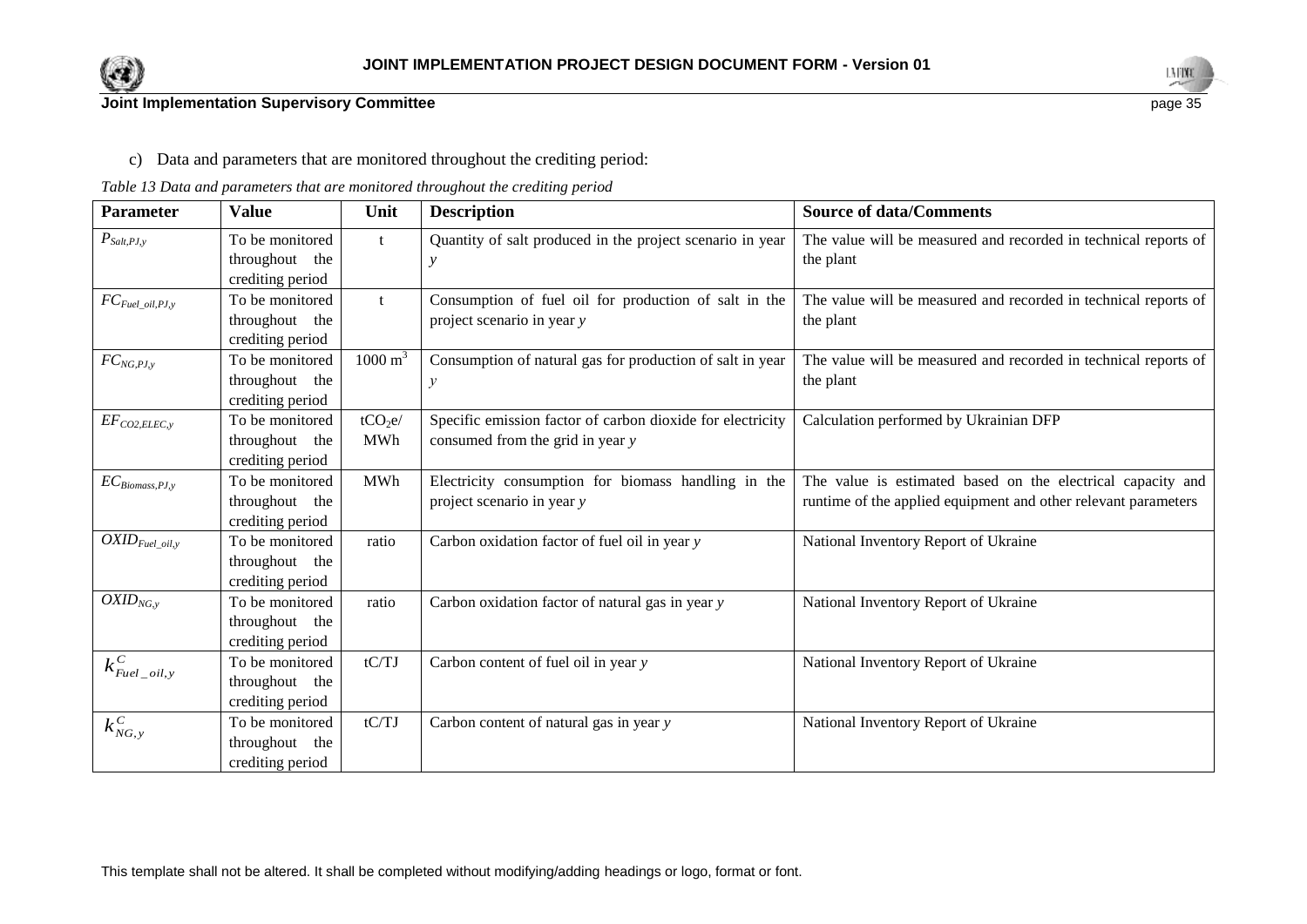



| $NCV_{Fuel\_oil, y}$ | To be monitored  | GJ/t    | Net calorific value of fuel oil in year $y$    | National Inventory Report of Ukraine |
|----------------------|------------------|---------|------------------------------------------------|--------------------------------------|
|                      | throughout the   |         |                                                |                                      |
|                      | crediting period |         |                                                |                                      |
| $NCV_{NG, v}$        | To be monitored  | GI/1000 | Net calorific value of natural gas in year $y$ | National Inventory Report of Ukraine |
|                      | throughout the   | m       |                                                |                                      |
|                      | crediting period |         |                                                |                                      |

The monitoring process envisages fulfilling next actions that are directed at minimizing the uncertainty level and safeguarding the conservativeness:

- 1) Default values were used to the extent possible in order to reduce uncertainty and provide conservative data for emission calculations;
- 2) The devices that are used for measurement of the project parameters are properly calibrated and provide data with high level of confidence;
- 3) In order to establish specific factors in the baseline, historical data for the relevant period have been used;
- 4) In case of absence of relevant data, baseline and project values have been calculated using conservative assumptions.

## **Setup of measurement installation**

The monitoring of the project activity is based on measuring such parameters as salt production; fuel oil and natural gas consumption; electricity consumption for biomass preparation. The values are logged in technical reports and accounting documents of the plant.

The measurement setup will be based on the following meters: For natural gas consumed - the "Kurs-01" ultrasonic gas flow meter; for fuel oil consumed – float level gauge and measuring staff. For crosschecking of the fuel consumption, information from accounting department will be used: receipts for the fuel purchased; reports and accounting documents for fuel usage. Value for quantity of salt produced will be taken from inventory reports of the plant, based on values obtained from electronic scales at the packing line. As soon as biomass preparation facilities are stretched over the plant territory, there is no meter that would monitor their electricity consumption. Thereby, it will be estimated based on electrical capacity and runtime of the applied equipment, and other relevant parameters.

## **Archiving, data storage and record procedure**

Documents and reports on the data that are monitored will be archived and stored by the project participants. The following documents will be stored: primary documents for the accounting of monitored parameters in paper form; intermediate reports, orders and other monitoring documents in paper and electronic form; documents on measurement devices in paper and electronic form. These documents and other data monitored and required for determination and verification, as well as any other data that are relevant to the operation of the project will be kept for at least two years after the last transfer of ERUs.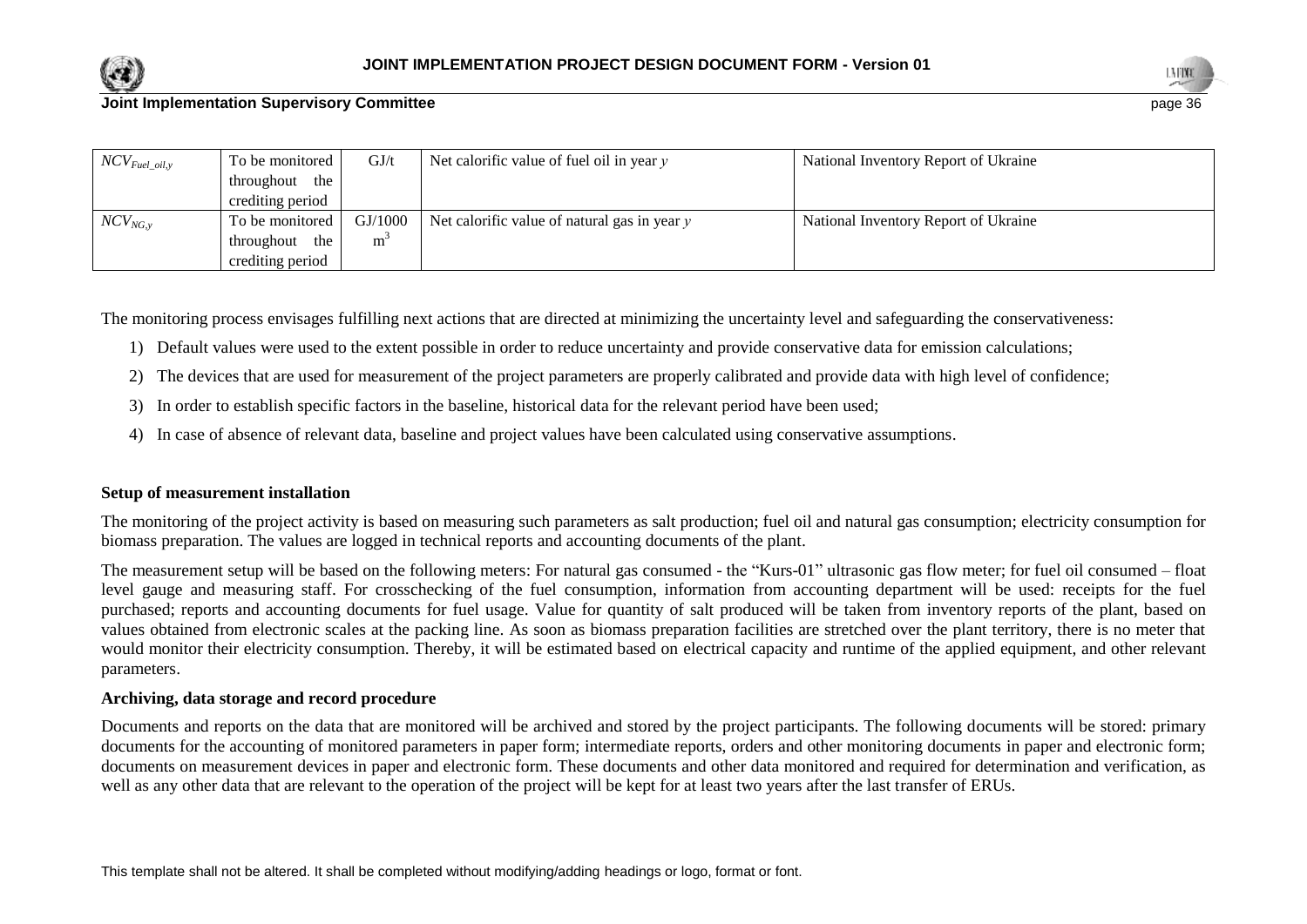



#### **Training of monitoring personnel**

The project will utilize technology that requires skills and knowledge in such activities as biomass boilers maintenance, salt producing facilities operation, electric equipment operation etc. This kind of skills and knowledge is available locally through the system of trainings and education programs. Only workers with proper training can be allowed to operate specialized equipment. The labor protection department of the plant is responsible for trainings and examination of the staff. Management of the project host will ensure that personnel of the project have received proper training and are eligible to work with the prescribed equipment.

Training on safety issues is mandatory and must be provided to all personnel of the project as required by local regulations. Procedure for safety trainings includes the scope of the trainings, training intervals, forms of training, knowledge checks etc. The project host management will maintain records for such trainings and periodic knowledge check-ups.

Activities that are directly related to the monitoring do not require specific training other than provided by the professional education. However, monitoring personnel will receive training on monitoring procedures and requirements. Personnel of the project host management will receive necessary training and consultations on Kyoto Protocol, JI projects and monitoring from the project participant – Global Carbon B.V.

#### **Procedures identified for corrective actions in order to provide for more accurate future monitoring and reporting**

In cases if any errors, fraud or inconsistencies will be identified during the monitoring process special commission will appointed by project host management that will conduct a review of such case and issue an order that must also include provisions for necessary corrective actions to be implemented that will ensure such situations are avoided in future.

The project host management will also establish a communication channel that will make it possible to submit suggestions, improvement proposals and project ideas for more accurate future monitoring for every person involved in the monitoring activities. Such communications will be delivered to the project host management who is required to review these communications and in case it is found appropriate implement necessary corrective actions and improvements. Project participant – Global Carbon B.V. – will conduct periodic review of the monitoring plan and procedures and if necessary propose improvements to the project participants.

#### **Emergency preparedness for cases where emergencies can cause unintended emissions**

The project operation does not foresee any factors or emergencies that can cause unintended GHG emissions. Safe operation of equipment and personnel is ensured by systematic safety training. Procedures for dealing with general emergencies such as fire, major malfunction etc. are developed as part of the mandatory business regulations and are in accordance with local requirements.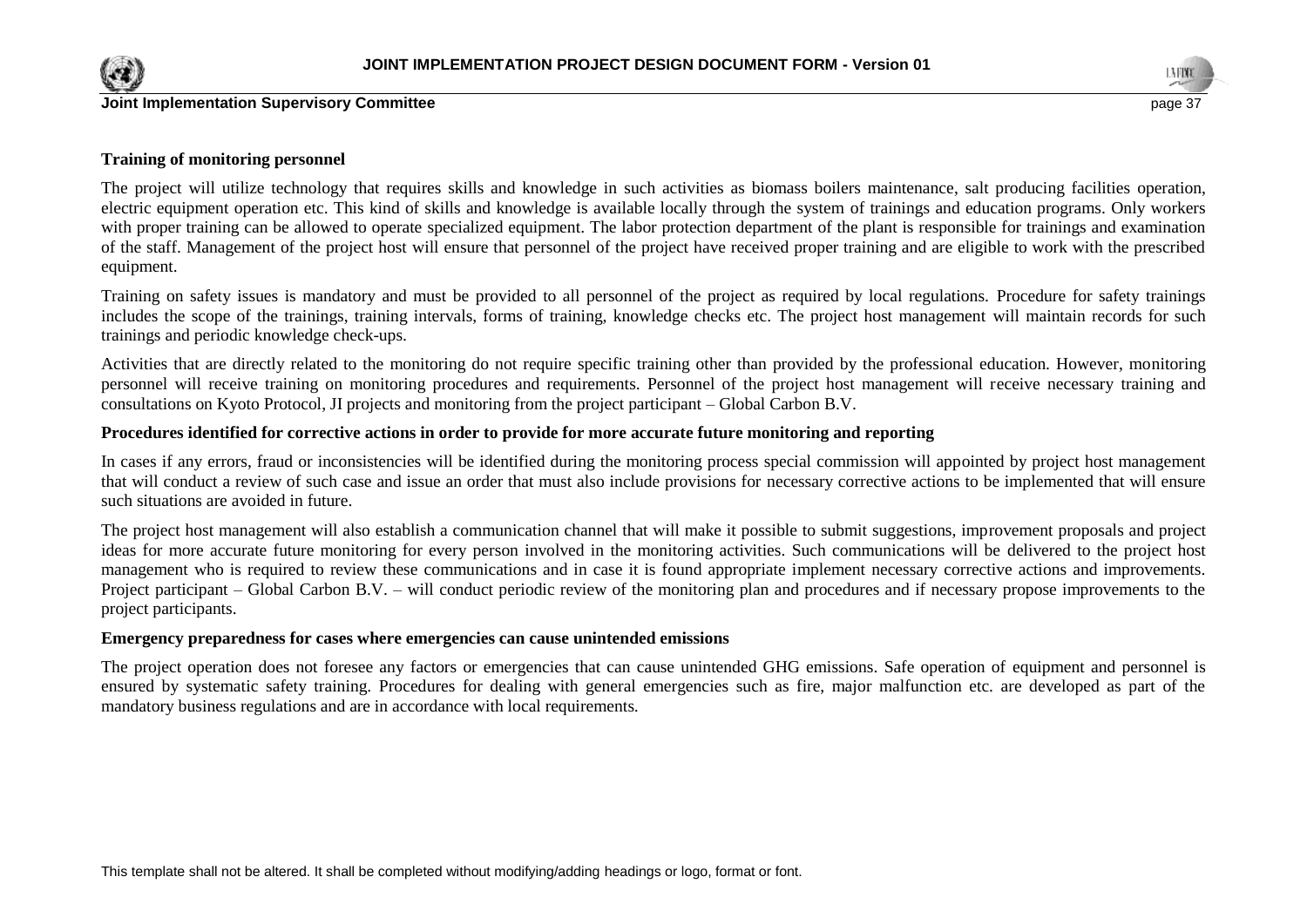



## **D.1.1. Option 1 – Monitoring of the emissions in the project scenario and the baseline scenario:**

|                 | D.1.1.1. Data to be collected in order to monitor emissions from the project, and how these data will be archived:                                 |                                                                                                                                                 |                        |                 |                                                                 |               |                         |                           |  |
|-----------------|----------------------------------------------------------------------------------------------------------------------------------------------------|-------------------------------------------------------------------------------------------------------------------------------------------------|------------------------|-----------------|-----------------------------------------------------------------|---------------|-------------------------|---------------------------|--|
| ID number       | Data variable                                                                                                                                      | Source of data                                                                                                                                  | Data unit              | Measured (m),   | Recording                                                       | Proportion of | How will the            | Comment                   |  |
| (Please use     |                                                                                                                                                    |                                                                                                                                                 |                        | calculated (c), | frequency                                                       | data to be    | data be                 |                           |  |
| numbers to ease |                                                                                                                                                    |                                                                                                                                                 |                        | estimated (e)   |                                                                 | monitored     | archived?               |                           |  |
| cross-          |                                                                                                                                                    |                                                                                                                                                 |                        |                 |                                                                 |               | (electronic/            |                           |  |
| referencing to  |                                                                                                                                                    |                                                                                                                                                 |                        |                 |                                                                 |               | paper)                  |                           |  |
| D.2.)           |                                                                                                                                                    |                                                                                                                                                 |                        |                 |                                                                 |               |                         |                           |  |
| PI              | $FC_{\mathit{Full\_oil},\mathit{PJ},\mathit{y}}$ -<br>Consumption of fuel<br>oil for production of<br>salt in the project<br>scenario in year y    | Company records                                                                                                                                 |                        | m               | Annually                                                        | 100%          | Electronic and<br>paper |                           |  |
| P <sub>2</sub>  | $FC_{NG, PJ, y}$<br>Consumption of<br>natural gas for<br>production of salt in<br>year y                                                           | Company records                                                                                                                                 | $1000 \text{ m}^3$     | m               | Annually                                                        | 100%          | Electronic and<br>paper |                           |  |
| P <sub>3</sub>  | $EF_{CO2, ELEC, y}$<br>Specific<br>emission<br>factor of<br>carbon<br>dioxide<br>for<br>electricity consumed<br>from the grid in year              | Calculations<br>performed by<br><b>Ukrainian DFP</b>                                                                                            | tCO <sub>2</sub> e/MWh | $\mathbf{c}$    | Annually. Upon<br>issue of the<br><b>Ukrainian DFP</b><br>order | 100%          | Electronic and<br>paper | See Annex 4 for<br>detail |  |
| P <sub>4</sub>  | $EC_{Biomass, PJ, y}$<br>$\overline{\phantom{0}}$<br>Electricity<br>consumption<br>for<br>biomass handling in<br>the project scenario<br>in year y | Calculations based<br>the electrical<br>on<br>capacity<br>and<br>of<br>runtime<br>the<br>applied equipment,<br>and other relevant<br>parameters | <b>MWh</b>             | $\mathbf{C}$    | Annually                                                        | 100%          | Electronic and<br>paper |                           |  |
| P <sub>5</sub>  | $NCV_{Fuel\_oil,y}$ - Net National Inventory                                                                                                       |                                                                                                                                                 | GJ/t                   | e               | Annually                                                        | 100%          | Electronic and          |                           |  |

This template shall not be altered. It shall be completed without modifying/adding headings or logo, format or font.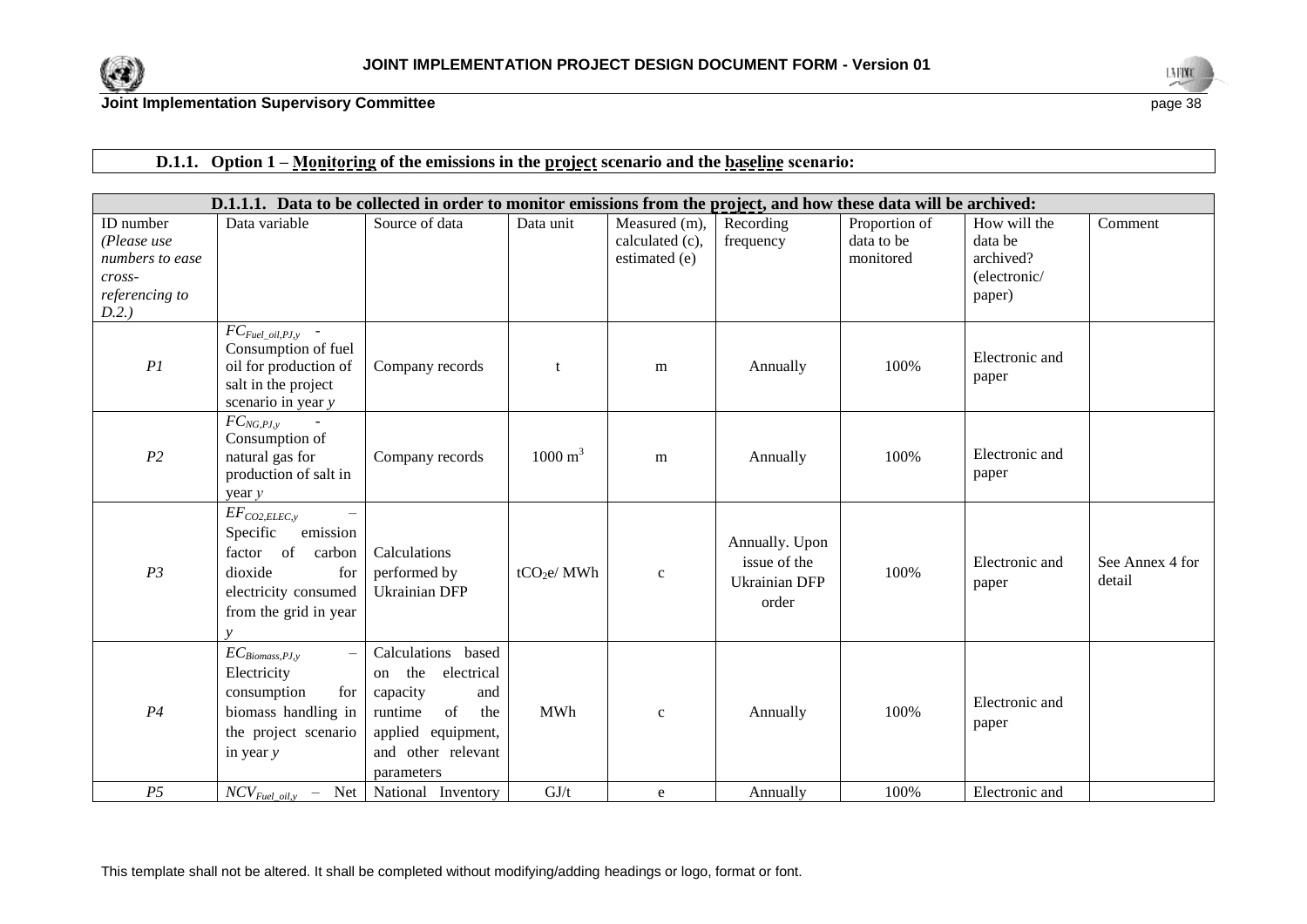



|                | calorific value of<br>fuel oil in year $y$                                                          | Reports of Ukraine                       |                       |   |          |      | paper                   |  |
|----------------|-----------------------------------------------------------------------------------------------------|------------------------------------------|-----------------------|---|----------|------|-------------------------|--|
| P <sub>6</sub> | $NCV_{NG, y}$<br>Net<br>$\overline{\phantom{m}}$<br>calorific value of<br>natural gas in year $y$   | National Inventory<br>Reports of Ukraine | $GI/1000 \text{ m}^3$ | e | Annually | 100% | Electronic and<br>paper |  |
| P7             | $OXID_{Fuel\_oil,y}$<br>$\qquad \qquad -$<br>oxidation<br>Carbon<br>factor of fuel oil in<br>year y | National Inventory<br>Reports of Ukraine | ratio                 | e | Annually | 100% | Electronic and<br>paper |  |
| P8             | $OXID_{NG,y}$ – Carbon<br>oxidation factor of<br>natural gas in year y                              | National Inventory<br>Reports of Ukraine | ratio                 | e | Annually | 100% | Electronic and<br>paper |  |
| P <sub>9</sub> | $k_{\text{Eucl\_oil},y}^C$<br>$\equiv$<br>Carbon content of<br>fuel oil in year y                   | National Inventory<br>Reports of Ukraine | tC/TJ                 | e | Annually | 100% | Electronic and<br>paper |  |
| P10            | $k_{NG,y}^C$<br>Carbon<br>$-$<br>content of natural<br>gas in year y                                | National Inventory<br>Reports of Ukraine | tC/TJ                 | e | Annually | 100% | Electronic and<br>paper |  |

The table above includes data and parameters that are monitored throughout the crediting period.

**D.1.1.2. Description of formulae used to estimate project emissions (for each gas, source etc.; emissions in units of CO<sup>2</sup> equivalent):**

Emissions from the project activity are calculated as follows:

$$
PE_{y} = PE_{\text{Fuel},y} + PE_{\text{ELECT},y}
$$

Where:

 $PE<sub>y</sub>$  – Project scenario emissions in year *y*, [tCO<sub>2</sub>e];

 $PE<sub>Fuely</sub>$  – Project emissions due to fossil fuel consumption in year *y*, [tCO<sub>2</sub>e];

 $PE<sub>ELEC,y</sub>$  – Project emissions due to electricity consumption for biomass handling in year *y*, [tCO<sub>2</sub>e].

This template shall not be altered. It shall be completed without modifying/adding headings or logo, format or font.

(Equation P-1)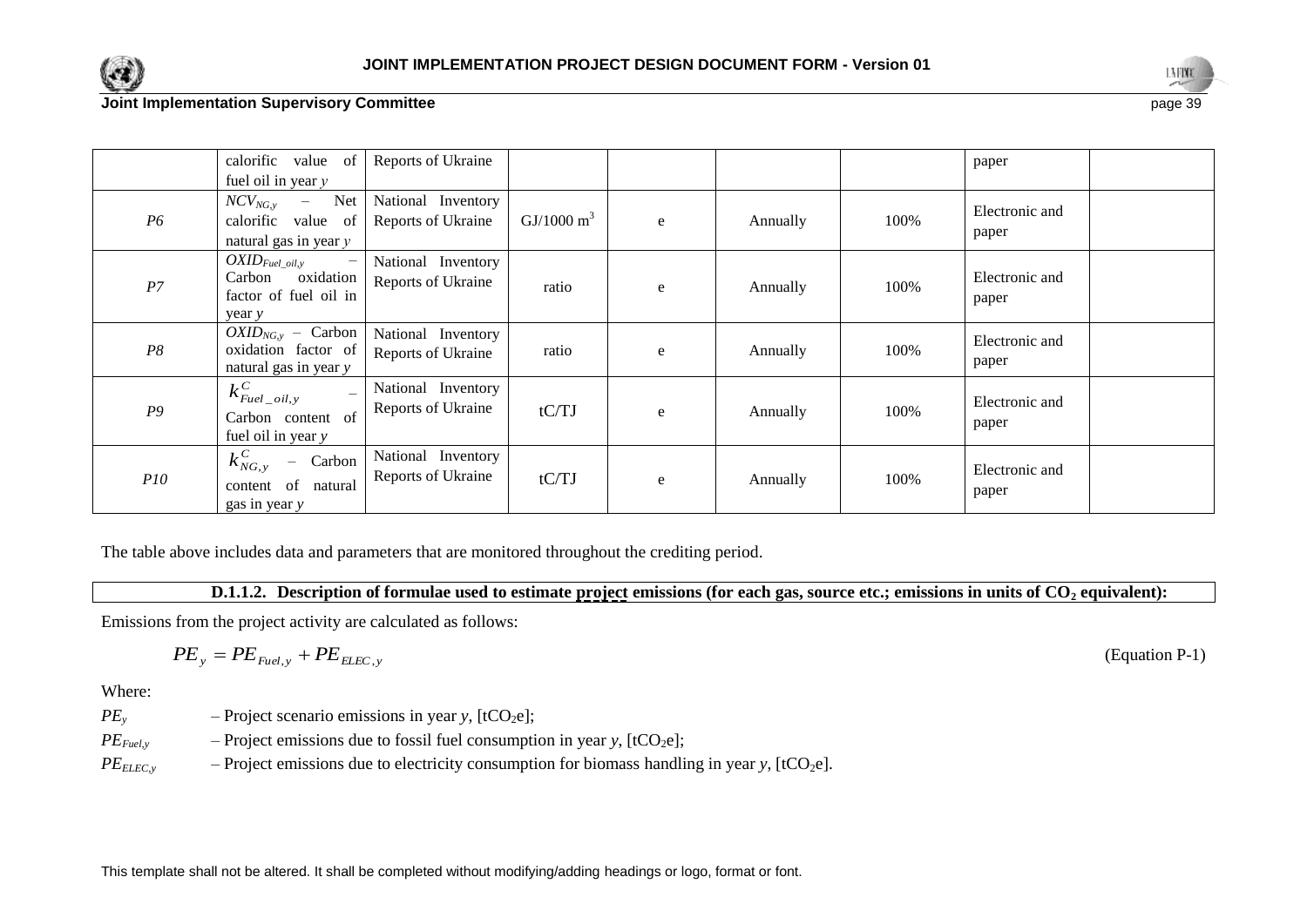

**Joint Implementation Supervisory Committee** page 40 page 40 page 40 page 40 page 40 page 40 page 40 page 40 page

$$
PE_{\text{Fuel,y}} = FC_{\text{Fuel\_oil,BI,y}} \cdot NCV_{\text{Fuel\_oil,y}} \cdot EF_{\text{CO2},\text{Fuel\_oil,y}} + FC_{\text{NG},\text{PI,y}} \cdot NCV_{\text{NG},\text{y}} \cdot EF_{\text{CO2},\text{NG,y}}
$$

$$
\frac{11100}{\text{page }40}
$$

(Equation P-2)

#### Where:

| $PE_{\mathit{Fuel,y}} = FC_{\mathit{Fuel\_oil}, \mathit{B\!y}} \cdot NCV_{\mathit{Fuel\_oil,y}} \cdot EF_{\mathit{CO2}, \mathit{Fuel\_oil,y}} + FC_{\mathit{NG}, \mathit{PJ,y}} \cdot NCV_{\mathit{NG,y}} \cdot EF_{\mathit{CO2}, \mathit{NG,y}}$ |  |
|---------------------------------------------------------------------------------------------------------------------------------------------------------------------------------------------------------------------------------------------------|--|
| Where:                                                                                                                                                                                                                                            |  |
| - Project emissions due to fossil fuel consumption in year y, $[tCO2e]$ ;<br>$PE_{Fuel, v}$                                                                                                                                                       |  |
| $-$ Consumption of fuel oil for production of salt in the project scenario in year y, [t];<br>$FC_{\text{Full\_oil},\text{PJ},\text{y}}$                                                                                                          |  |
| - Net calorific value of fuel oil in year y, [GJ/t];<br>$NCV_{Fuel}$ oil, $v$                                                                                                                                                                     |  |
| - Carbon dioxide emission factor for fuel oil combustion in year y, $[tCO2e/GJ]$ ;<br>$EF_{CO2, fuel}$ oil, y                                                                                                                                     |  |
| - Consumption of natural gas for production of salt in year y, $[1000 \text{ m}^3]$ ;<br>$FC_{NG, PJ, y}$                                                                                                                                         |  |
| - Net calorific value of natural gas in year y, [GJ/1000 m <sup>3</sup> ];<br>$NCV_{NG, v}$                                                                                                                                                       |  |
| - Carbon dioxide emission factor for natural gas combustion in year y, [tCO <sub>2</sub> e/GJ].<br>$EF_{CO2,NG, y}$                                                                                                                               |  |
| Carbon dioxide emission factor for fuel oil combustion is calculated as follows:                                                                                                                                                                  |  |
| $EF_{CO2, fuel\_oil, y} = \frac{OXID_{Fuel\_oil, y} \cdot k_{Fuel\_oil, y}^C \cdot 44}{1000}$                                                                                                                                                     |  |
| Where:                                                                                                                                                                                                                                            |  |
| - Carbon dioxide emission factor for fuel oil combustion in year y, [tCO <sub>2</sub> e/GJ];<br>$EF_{CO2, fuel\_oil, y}$                                                                                                                          |  |
| - Carbon oxidation factor of fuel oil in year y, [ratio];<br>$OXID_{Fuel\_oil, y}$                                                                                                                                                                |  |
| $k_{\text{Eucl\_oil},y}^{C}$<br>- Carbon content of fuel oil in year y, [tC/TJ];                                                                                                                                                                  |  |
| 44/12<br>- Ratio between molecular mass of $CO_2$ and C. Reflect oxidation of C to $CO_2$ ;                                                                                                                                                       |  |
| - Conversion factor from GJ into TJ.<br>1/1000                                                                                                                                                                                                    |  |
| Carbon dioxide emission factor for natural gas combustion is calculated as follows:                                                                                                                                                               |  |
| $EF_{CO2,NG,y} = \frac{OXID_{NG,y} \cdot k_{NG,y}^C \cdot 44}{1000}$<br>(Equation P-4)                                                                                                                                                            |  |
| Where:                                                                                                                                                                                                                                            |  |
|                                                                                                                                                                                                                                                   |  |
|                                                                                                                                                                                                                                                   |  |
|                                                                                                                                                                                                                                                   |  |
| This template shall not be altered. It shall be completed without modifying/adding headings or logo, format or font.                                                                                                                              |  |

$$
EF_{CO2,Fuel\_oil,y} = \frac{OXID_{Fuel\_oil,y} \cdot k_{Fuel\_oil,y}^C \cdot 44}{1000} \tag{Equation P-3}
$$

$$
EF_{CO2,NG,y} = \frac{OXID_{NG,y} \cdot k_{NG,y}^C \cdot 44}{1000}
$$
  
(Equation P-4)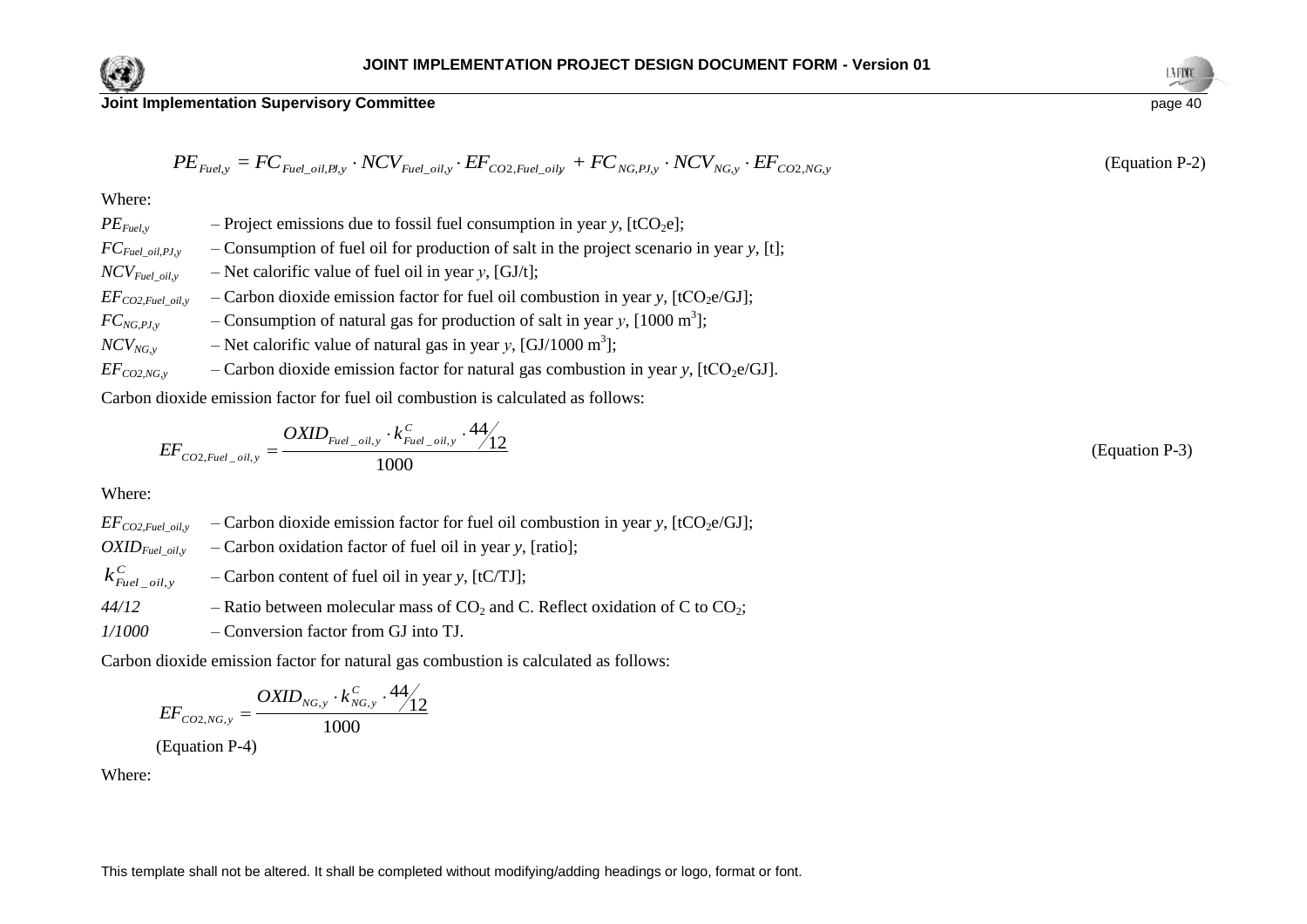



(Equation P-5)

**Joint Implementation Supervisory Committee** page 41

| $EF_{CO2,NG, v}$ | - Carbon dioxide emission factor for natural gas combustion in year y, [tCO <sub>2</sub> e/GJ]; |
|------------------|-------------------------------------------------------------------------------------------------|
| $OXID_{NG, v}$   | - Carbon oxidation factor of natural gas in year y, [ratio];                                    |
| $k_{NG, y}^C$    | $-$ Carbon content of natural gas in year y, [tC/TJ];                                           |

- $44/12$  Ratio between molecular mass of  $CO_2$  and C. Reflect oxidation of C to  $CO_2$ ;
- *1/1000* Conversion factor from GJ into TJ.

$$
PE_{ELEC,y} = EC_{Biomass, Pdy} \cdot EF_{CO2, ELEC,y}
$$

Where:

| $PE_{ELLC,v}$         | - Project emissions due to electricity consumption for biomass handling in year y, $[tCO2e]$ .                           |
|-----------------------|--------------------------------------------------------------------------------------------------------------------------|
| $EC_{Biomass, PJ, v}$ | $-$ Electricity consumption for biomass handling in the project scenario in year y, [MWh];                               |
| $EF_{CO2, ELEC, y}$   | - Specific emission factor of carbon dioxide for electricity consumed from the grid in year y, [tCO <sub>2</sub> e/MWh]. |

| D.1.1.3. Relevant data necessary for determining the baseline of anthropogenic emissions of greenhouse gases by sources within the |                                                                                             |                                                |           |                                                   |                        |                                          |                                                                |         |  |  |
|------------------------------------------------------------------------------------------------------------------------------------|---------------------------------------------------------------------------------------------|------------------------------------------------|-----------|---------------------------------------------------|------------------------|------------------------------------------|----------------------------------------------------------------|---------|--|--|
| project boundary, and how such data will be collected and archived:                                                                |                                                                                             |                                                |           |                                                   |                        |                                          |                                                                |         |  |  |
| ID number<br>(Please use<br>numbers to ease<br>cross-<br>referencing to<br>D.2.)                                                   | Data variable                                                                               | Source of data                                 | Data unit | Measured (m),<br>calculated (c),<br>estimated (e) | Recording<br>frequency | Proportion of<br>data to be<br>monitored | How will the<br>data be<br>archived?<br>(electronic/<br>paper) | Comment |  |  |
| B1                                                                                                                                 | $P_{Salt, PJ, y}$ -<br>Quantity of salt<br>produced in the<br>project scenario<br>in year y | Company<br>records                             |           | m                                                 | Annually               | 100%                                     | Electronic and<br>paper                                        |         |  |  |
| B2                                                                                                                                 | $OXID_{Fuel\_oil, y}$ –<br>Carbon<br>oxidation factor<br>of fuel oil in<br>year y           | National<br>Inventory<br>Reports of<br>Ukraine | ratio     | e                                                 | Annually               | 100%                                     | Electronic and<br>paper                                        |         |  |  |

This template shall not be altered. It shall be completed without modifying/adding headings or logo, format or font.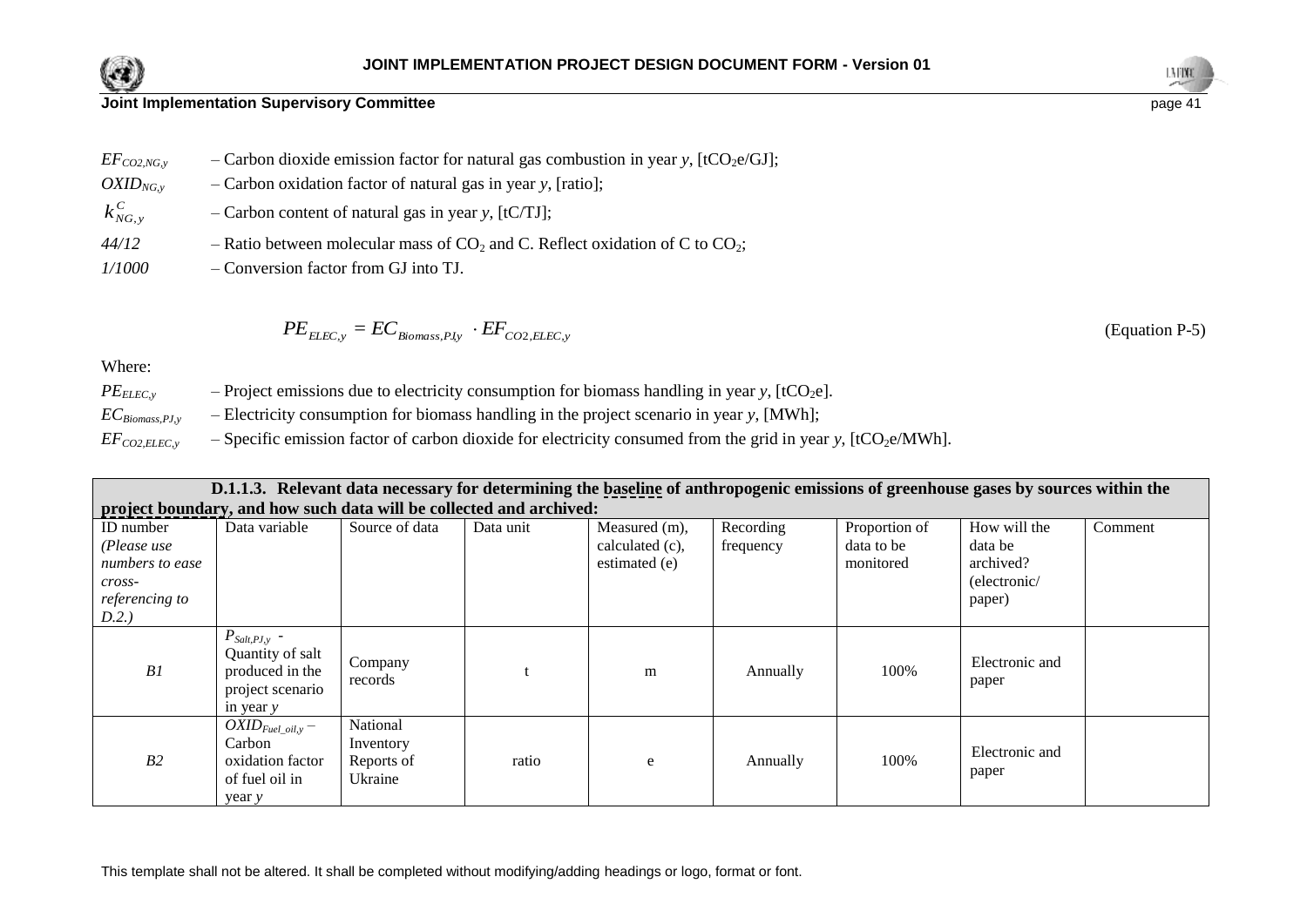



| B3 | $\kappa_{\text{Eucl\_oil},y}$<br>Carbon content<br>of fuel oil in | National<br>Inventory<br>Reports of<br>Ukraine | $\alpha$ mt<br>W 1. | Annually | 100% | Electronic and<br>paper |  |
|----|-------------------------------------------------------------------|------------------------------------------------|---------------------|----------|------|-------------------------|--|
|    | year y                                                            |                                                |                     |          |      |                         |  |

The table above includes data and parameters that are monitored throughout the crediting period.

#### **D.1.1.4. Description of formulae used to estimate baseline emissions (for each gas, source etc.; emissions in units of CO<sup>2</sup> equivalent):**

Emissions in the baseline scenario are calculated as follows:

$$
BE_{y} = SHC_{\text{Sat},BL} \cdot P_{\text{Sat},\text{PL},y} \cdot EF_{\text{CO2,}\text{Fuel\_oily}} \tag{Equation B-1}
$$

Where:

*BE<sub>y</sub>* – Baseline emissions in year *y*,  $[tCO_2e]$ ;

 $P_{Salt,PLy}$  – Quantity of salt produced in the project scenario in year *y*, [t];

*SHCSalt,BL* – Specific consumption of thermal energy for salt production in the baseline scenario, [GJ/t];

 $EF_{CO2,Fuel\_oil,y}$  – Carbon dioxide emission factor for fuel oil combustion in year *y*, [tCO<sub>2</sub>e/GJ].

Carbon dioxide emission factor for fuel oil combustion is calculated as follows:

$$
EF_{CO2,Fuel\_oil,y} = \frac{OXID_{Fuel\_oil,y} \cdot k_{Fuel\_oil,y}^C \cdot 44}{1000} \tag{Equation B-2}
$$

Where:

 $EF_{CO2,Fuel\_oil,y}$  – Carbon dioxide emission factor for fuel oil combustion in year *y*, [tCO<sub>2</sub>e/GJ];

 $OXID_{Eucl\_oil,y}$  – Carbon oxidation factor of fuel oil in year *y*, [ratio];

*C*  $k_{\textit{Fuel\_oil},y}^{\textit{C}}$ – Carbon content of fuel oil in year *y*, [tC/TJ];

44/12 – Ratio between molecular mass of 
$$
CO_2
$$
 and C. Reflect oxidation of C to  $CO_2$ ;

*1/1000* – Conversion factor from GJ into TJ.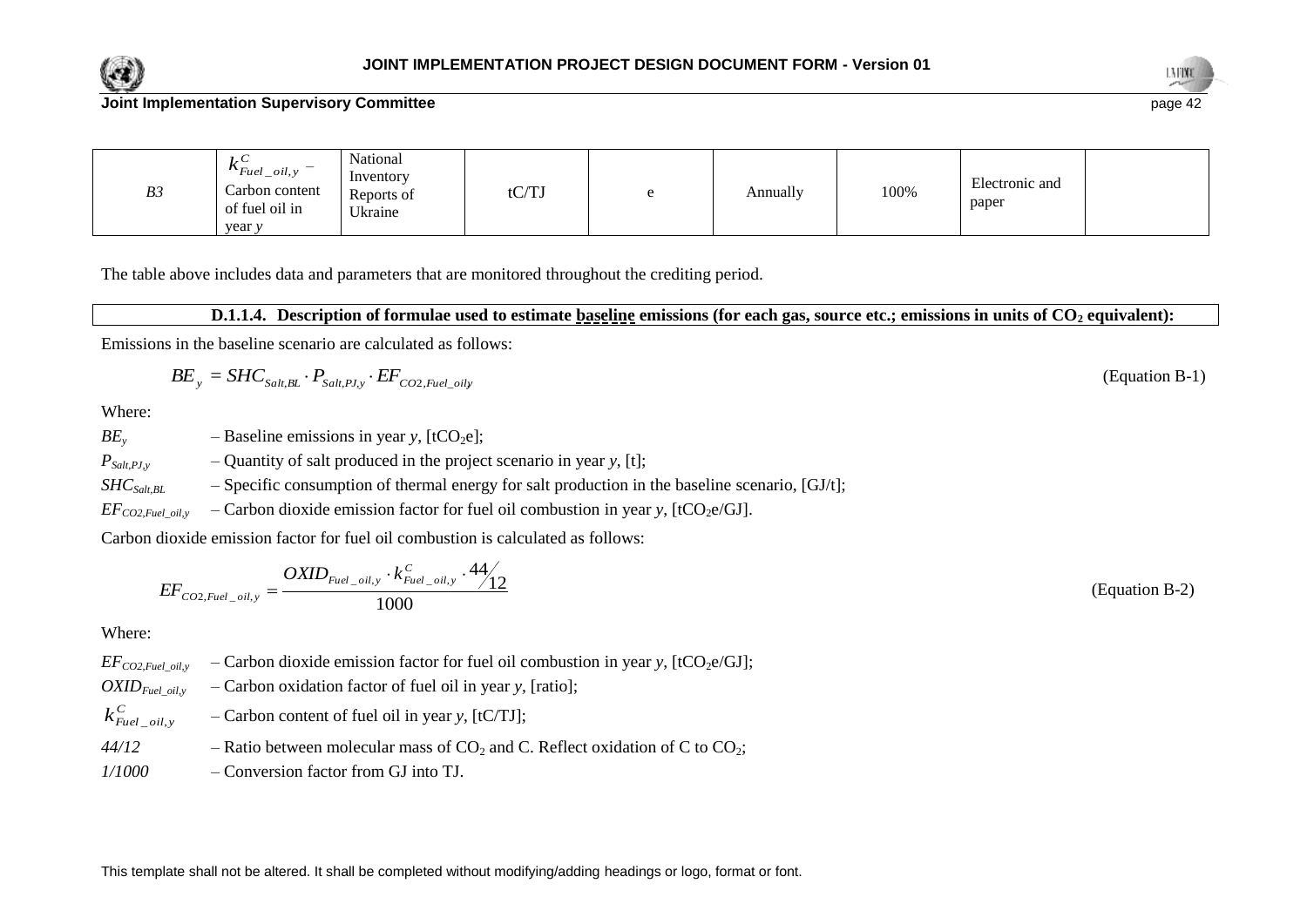



## **D. 1.2. Option 2 – Direct monitoring of emission reductions from the project (values should be consistent with those in section E.):**

#### This section is left blank on purpose

| Data to be collected in order to monitor emission reductions from the project, and how these data will be archived:<br>D.1.2.1. |               |                |           |                                                   |                        |                                          |                                                                |         |  |
|---------------------------------------------------------------------------------------------------------------------------------|---------------|----------------|-----------|---------------------------------------------------|------------------------|------------------------------------------|----------------------------------------------------------------|---------|--|
| ID number<br>(Please use<br>numbers to ease<br>$cross-$<br><i>referencing to</i><br>D.2.)                                       | Data variable | Source of data | Data unit | Measured (m),<br>calculated (c),<br>estimated (e) | Recording<br>frequency | Proportion of<br>data to be<br>monitored | How will the<br>data be<br>archived?<br>(electronic/<br>paper) | Comment |  |
|                                                                                                                                 |               |                |           |                                                   |                        |                                          |                                                                |         |  |
|                                                                                                                                 |               |                |           |                                                   |                        |                                          |                                                                |         |  |

This section is left blank on purpose

**D.1.2.2. Description of formulae used to calculate emission reductions from the project (for each gas, source etc.; emissions/emission reductions in units of CO<sup>2</sup> equivalent):**

This section is left blank on purpose

## **D.1.3. Treatment of leakage in the monitoring plan:**

Please see Section B.3. for description of leakages in detail.

| D.1.3.1. If applicable, please describe the data and information that will be collected in order to monitor leakage effects of the project: |               |                |           |                    |           |               |              |         |  |
|---------------------------------------------------------------------------------------------------------------------------------------------|---------------|----------------|-----------|--------------------|-----------|---------------|--------------|---------|--|
| ID number                                                                                                                                   | Data variable | Source of data | Data unit | Measured (m),      | Recording | Proportion of | How will the | Comment |  |
| (Please use                                                                                                                                 |               |                |           | calculated $(c)$ , | frequency | data to be    | data be      |         |  |
| numbers to ease                                                                                                                             |               |                |           | estimated (e)      |           | monitored     | archived?    |         |  |
| $cross-$                                                                                                                                    |               |                |           |                    |           |               | (electronic/ |         |  |
| <i>referencing to</i>                                                                                                                       |               |                |           |                    |           |               | paper)       |         |  |
| D.2.                                                                                                                                        |               |                |           |                    |           |               |              |         |  |
|                                                                                                                                             |               |                |           |                    |           |               |              |         |  |
|                                                                                                                                             |               |                |           |                    |           |               |              |         |  |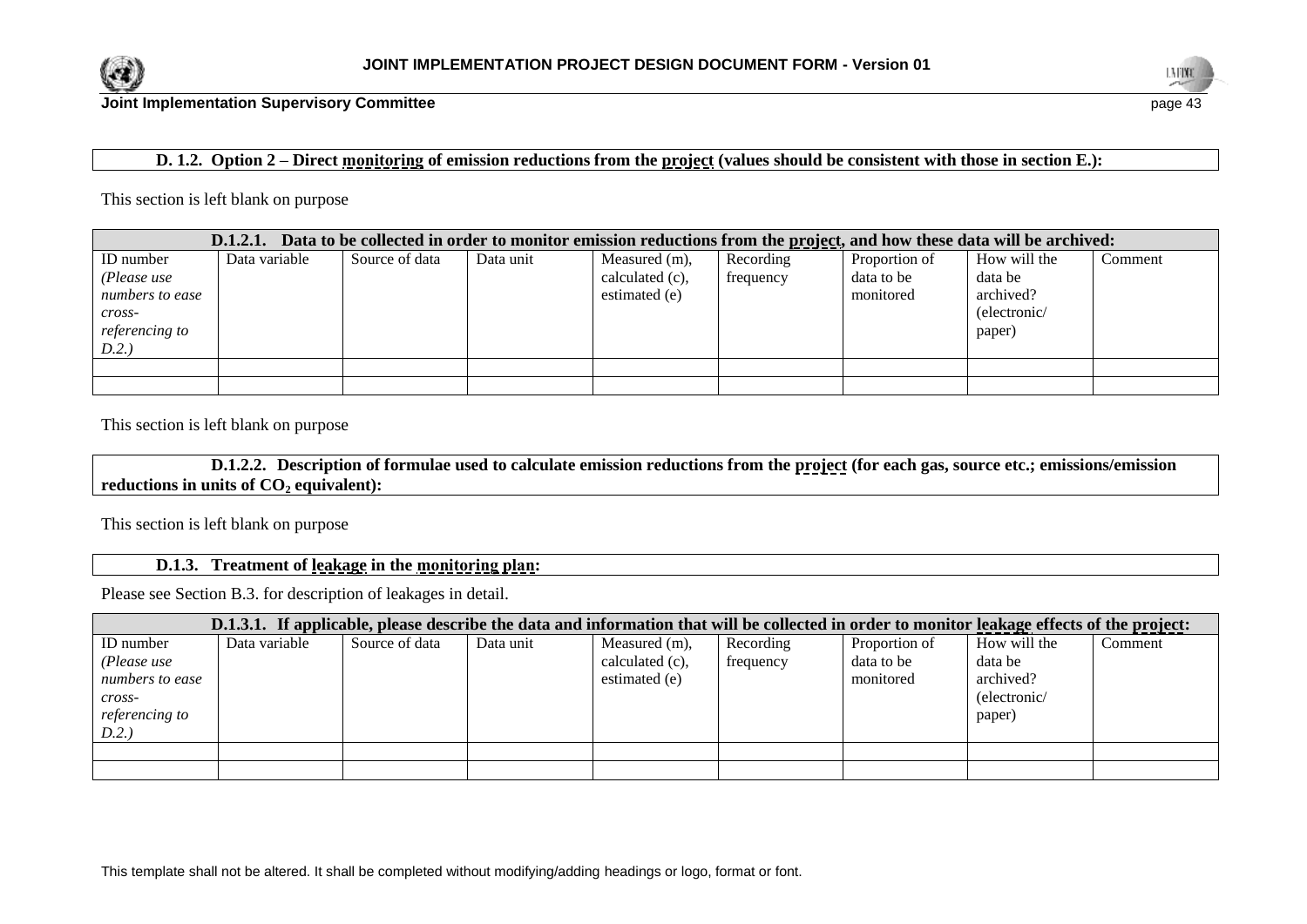



This section is left blank on purpose

**D.1.3.2. Description of formulae used to estimate leakage (for each gas, source etc.; emissions in units of CO<sup>2</sup> equivalent):**

No significant leakages will occur during the project lifetime,  $LE_y = 0$ . Please see Section B.3. for description of leakages in detail.

**D.1.4. Description of formulae used to estimate emission reductions for the project (for each gas, source etc.; emissions/emission reductions in units of CO<sup>2</sup> equivalent):**

According to the JI specific approach annual emission reductions are calculated as follows:

$$
ER_{y} = BE_{y} - PE_{y} - LE_{y}
$$

Where:

- *ER*<sub>y</sub> Carbon dioxide emission reductions in JI Project in year *y*,  $[tCO<sub>2</sub>e]$ ;
- $BE<sub>v</sub>$  Baseline emissions in year *y*, [tCO<sub>2</sub>e];
- $PE<sub>y</sub>$  Project scenario emissions in year *y*, [tCO<sub>2</sub>e];
- $LE<sub>y</sub>$  Leakages in year *y*, [tCO<sub>2</sub>e].

**D.1.5. Where applicable, in accordance with procedures as required by the host Party, information on the collection and archiving of information on the environmental impacts of the project:**

The information on the environmental impacts of the project will be gathered by the ecologist of the plant and will be provided to the AIE if necessary.

| D.2.<br>Quality control (QC) and quality assurance (QA) procedures undertaken for data monitored: |                           |                                                                                            |  |  |  |  |  |
|---------------------------------------------------------------------------------------------------|---------------------------|--------------------------------------------------------------------------------------------|--|--|--|--|--|
| Data                                                                                              | Uncertainty level of data | Explain QA/QC procedures planned for these data, or why such procedures are not necessary. |  |  |  |  |  |
| (Indicate table and                                                                               | (high/medium/low)         |                                                                                            |  |  |  |  |  |
| <i>ID</i> number)                                                                                 |                           |                                                                                            |  |  |  |  |  |

(Equation ER-1)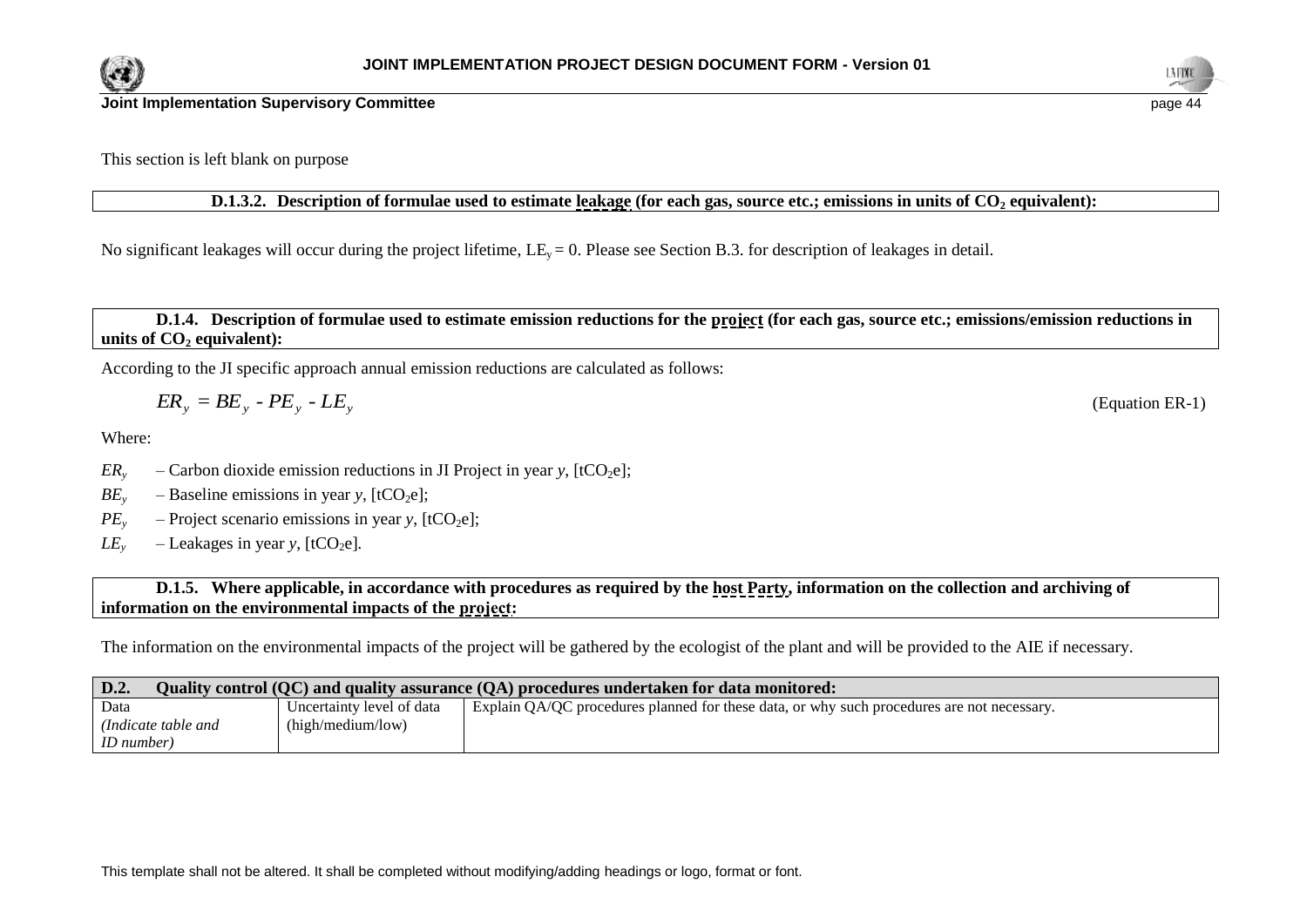



| $D.1.1.1. - IDP1$                | Low    | The fuel oil consumption is measured by float level gauge and measuring staff. The measured values are logged in the   |
|----------------------------------|--------|------------------------------------------------------------------------------------------------------------------------|
|                                  |        | daily reports. The operability of the measurement equipment is regularly checked. The responsible personnel is duly    |
|                                  |        | trained to perform monitoring of this parameter.                                                                       |
|                                  |        | The procedures to be followed if expected monitoring data are unavailable are described below this table.              |
| $D.1.1.1. - IDP2$                | Low    | The natural gas consumption is measured by the "Kurs-01" ultrasonic gas flow meter. The measured values are            |
|                                  |        | logged in the daily reports.                                                                                           |
|                                  |        | The procedures to be followed if expected monitoring data are unavailable are described below this table.              |
| $D.1.1.1 - IDP3$                 | Low    | Emission factors have been calculated for Ukraine using the country-specific data. From 2011 the value is to be issued |
|                                  |        | by the DFP of Ukraine on an annual basis.                                                                              |
|                                  |        | If no new factor is issued by DFP, the value for the previous year will applied for calculations                       |
| $D.1.1.1 - IDP4$                 | Medium | The value is estimated based on the electrical capacity and runtime of the applied equipment, and other relevant       |
|                                  |        | parameters.                                                                                                            |
|                                  |        | If some of the relevant data is absent, conservative assumptions will be accepted to provide for the calculations.     |
| $D.1.1.1 - ID P5, P6$            | Low    | Net calorific values will be taken as per the National Inventory Reports of Ukraine.                                   |
|                                  |        | The National Inventory Reports are expected to be issued by the State Environmental Investment Agency of Ukraine       |
|                                  |        | (DFP of Ukraine) on an annual basis. If no new NIR is issued, the data will be taken from the most recent one.         |
| $D.1.1.1. - ID P7, P8,$          | Low    | Carbon content and oxidation values for natural gas and fuel oil will be taken from the National Inventory Reports of  |
| P <sub>9</sub> , P <sub>10</sub> |        | Ukraine. The National Inventory Reports are expected to be issued by the State Environmental Investment Agency of      |
| $D.1.1.3. - ID B2, B7$           |        | Ukraine (DFP of Ukraine) on an annual basis.                                                                           |
|                                  |        | If no new NIR is issued, the data will be taken from the most recent one.                                              |
| $D.1.1.3. - ID B1$               | Low    | These data are used in commercial activities of the plant. The metering is performed by electronic scales installed at |
|                                  |        | the dosing-packing line of the table salt.                                                                             |
|                                  |        | In case of any data failure, the relevant data will be derived through cross-checks using technical and commercial     |
|                                  |        | reports, and logs from the equipment load.                                                                             |

The measurement equipment undergoes regular calibration of verification procedures to ensure accurate indication; the operability of the measurement equipment is regularly checked. In case of any mistake or failure detected, immediate corrective actions will be performed; the monitored value will be crosschecked with other indications or extrapolated from the previous metering to decrease uncertainty and ensure accuracy. The responsible personnel are duly trained to perform monitoring and logging procedures.

#### **D.3. Please describe the operational and management structure that the project operator will apply in implementing the monitoring plan:**

The aim of the monitoring plan is to provide the project activity with clear, credible, and accurate set of monitoring, evaluation and verification procedures. The purpose of these procedures would be to direct and support continuous monitoring of project performance/key project indicators to determine project outcomes and greenhouse gas emission reductions.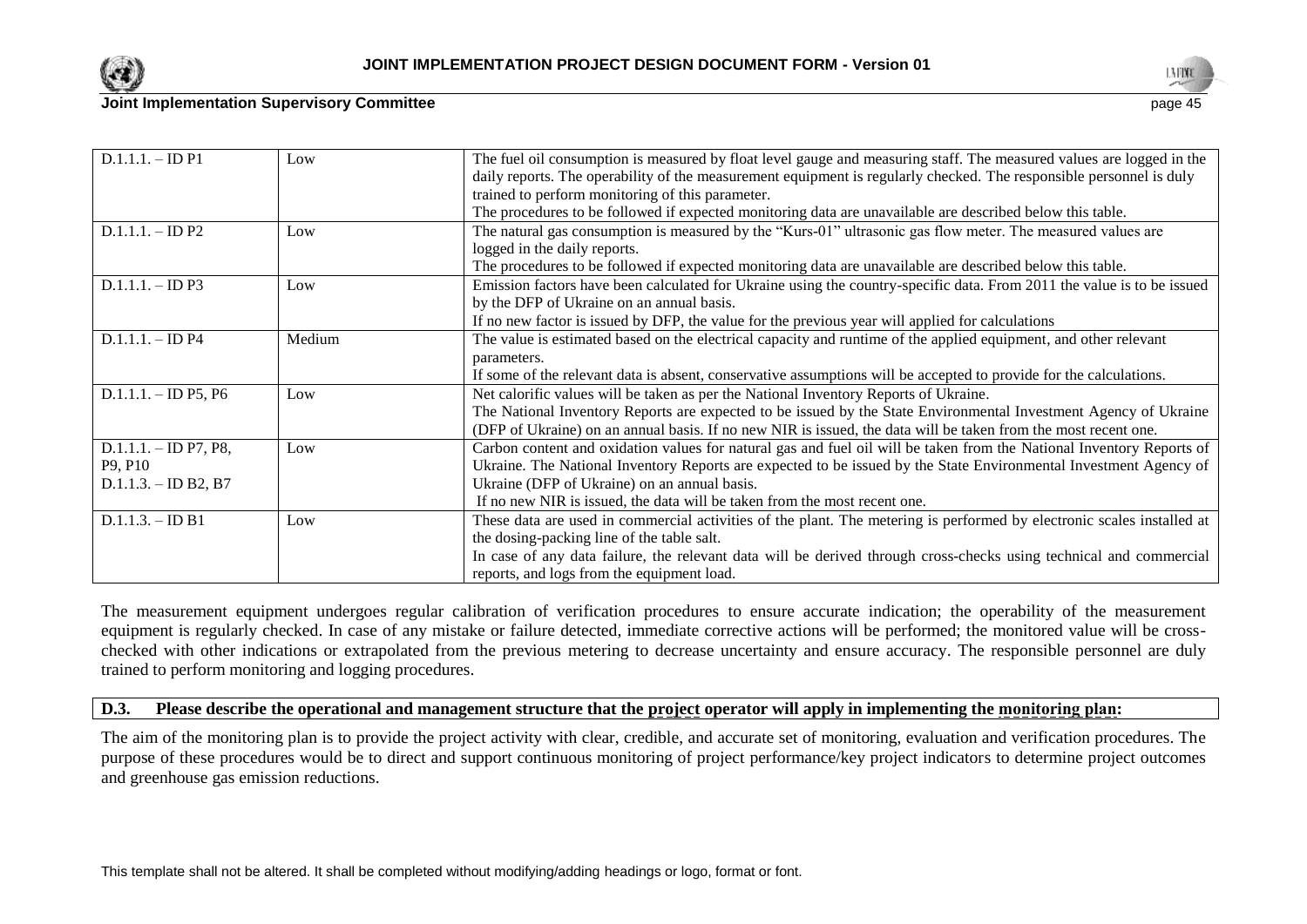



The clear structure of responsibilities has been implemented to ensure fulfilling of the monitoring plan. Chief engineer holds overall responsibility for monitoring, collection and storage of the data related to the Project. He controls all departments that are obliged to monitor, collect, process and transfer the relevant data. The department heads control subordinates who in their turn collect the data from meters, fill in the technical logs, maintain calibration procedures, provide technical information, transfer the data etc. Eventually, the chief engineer of the plant coordinates operation of all departments and transfer of the necessary data to Global Carbon, which is responsible for performing calculations of generated emission reductions and producing periodic monitoring reports.

The departments mainly involved in collecting and transferring the data for monitoring purposes are:

#### **Technical department**

The department will be responsible for supplying all the gathered data to the consultant of the Project which is Global Carbon B.V. It will collect, process, calculate and store all the monitoring data. The department will provide data and information on the implemented technologies and measures and monitoring the project activity.

#### **Energy department**

The energy department is responsible for control of fuel and electricity consumption at the plant. It collects data from the natural gas and fuel oil measurement equipment, and performs calculations on amount of electricity consumed for biomass handling. For the purposes of monitoring, the energy department will report fuel and electricity to the technical department of the plant. The department will be responsible for data on all meters engaged in monitoring process. The department will support calibration of the project meters by the regional representative of State Metrological System of Ukraine.

#### **Environmental and labor protection department**

Environmental and labor protection department is responsible for management of environmental aspects of plant's operation and relationships with local and central state regulation bodies. Environmental and labor protection department obtains allowances for the plant's operation and monitors level of environmental impact caused by the plant. Also the department is responsible for training of the personnel and performing regular qualification examinations.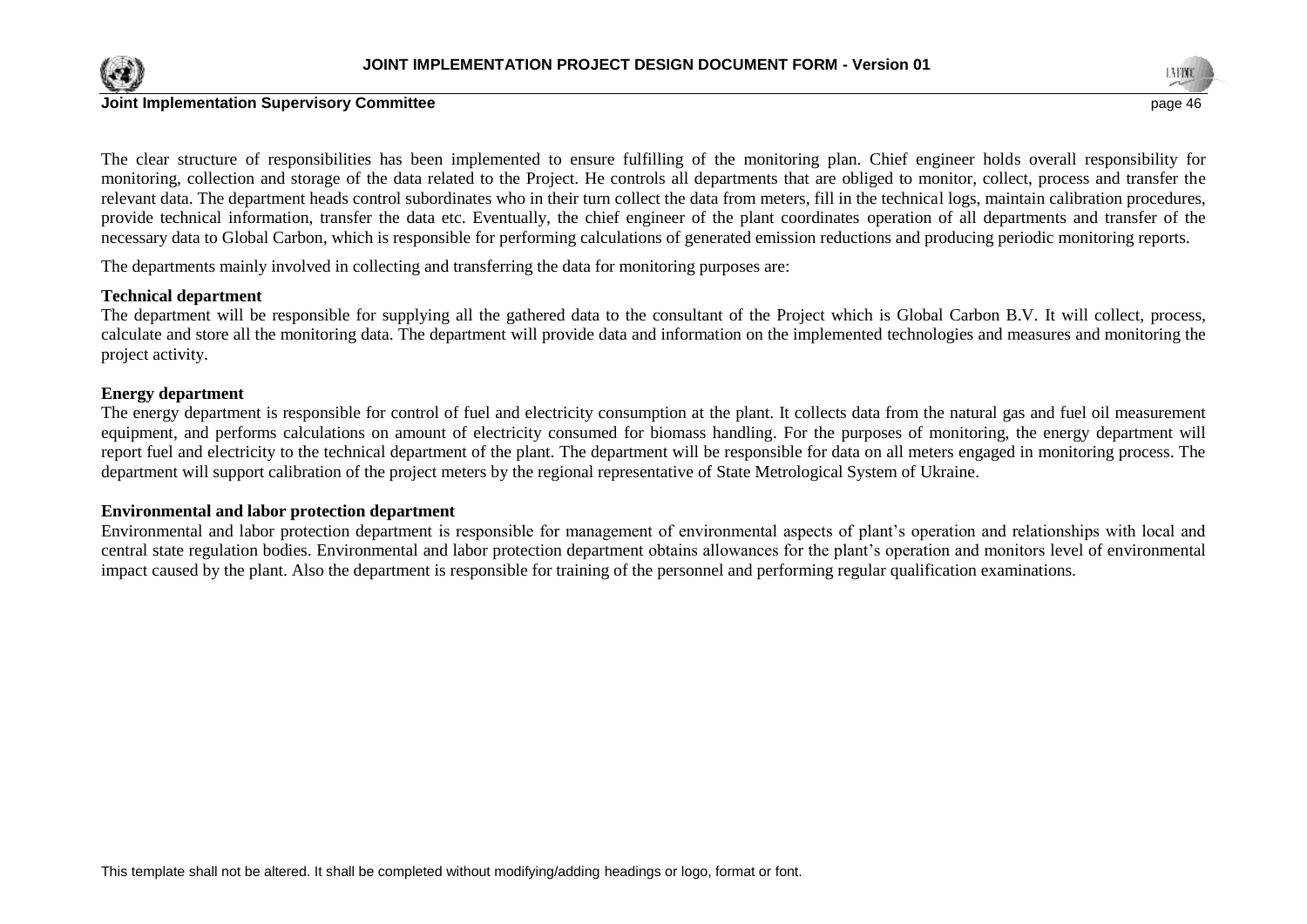





*Figure 6: Operational structure for collection of data used for monitoring of emission reductions*

On demand, other departments of the plant will also participate in collecting and providing the data relevant for the monitoring purposes.

## **D.4. Name of person(s)/entity(ies) establishing the monitoring plan:**

Person: Iurii Petruk, JI Consultant

Entity: Global Carbon B.V.

Email: [Petruk@global-carbon.com](mailto:Petruk@global-carbon.com)

Phone: +380 44 272 0897

Fax: +380 44 272 0887

Global Carbon B.V. is the project participant and contact details are available in Annex 1.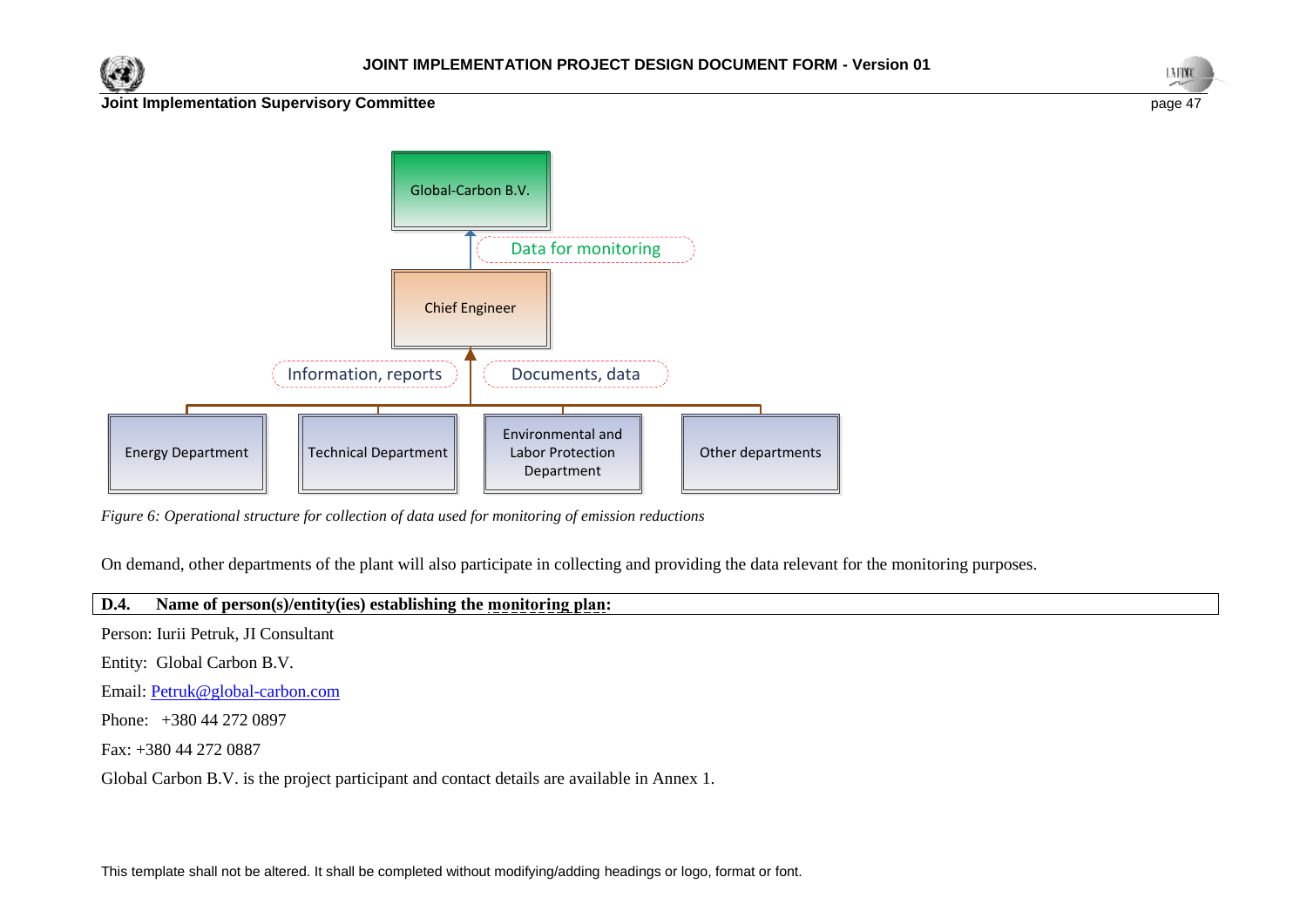

LMW

#### **SECTION E. Estimation of greenhouse gas emission reductions**

#### **E.1. Estimated project emissions:**

*Table 14 Estimated project emissions during the crediting period*

| <b>Parameter</b>                                                                           | Unit               | 2008     | 2009     | 2010   | 2011   | 2012   | <b>Total</b> |
|--------------------------------------------------------------------------------------------|--------------------|----------|----------|--------|--------|--------|--------------|
| Project emissions due to fossil<br>fuel consumption                                        | tCO <sub>2</sub> e | 66 959   | 53 3 3 6 | 30 254 | 18 273 | 17 359 | 186 181      |
| emissions<br>Project<br>due<br>to<br>electricity<br>for<br>consumption<br>biomass handling | tCO <sub>2</sub> e | $\Omega$ | $\theta$ | 613    | 1 22.7 | 1 227  | 3 0 6 7      |
| Total project emissions over the<br>crediting period                                       | tCO <sub>2</sub> e | 66 959   | 53 336   | 30 867 | 19 500 | 18586  | 189 248      |

*Table 15 Estimated project emissions after the crediting period*

| <b>Parameter</b>                                                         | Unit               | 2013-2019 | <b>Total</b> |
|--------------------------------------------------------------------------|--------------------|-----------|--------------|
| Project emissions due to fossil fuel consumption                         | tCO <sub>2</sub> e | 17359     | 121 513      |
| Project emissions due to electricity consumption<br>for biomass handling | tCO <sub>2</sub> e | 1227      | 8589         |
| <b>Total Project emissions after the crediting</b><br>period             | tCO <sub>2</sub> e | 18 5 8 6  | 130 102      |

#### **E.2. Estimated leakage:**

No significant leakages will occur during the project activities.

#### **E.3. The sum of E.1. and E.2.:**

Please see Tables 14 and 15.

#### **E.4. Estimated baseline emissions:**

*Table 16 Estimated baseline emissions during the crediting period*

| <b>Parameter</b>                                       | Unit               | 2008   | 2009   | 2010   | 2011   | 2012   | <b>Total</b> |
|--------------------------------------------------------|--------------------|--------|--------|--------|--------|--------|--------------|
| <b>Baseline emissions over</b><br>the crediting period | tCO <sub>2</sub> e | 76 042 | 82 479 | 86 435 | 78 400 | 78 400 | 401 756      |

*Table 17 Estimated baseline emissions after the crediting period*

| <b>Parameter</b>                              | Unit               | 2013-2019 | Total   |
|-----------------------------------------------|--------------------|-----------|---------|
| Baseline emissions after the crediting period | tCO <sub>2</sub> e | 78 400    | 548 800 |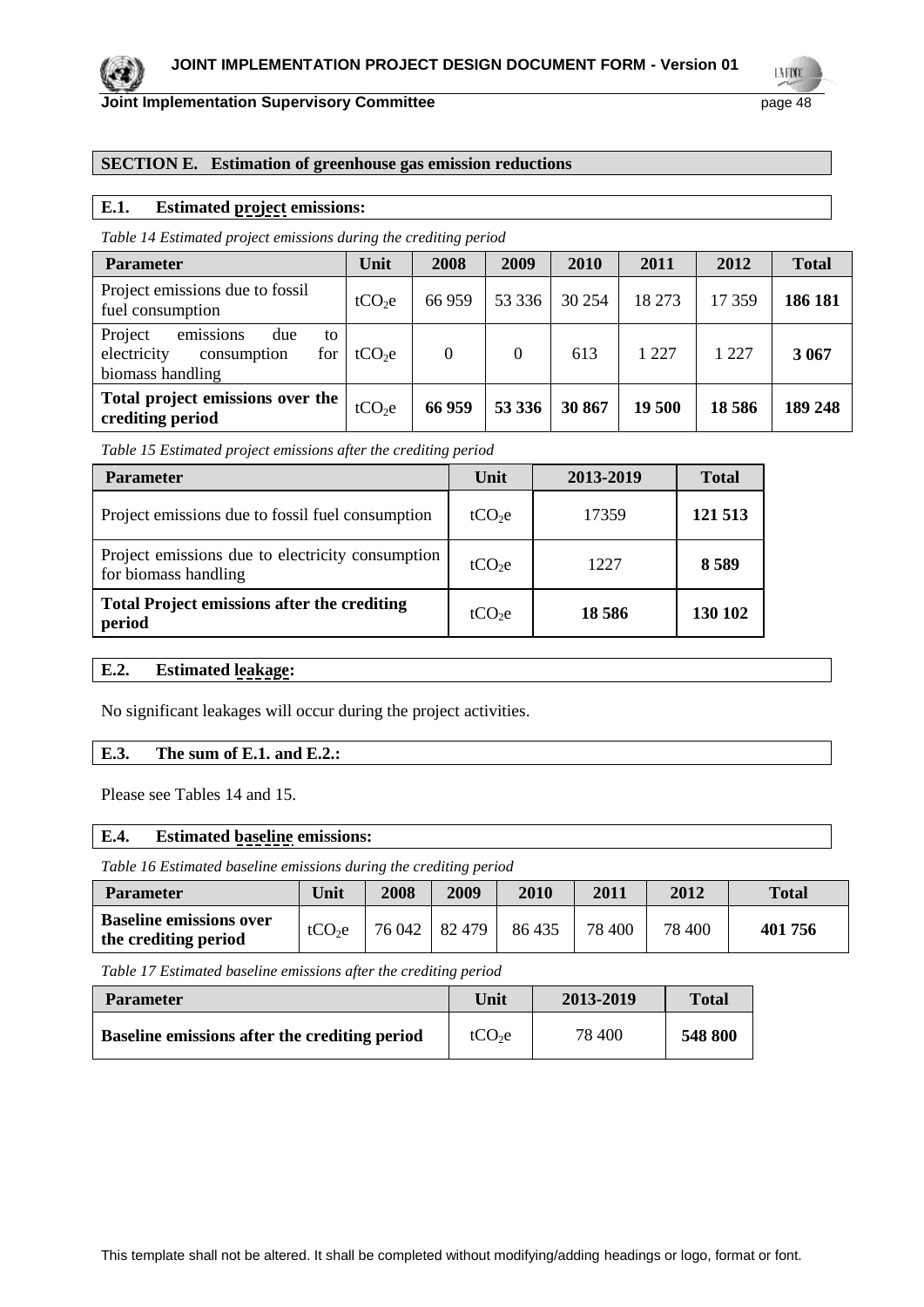

LMW

## **E.5. Difference between E.4. and E.3. representing the emission reductions of the project:**

*Table 18 Estimated emission reductions during the crediting period*

| <b>Parameter</b>                                      | Unit               | 2008    | 2009   | 2010   | 2011   | 2012 | <b>Total</b>   |
|-------------------------------------------------------|--------------------|---------|--------|--------|--------|------|----------------|
| Emission reductions over<br>the  <br>crediting period | tCO <sub>2</sub> e | 9 0 8 3 | 29 143 | 55 568 | 58 900 |      | 59 814 212 508 |

*Table 19 Estimated emission reductions after the crediting period*

| <b>Parameter</b>                               | Unit               | 2013-2019 | <b>Total</b> |
|------------------------------------------------|--------------------|-----------|--------------|
| Emission reductions after the crediting period | tCO <sub>2</sub> e | 59 814    | 418 698      |

### **E.6. Table providing values obtained when applying formulae above:**

*Table 20 Estimated balance of emissions under the proposed project over the crediting period*

| Year                               | <b>Estimated</b> | Estimated     | Estimated       | <b>Estimated</b> |
|------------------------------------|------------------|---------------|-----------------|------------------|
|                                    | Project          | Leakage       | <b>Baseline</b> | Emissions        |
|                                    | Emissions        | (tonnes $CO2$ | Emissions       | Reductions       |
|                                    | (tonnes $CO2$    | Equivalent)   | (tonnes $CO2$   | (tonnes $CO2$    |
|                                    | Equivalent)      |               | Equivalent)     | Equivalent)      |
| 2008                               | 66 959           | 0             | 76 042          | 9083             |
| 2009                               | 53 336           |               | 82 479          | 29 143           |
| 2010                               | 30 867           |               | 86 435          | 55 5 68          |
| 2011                               | 19 500           |               | 78 400          | 58 900           |
| 2012                               | 18586            |               | 78 400          | 59 814           |
| Total (tonnes $CO2$<br>Equivalent) | 189 248          | 0             | 401 756         | 212 508          |

*Table 21 Estimated balance of emissions under the proposed project after the crediting period*

| Year                               | Estimated     | Estimated     | Estimated       | Estimated     |
|------------------------------------|---------------|---------------|-----------------|---------------|
|                                    | Project       | Leakage       | <b>Baseline</b> | Emissions     |
|                                    | Emissions     | (tonnes $CO2$ | Emissions       | Reductions    |
|                                    | (tonnes $CO2$ | Equivalent)   | (tonnes $CO2$   | (tonnes $CO2$ |
|                                    | Equivalent)   |               | Equivalent)     | Equivalent)   |
| 2013                               | 18586         | $\Omega$      | 78 400          | 59814         |
| 2014                               | 18586         | $\theta$      | 78 400          | 59814         |
| 2015                               | 18586         | 0             | 78 400          | 59814         |
| 2016                               | 18586         |               | 78 400          | 59 814        |
| 2017                               | 18586         | 0             | 78 400          | 59814         |
| 2018                               | 18586         |               | 78 400          | 59814         |
| 2019                               | 18586         | 0             | 78 400          | 59 814        |
| Total (tonnes $CO2$<br>Equivalent) | 130 102       | 0             | 548 800         | 418 698       |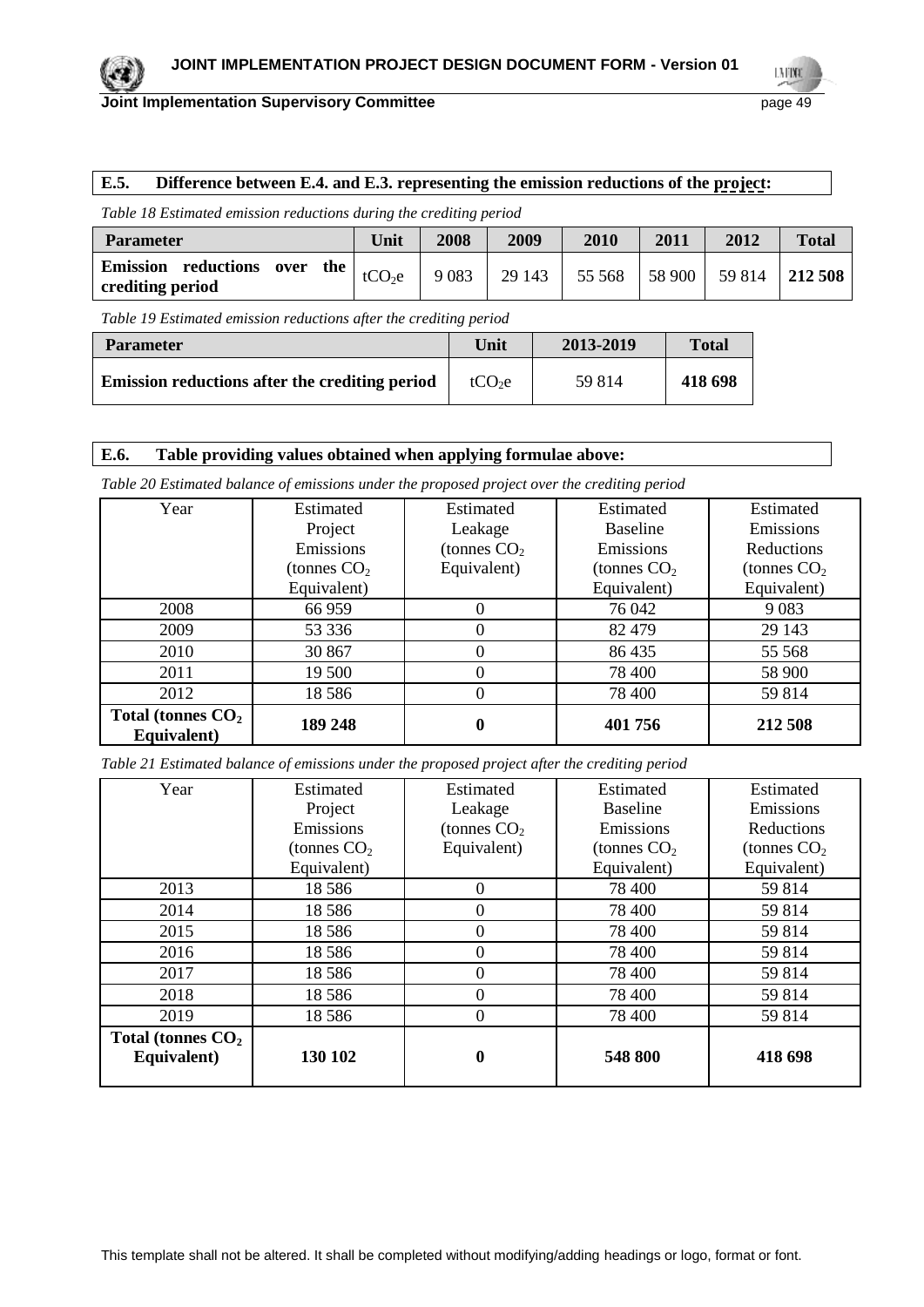#### **SECTION F. Environmental impacts**

## **F.1.** Documentation on the analysis of the environmental impacts of the project, including **transboundary impacts, in accordance with procedures as determined by the host Party:**

The Host Party for this project is Ukraine. Environmental Impact Assessment (EIA) is the part of the Ukrainian project planning and permitting procedures. Implementation regulations for EIA are included in the Ukrainian State Construction Standard DBN A.2.2.-1-2003<sup>16</sup> (Title: "Structure and Contents of the Environmental Impact Assessment Report (EIR) for Designing and Construction of Production Facilities, Buildings and Structures").

Annex E of this standard contains a list of "types of projects or activities which constitute higher environmental risk" for which full EIA is mandatory, and the Ministry of Environment being the competent authority. Project activity, which is modernization of steam boilers for operation on solid biomass, is included in this list.

The full scope EIA in accordance with the Ukrainian legislation has been conducted for the proposed project in 2011 by "Ekotehnologiya" LLC, Donetsk. Key findings of this EIA are summarized below:

- 1) The level of emissions into the atmosphere by the project will be lesser than the maximal allowable level;
- 2) The impact on the water resources will be minimal. The project does not envisage increase of the water consumption. The project does not have direct discharge into the water objects.
- 3) The noise effect of the project equipment will not exceed the allowable level;
- 4) All wastes generated by the project will be transferred to the specialized enterprises for utilization.

Based on the above mentioned, the environmental impact of the project is considered to be allowable.

#### *Transboundary effects*

 $\overline{a}$ 

The level of hazardous substance emissions into the surface air caused by the project has been thoroughly analyzed in course of EIA development. After taking probes and performing calculations of concentration of hazardous substances in the surface air within sanitary-protection zone of the plant (100 m) and zone of closest apartment block (500 m), it has been assessed that the level of hazardous substances does not exceed the maximal allowable level.

Taking into account the above mentioned, distance to the closest border (the Russian border is about 150 km from the town of Slavyansk) and the fact that the project impact on water resources and soils is minimal, it is assumed that the project will not have any transboundary impacts.

<sup>16</sup> *State Construction Standard DBN A.2.2.-1-2003 :"Structure and Contents of the Environmental Impact Assessment Report (EIR) for Designing and Construction of Production Facilities, Buildings and Structures"* State Committee Of Ukraine On Construction And Architecture, 2004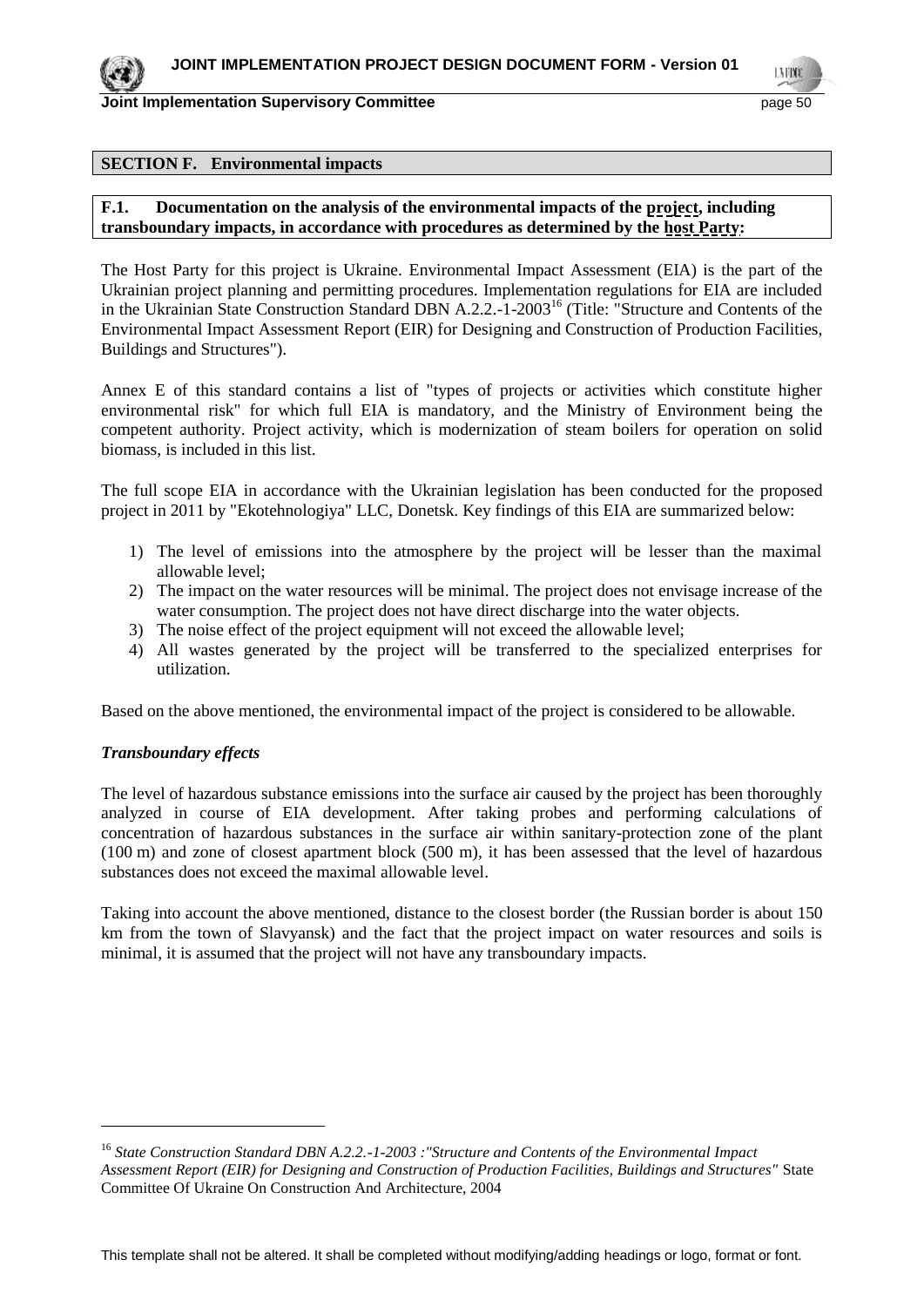### **Joint Implementation Supervisory Committee Committee** *page* **51</u>**

LMON

## **F.2. If environmental impacts are considered significant by the project participants or the host Party, please provide conclusions and all references to supporting documentation of an environmental impact assessment undertaken in accordance with the procedures as required by the host Party:**

The full scope EIA in accordance with the Ukrainian legislation has been conducted for the proposed project in 2011 by "Ekotehnologiya" LLC, Donetsk. The EIA considers various aspects of environmental protection with regard to the project implementation. The quantitative and qualitative characteristics of emission sources have been determined; the environmental impact of the project has been assessed.

The project impact on land, soil, water resources, flora and fauna is minimal. The social impact of the project is positive as if the project creates job opportunities for local residents. Since the project has been implemented within the plant territory and does not require additional allotment of land, it will not cause negative impact on anthropogenic environment.

The main emission source of the project activity is products of the fuel combustion. However the calculation of hazardous substances concentration in the surface air showed that the concentration does not exceed the maximal allowable level. Thus the project does not bring significant negative impact on the environment and does not contradict to Ukrainian laws and regulations.

Taking into account the fact that the project results in significant reduction of fossil fuel consumption and necessarily reduction of greenhouse gas emissions, it is considered to be environmentally sound.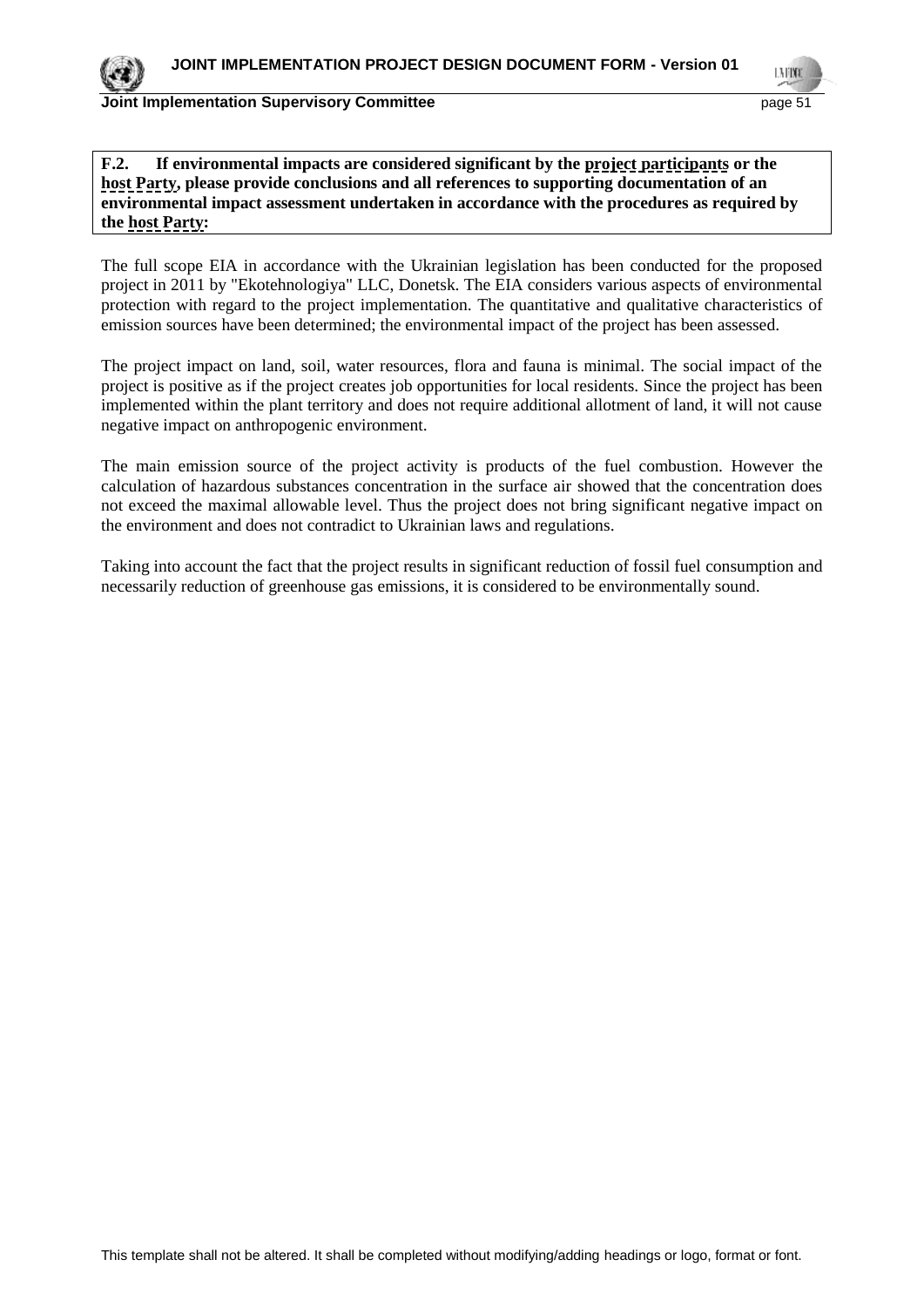LNEIME

## **SECTION G. Stakeholders' comments**

#### **G.1. Information on stakeholders' comments on the project, as appropriate:**

Project participants have informed local stakeholders through the local newspaper about the project implementation as a part of environmental impact assessment (EIA). No negative comments have been received from the local stakeholders.

As a part of determination process, the PDD will be made publicly available for the global stakeholder meeting commenting period and any comments received will be taken into account.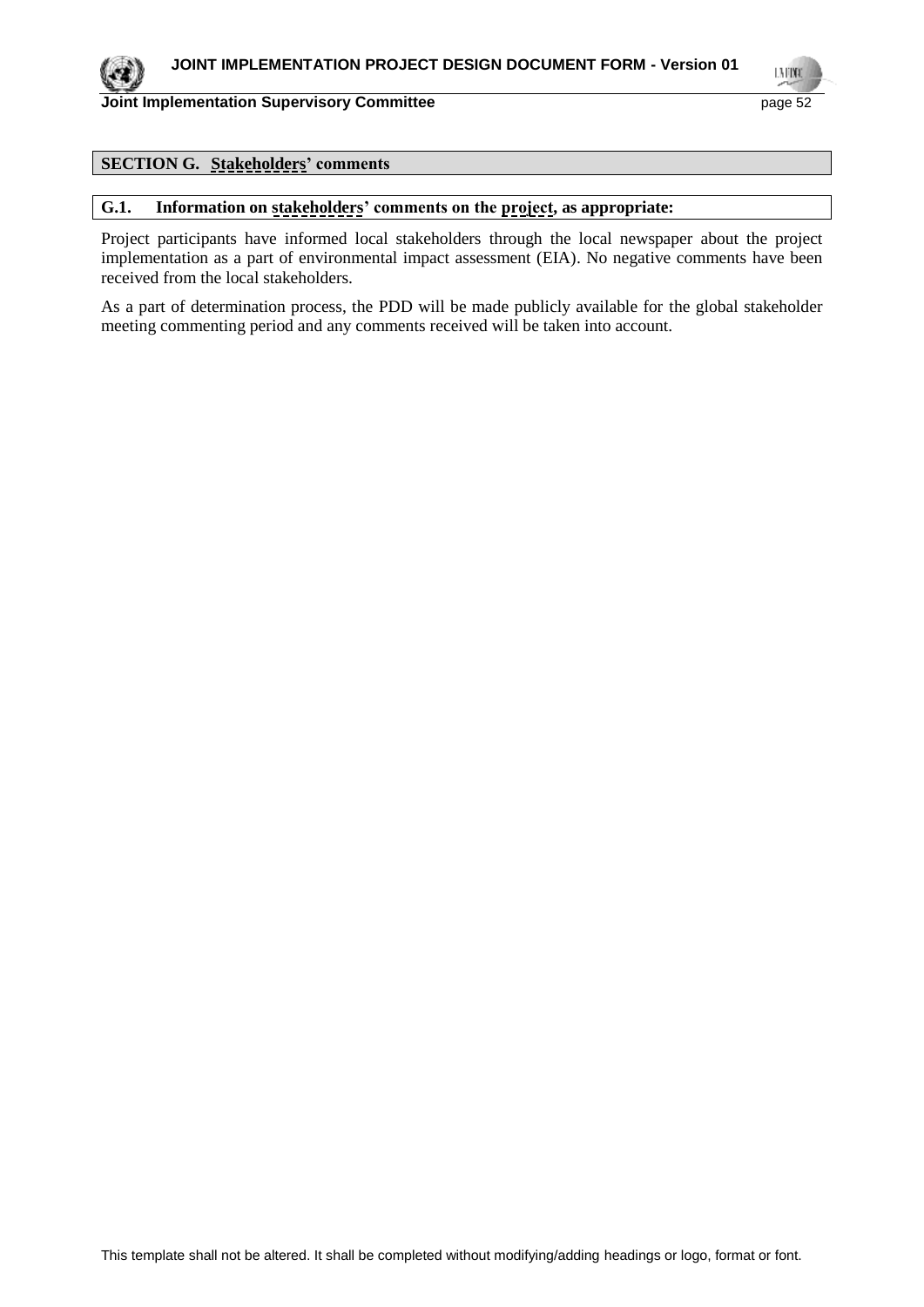

LN FOND

## Annex 1

## **CONTACT INFORMATION ON PROJECT PARTICIPANTS**

| Organisation:        | Slavyansk Salt-Mining Company LLC                     |
|----------------------|-------------------------------------------------------|
| Street/P.O.Box:      | 33, Suchasna Str., Slavyansk, Donetsk region, Ukraine |
| Building:            | 33                                                    |
| City:                | Slavyansk                                             |
| State/Region:        | Donetsk region                                        |
| Postal code:         | 84100                                                 |
| Country:             | Ukraine                                               |
| Phone:               | $+38(0626)62-41-72$                                   |
| Fax:                 | $+38(0626)62-41-72$                                   |
| E-mail:              | office@slavsalt.com                                   |
| URL:                 | http://slavsalt.com                                   |
| Represented by:      |                                                       |
| Title:               | Director                                              |
| Salutation:          | Mr.                                                   |
| Last name:           | Skiba                                                 |
| Middle name:         | Oleksandrovych                                        |
| First name:          | Anatoliy                                              |
| Department:          |                                                       |
| Phone (direct):      | $+38(0626)62-41-72$                                   |
| Fax (direct):        | $+38(0626)62-41-72$                                   |
| Mobile:              |                                                       |
| Personal e-mail:     | office@slavsalt.com                                   |
| <b>EDRPOU</b> code:  | 30098637                                              |
| KVED types of        | 14.40.0 Mining and production of salt                 |
| economic activities: | 40.11.0 Electricity generation                        |
|                      | 40.12.0 Electricity transmission                      |
|                      | 40.30.0 Supply of steam and hot water                 |
|                      | 51.90.0 Other types of wholesale                      |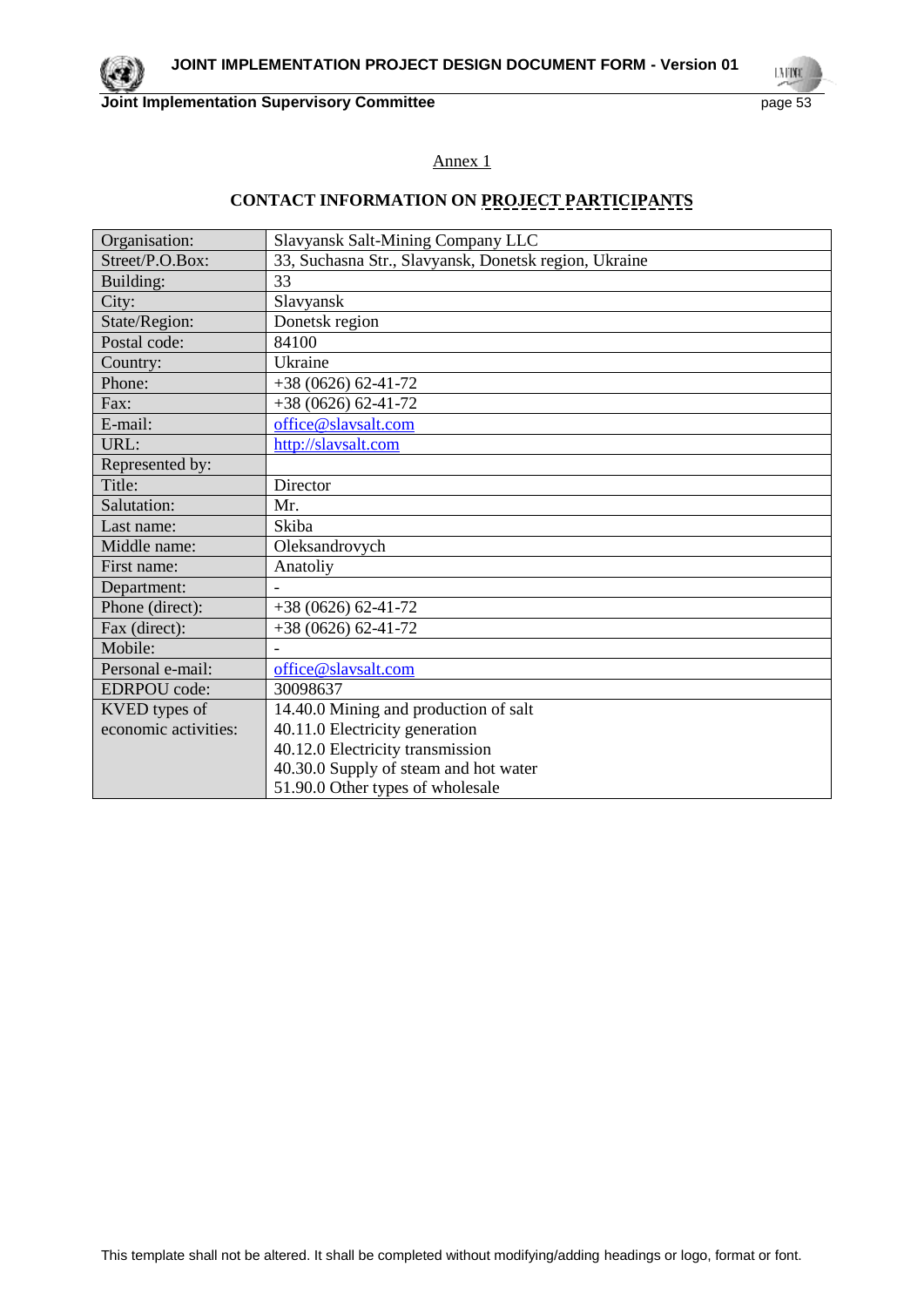

LN FOND

| Organisation:      | Global Carbon B.V. (registration date 30/08/2004) |
|--------------------|---------------------------------------------------|
| Street/P.O.Box:    | Graadt van Roggenweg                              |
| Building:          | 328 Building D                                    |
| City:              | Utrecht                                           |
| State/Region:      |                                                   |
| Postal code:       | 3531 AH                                           |
| Country:           | The Netherlands                                   |
| Phone:             | +31 30 298 2310                                   |
| Fax:               | +31 70 891 0791                                   |
| E-mail:            | info@global-carbon.com                            |
| URL:               | www.global-carbon.com                             |
| Represented by:    |                                                   |
| Title:             | <b>Managing Director</b>                          |
| Salutation:        | Mr.                                               |
| Last Name:         | de Klerk                                          |
| Middle Name:       |                                                   |
| <b>First Name:</b> | Lennard                                           |
| Department:        |                                                   |
| Phone (direct):    | +31 30 298 2310                                   |
| Fax (direct):      | +31 70 891 0791                                   |
| Mobile:            |                                                   |
| Personal e-mail:   | deklerk@global-carbon.com                         |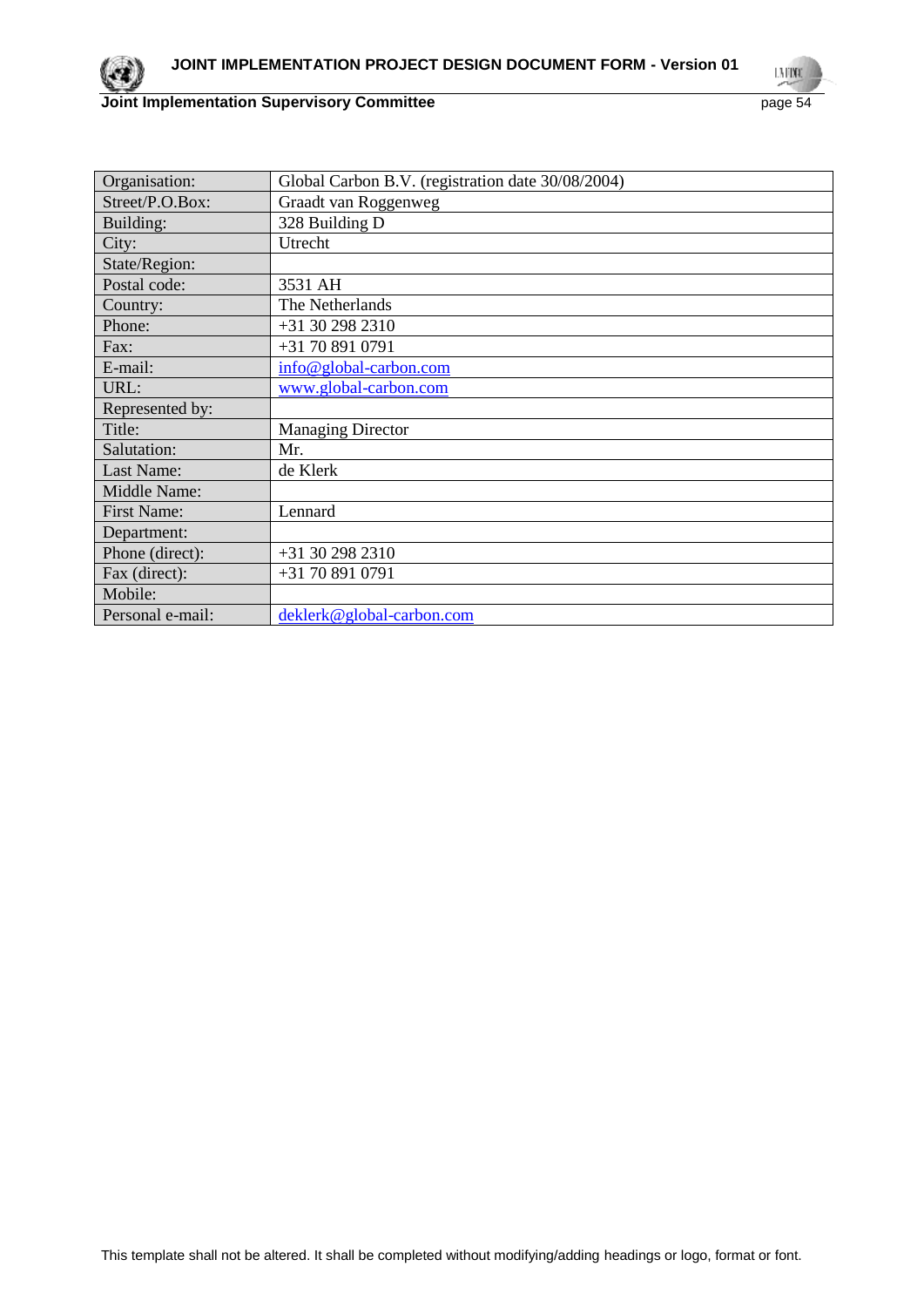LMON

## Annex 2

## **BASELINE INFORMATION**

*Table 22 List of data used to establish the baseline emissions*

| Data/Parameter                            | $SHC_{\mathit{Fuel\_oil, BL}}$                                      |
|-------------------------------------------|---------------------------------------------------------------------|
| Data unit                                 | GJ/t                                                                |
|                                           | Specific consumption of thermal energy for salt production in the   |
| Description                               | baseline scenario                                                   |
| Time of                                   | Fixed ex-ante                                                       |
| determination/monitoring                  |                                                                     |
| Source of data (to be) used               | Statistical data from the plant                                     |
| Value of data applied                     | 7.296                                                               |
| (for ex ante calculations/determinations) |                                                                     |
| Justification of the choice of            | This data is calculated based on actual records obtained for three  |
| data or description of                    | years before the project implementation. This value is the specific |
| measurement methods and                   | heat consumption for salt production for the period 2005-2007.      |
| procedures (to be) applied                |                                                                     |
| QA/QC procedures (to be)                  |                                                                     |
| applied                                   | According to the policy of the plant                                |
| Any comment                               | Please see Annex 2 for details                                      |

| <b>Data/Parameter</b>                     | $P_{\textit{Salt},\underline{PJ},y}$                        |
|-------------------------------------------|-------------------------------------------------------------|
| Data unit                                 |                                                             |
| Description                               | Quantity of salt produced in the project scenario in year y |
| Time of                                   | On an annual basis                                          |
| determination/monitoring                  |                                                             |
| Source of data (to be) used               | Technical reports of the plant                              |
| Value of data applied                     |                                                             |
| (for ex ante calculations/determinations) | Set ex-post during monitoring                               |
| Justification of the choice of            |                                                             |
| data or description of                    | Data from the electronic scales at the packing line         |
| measurement methods and                   |                                                             |
| procedures (to be) applied                |                                                             |
| QA/QC procedures (to be)                  |                                                             |
| applied                                   | According to the policy of the plant                        |
| Any comment                               |                                                             |

| Data/Parameter                            | $OXID_{\text{Fuel\_oil},\text{y}}$                               |
|-------------------------------------------|------------------------------------------------------------------|
| Data unit                                 | ratio                                                            |
| Description                               | Carbon oxidation factor of fuel oil in year y                    |
| Time of                                   | On an annual basis                                               |
| determination/monitoring                  |                                                                  |
| Source of data (to be) used               | National Inventory Report of Ukraine                             |
| Value of data applied                     |                                                                  |
| (for ex ante calculations/determinations) | Set ex-post during monitoring                                    |
| Justification of the choice of            |                                                                  |
| data or description of                    | Country-specific data is presented in National Inventory Reports |
| measurement methods and                   | of Ukraine                                                       |
| procedures (to be) applied                |                                                                  |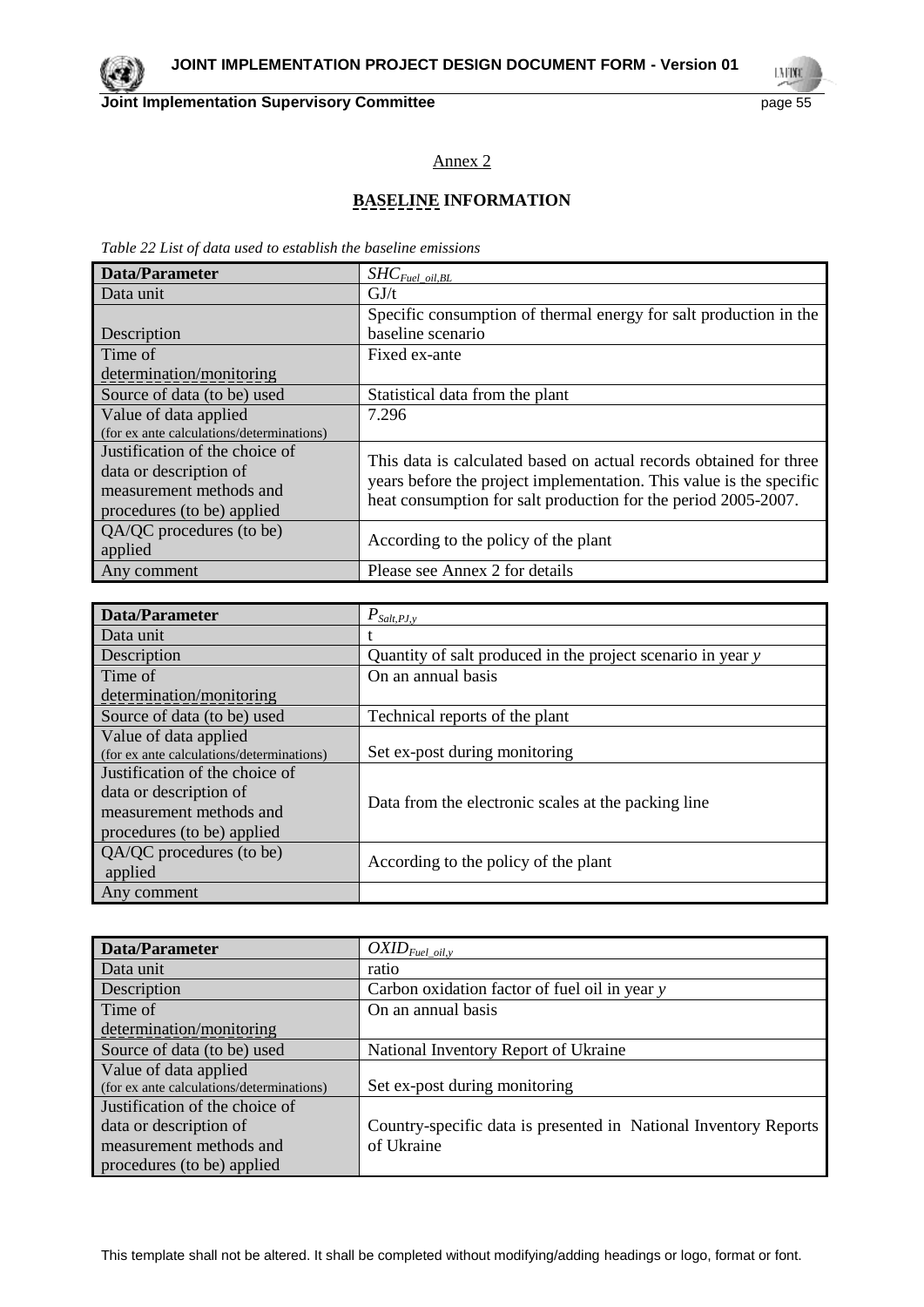#### **Joint Implementation Supervisory Committee Committee** page 56

| QA/QC procedures (to be) | Data from the most recent National Inventory Report of Ukraine |
|--------------------------|----------------------------------------------------------------|
| applied                  | will be applied                                                |
| Any comment              |                                                                |

| Data/Parameter                            | $k_{\text{Eucl\_oil},y}^C$                                       |
|-------------------------------------------|------------------------------------------------------------------|
| Data unit                                 | tCTJ                                                             |
| Description                               | Carbon content of fuel oil in year y                             |
| Time of                                   | On an annual basis                                               |
| determination/monitoring                  |                                                                  |
| Source of data (to be) used               | National Inventory Report of Ukraine                             |
| Value of data applied                     |                                                                  |
| (for ex ante calculations/determinations) | Set ex-post during monitoring                                    |
| Justification of the choice of            |                                                                  |
| data or description of                    | Country-specific data is presented in National Inventory Reports |
| measurement methods and                   | of Ukraine                                                       |
| procedures (to be) applied                |                                                                  |
| QA/QC procedures (to be)                  | Data from the most recent National Inventory Report of Ukraine   |
| applied                                   | will be applied                                                  |
| Any comment                               |                                                                  |

Emissions in the baseline scenario are calculated as follows:

$$
BE_y = SHC_{\text{Salt,BL}} \cdot P_{\text{Salt,PI,y}} \cdot EF_{\text{CO2,}\text{Fuel\_oily}} \tag{Equation B-1}
$$

Where:

 $BE<sub>y</sub>$  – Baseline emissions in year *y*, [tCO<sub>2</sub>e];  $P_{Salt,PI, y}$  – Quantity of salt produced in the project scenario in year *y*, [t]; *SHCSalt,BL* – Specific consumption of thermal energy for salt production in the baseline scenario, [GJ/t];  $EF_{CO2, Fuel\_oil, y}$  – Carbon dioxide emission factor for fuel oil combustion in year *y*, [tCO<sub>2</sub>e/GJ].

Carbon dioxide emission factor for fuel oil combustion is calculated as follows:

$$
EF_{CO2,Fuel\_oil,y} = \frac{OXID_{Fuel\_oil,y} \cdot k_{Fuel\_oil,y}^C \cdot 44}{1000}
$$
 (Equation B-2)

Where:

| $EF_{CO2, fuel\_oil, y}$     | - Carbon dioxide emission factor for fuel oil combustion in year y, $[\text{tCO}_2 \text{e/GJ}]$ ; |
|------------------------------|----------------------------------------------------------------------------------------------------|
| $OXID_{Fuel \; oil, v}$      | $-$ Carbon oxidation factor of fuel oil in year y, [ratio];                                        |
| $k_{\text{Euel\_oil},y}^{C}$ | $-$ Carbon content of fuel oil in year y, [tC/TJ];                                                 |
| 44/12                        | - Ratio between molecular mass of $CO_2$ and C. Reflect oxidation of C to $CO_2$ ;                 |
| <i>1/1000</i>                | - Conversion factor from GJ into TJ.                                                               |

Specific consumption of thermal energy for salt production in the baseline scenario is calculated as follows:

$$
SHC_{\text{Sat,BL}} = FC_{\text{Euel\_oil}, \mathbf{E}} \cdot NCV_{\text{Euel\_oil}} / P_{\text{Sat,BL}} \tag{Equation B-3}
$$

Where: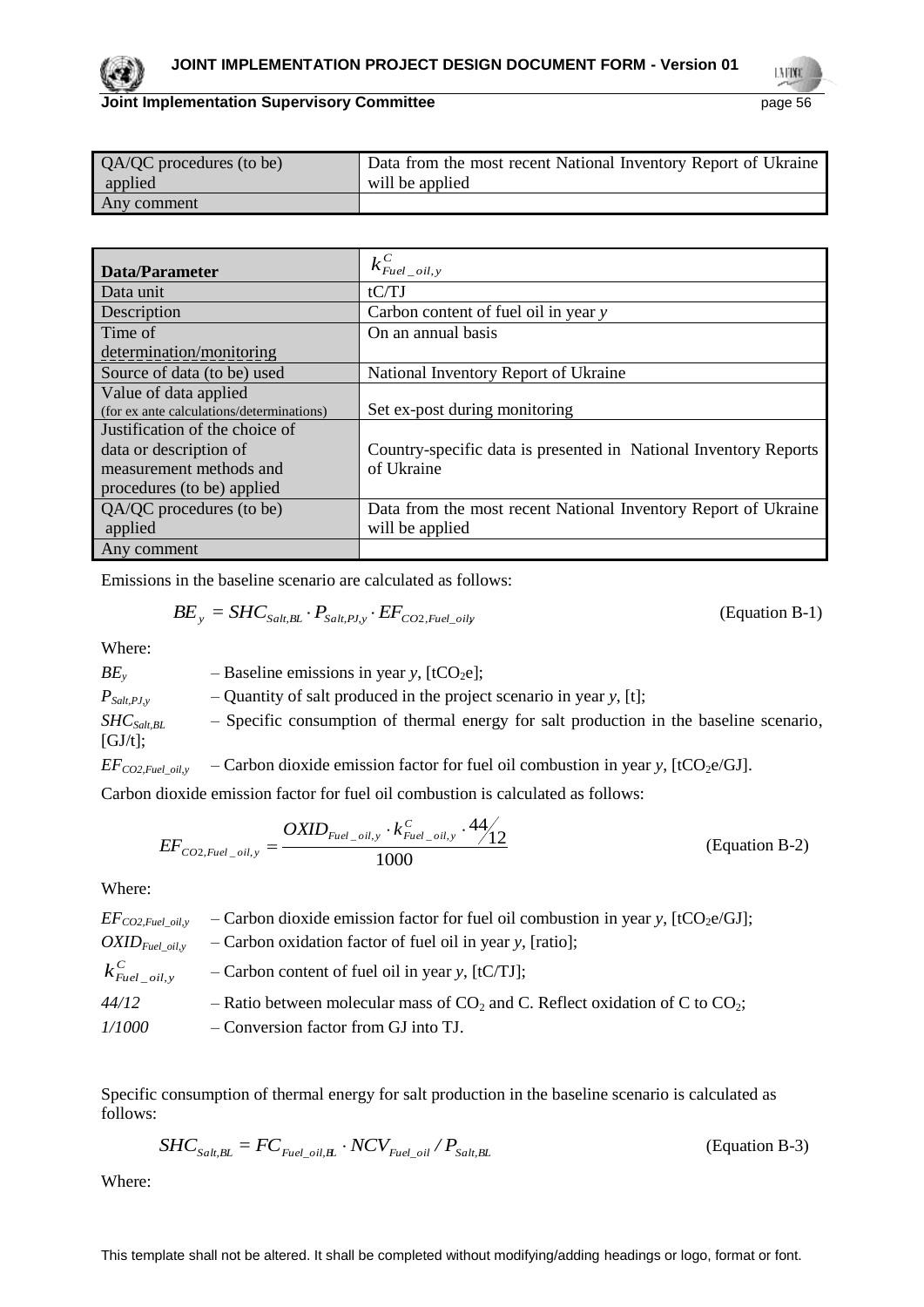LMON

*SHCSalt,BL* – Specific consumption of thermal energy for salt production in the baseline scenario,  $[GJ/t]$ ;

*FCFuel\_oil,BL* – Annual average consumption of fuel oil for production of salt before the project implementation, [t];

 $NCV_{Euel\_oil}$  – Net calorific value of fuel oil, [GJ/t];

*PSalt,BL* – Annual average amount of salt produced before the project implementation, [t].

|  |  |  | Table 23 Salt production and fuel consumption before the project implementation |
|--|--|--|---------------------------------------------------------------------------------|
|  |  |  |                                                                                 |

|                      | Unit | 2005    | 2006    | 2007    | Average  |
|----------------------|------|---------|---------|---------|----------|
| Salt production      |      | 135460  | 135700  | 136080  | 135746.7 |
| Fuel oil consumption |      | 24576.1 | 25003.7 | 24883.2 | 24821    |

 $FC_{Field\ oilBL} = 24821$  t (See Table 23, average fuel oil consumption)

*NCV*<sub>Fuel\_oil</sub> = 39.9 GJ/t (National Inventory Report of Ukraine, 1990-2009<sup>17</sup>, Table P2.30, NCV for fuel oil, food industries)

 $P_{Salt,BL}$  = 135746.7 t (See Table 23, average salt production)

 $SHC_{Salt,BL} = FC_{\sub{File\_oil}, \textbf{\textit{H}}} \cdot NCV_{\sub{File\_oil}} / P_{Salt, BL}$  = 24821 × 39.9 / 135746.7 = 7.296 [GJ/t]

 $\overline{a}$ 17

[http://unfccc.int/files/national\\_reports/annex\\_i\\_ghg\\_inventories/national\\_inventories\\_submissions/application/zip/u](http://unfccc.int/files/national_reports/annex_i_ghg_inventories/national_inventories_submissions/application/zip/ukr-2011-nir-08jun.zip) [kr-2011-nir-08jun.zip](http://unfccc.int/files/national_reports/annex_i_ghg_inventories/national_inventories_submissions/application/zip/ukr-2011-nir-08jun.zip)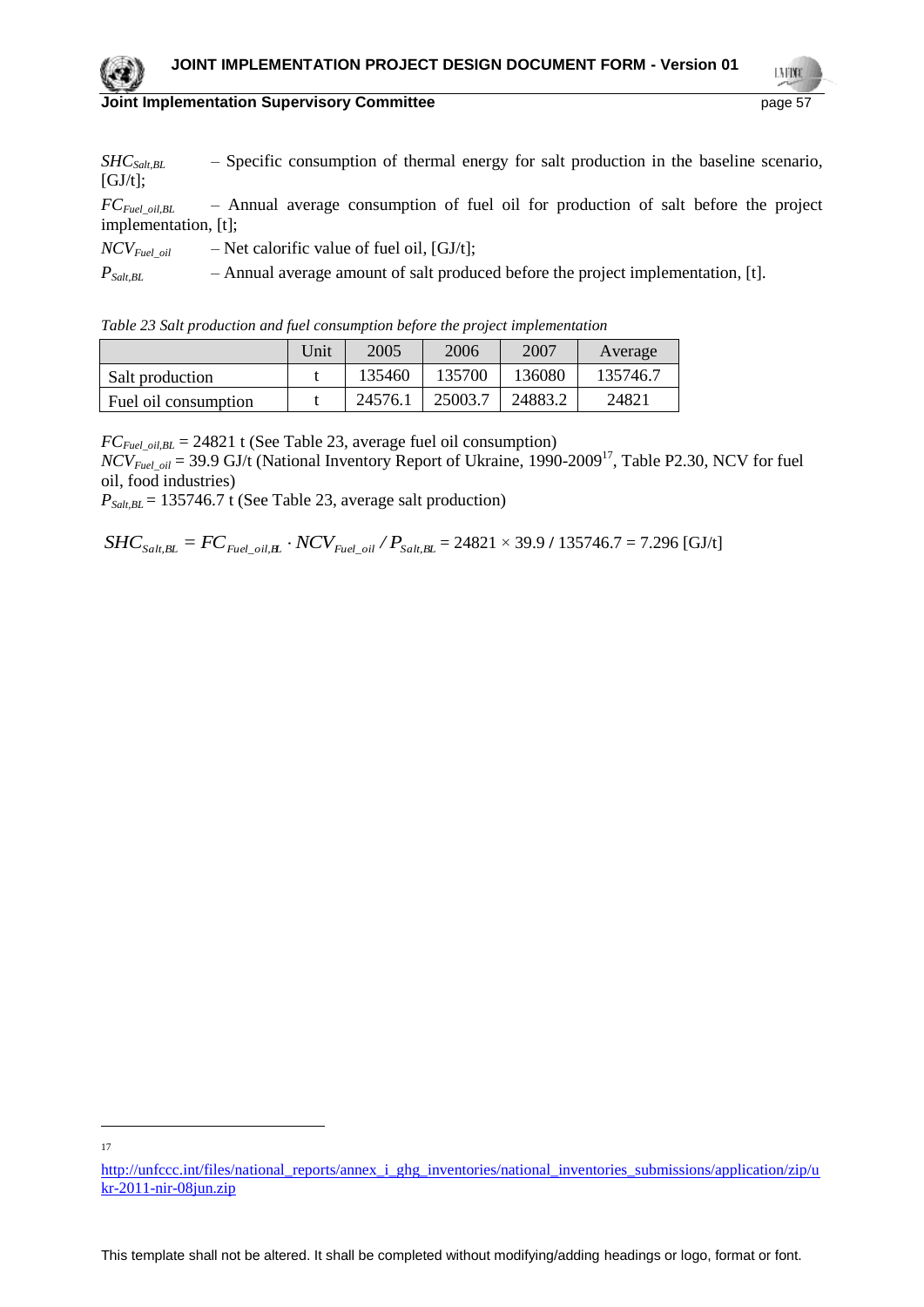

LN FOND

Annex 3

## **MONITORING PLAN**

Please see Section D.